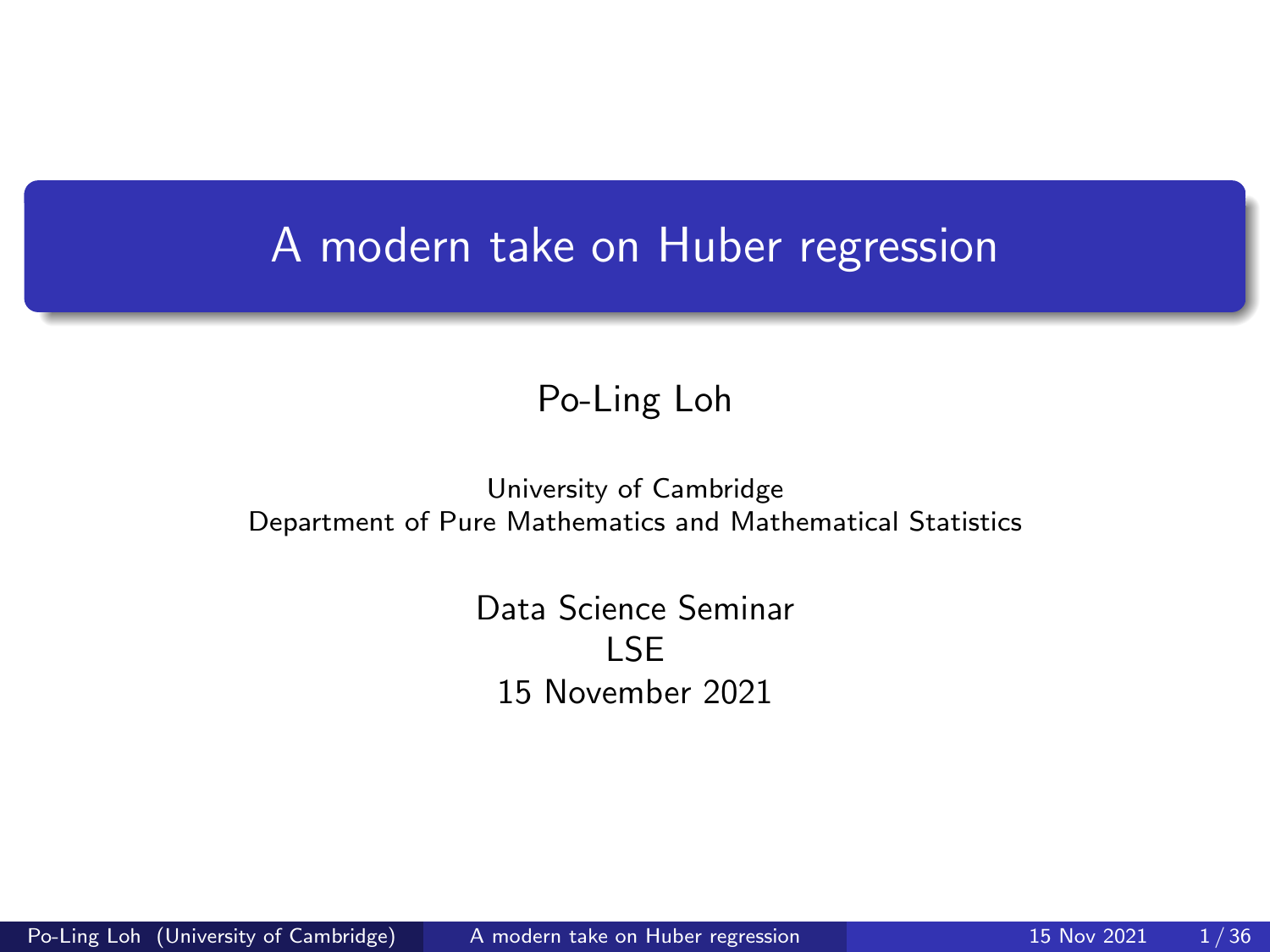Robust statistics introduced in 1960s (Huber, Tukey, Hampel, et al.)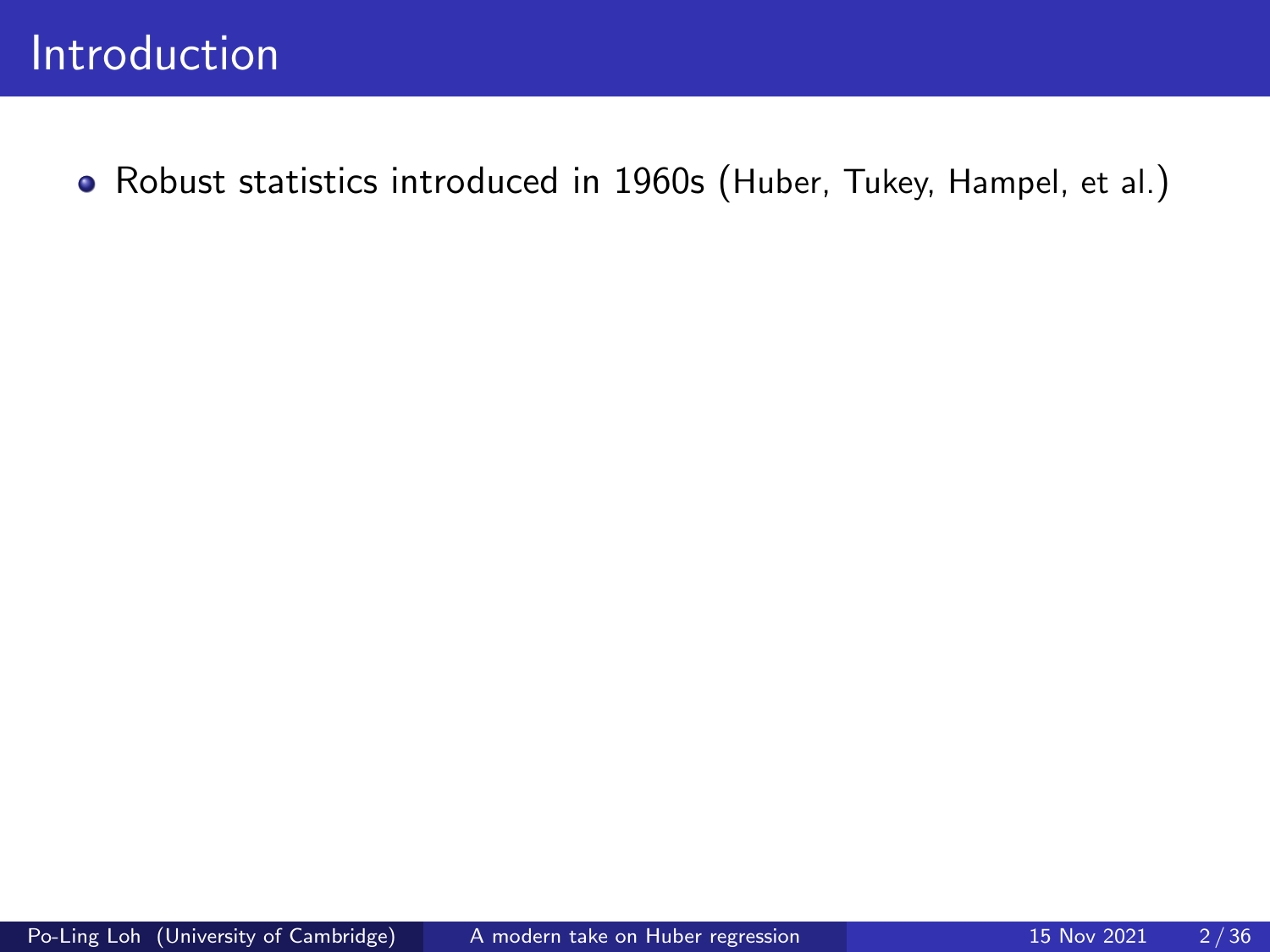## **Introduction**

- Robust statistics introduced in 1960s (Huber, Tukey, Hampel, et al.)
- Goals:
	- **1** Develop estimators  $T(\cdot)$  that are reliable under deviations from model assumptions
	- 2 Quantify performance with respect to deviations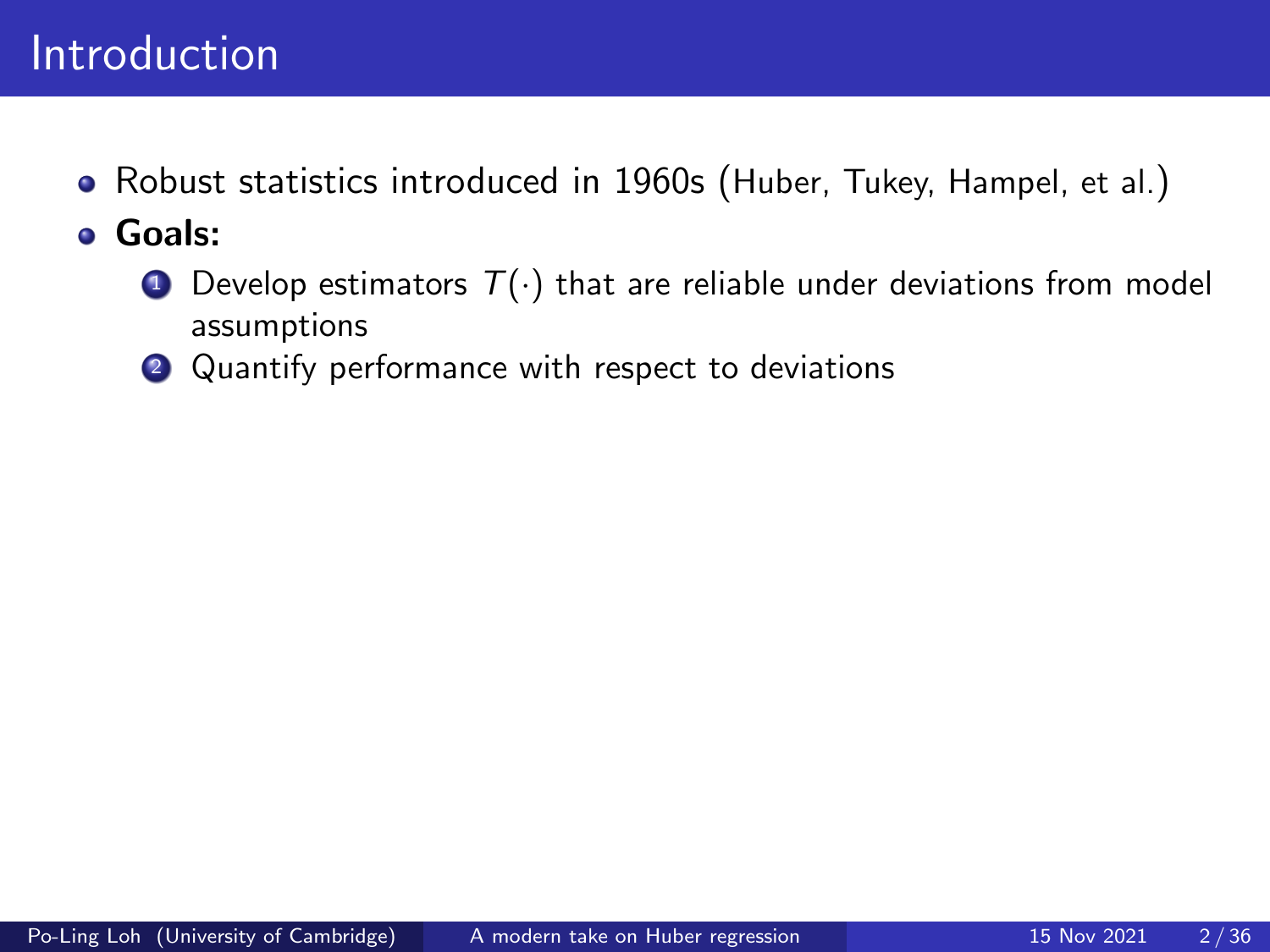## Introduction

Robust statistics introduced in 1960s (Huber, Tukey, Hampel, et al.)

Goals:

- **1** Develop estimators  $T(\cdot)$  that are reliable under deviations from model assumptions
- 2 Quantify performance with respect to deviations
- Local stability captured by *influence function*

$$
IF(x; T, F) = \lim_{\epsilon \to 0} \frac{T((1 - \epsilon)F + \epsilon \Delta_x) - T(F)}{\epsilon}
$$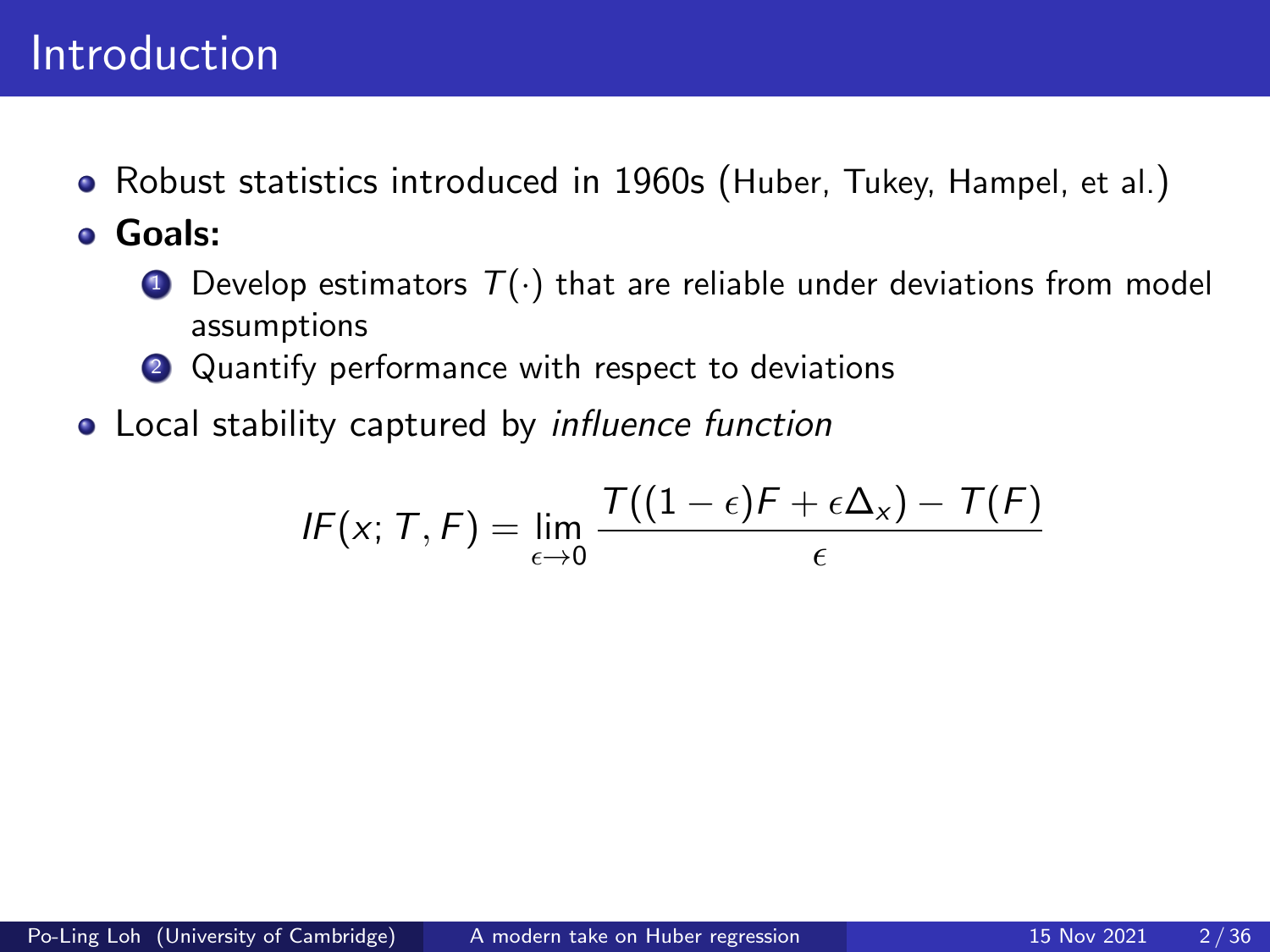## Introduction

Robust statistics introduced in 1960s (Huber, Tukey, Hampel, et al.)

Goals:

- **1** Develop estimators  $T(\cdot)$  that are reliable under deviations from model assumptions
- 2 Quantify performance with respect to deviations
- Local stability captured by *influence function*

$$
IF(x; T, F) = \lim_{\epsilon \to 0} \frac{T((1 - \epsilon)F + \epsilon \Delta_x) - T(F)}{\epsilon}
$$

• Global stability captured by breakdown point

$$
\epsilon^*(T; X_1, \ldots, X_n) = \min \left\{ \frac{m}{n} : \sup_{X^m} ||T(X^m) - T(X)|| = \infty \right\}
$$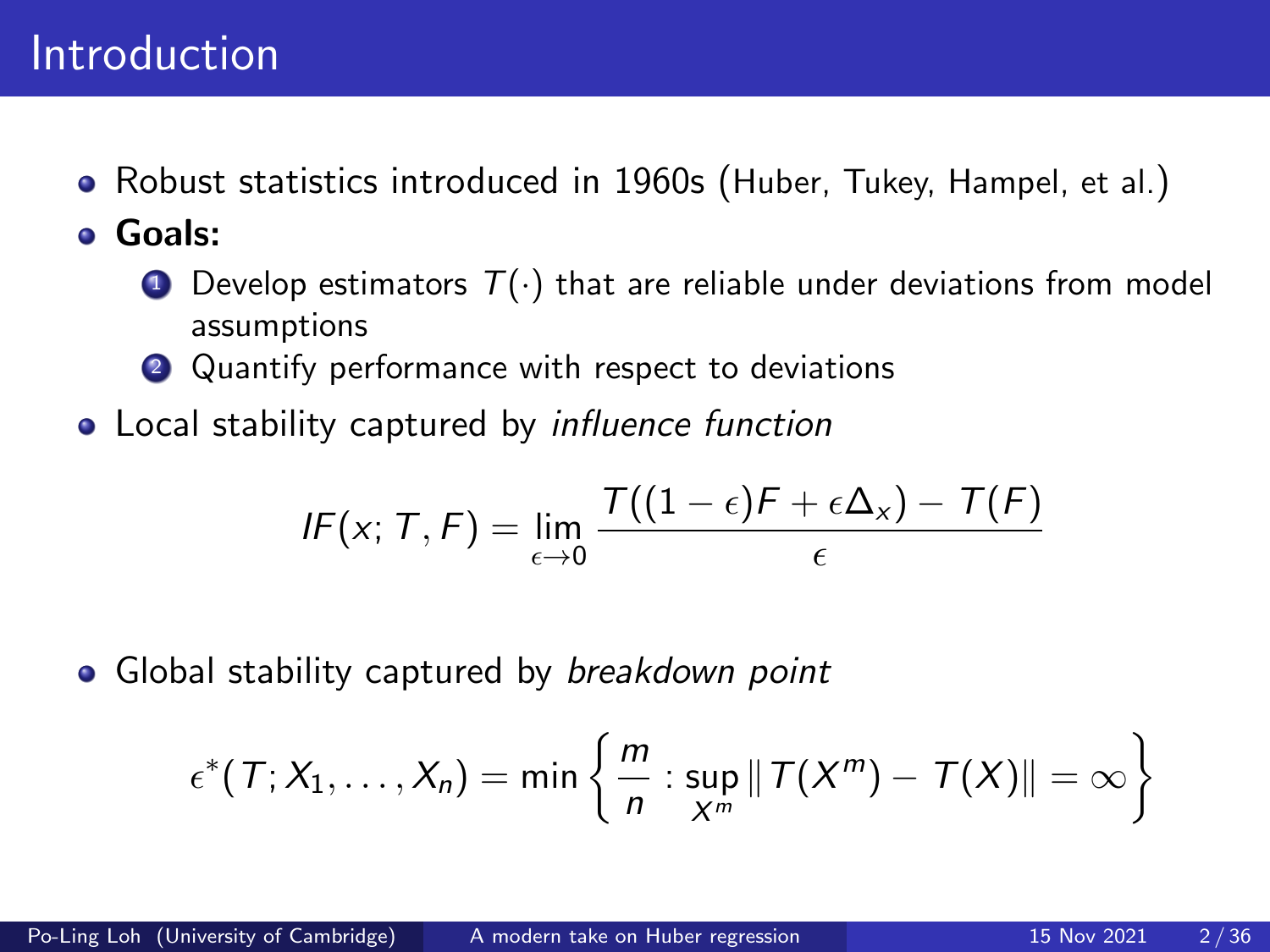**.** Linear model:

$$
y_i = x_i^T \beta^* + \epsilon_i, \qquad i = 1, \ldots, n
$$

• Assume  $\epsilon_i \perp \!\!\! \perp x_i$  and  $\mathbb{E}(\epsilon_i) = 0$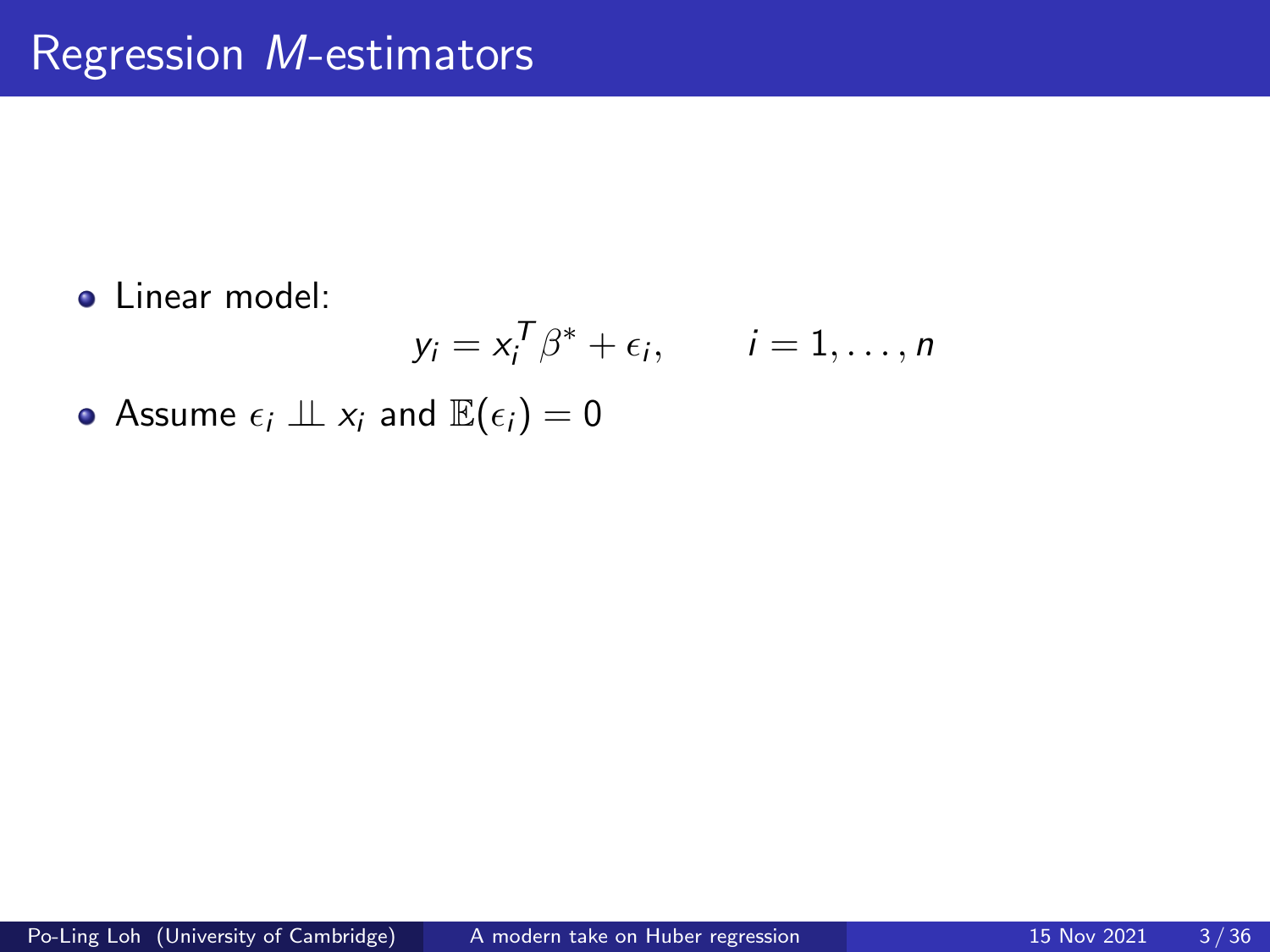**.** Linear model:

$$
y_i = x_i^T \beta^* + \epsilon_i, \qquad i = 1, \ldots, n
$$

- Assume  $\epsilon_i \perp z_i$  and  $\mathbb{E}(\epsilon_i) = 0$
- Generalization of OLS suitable for heavy-tailed/contaminated errors:

$$
\widehat{\beta} \in \arg\min_{\beta} \left\{ \frac{1}{n} \sum_{i=1}^{n} \ell(x_i^T \beta - y_i) \right\}
$$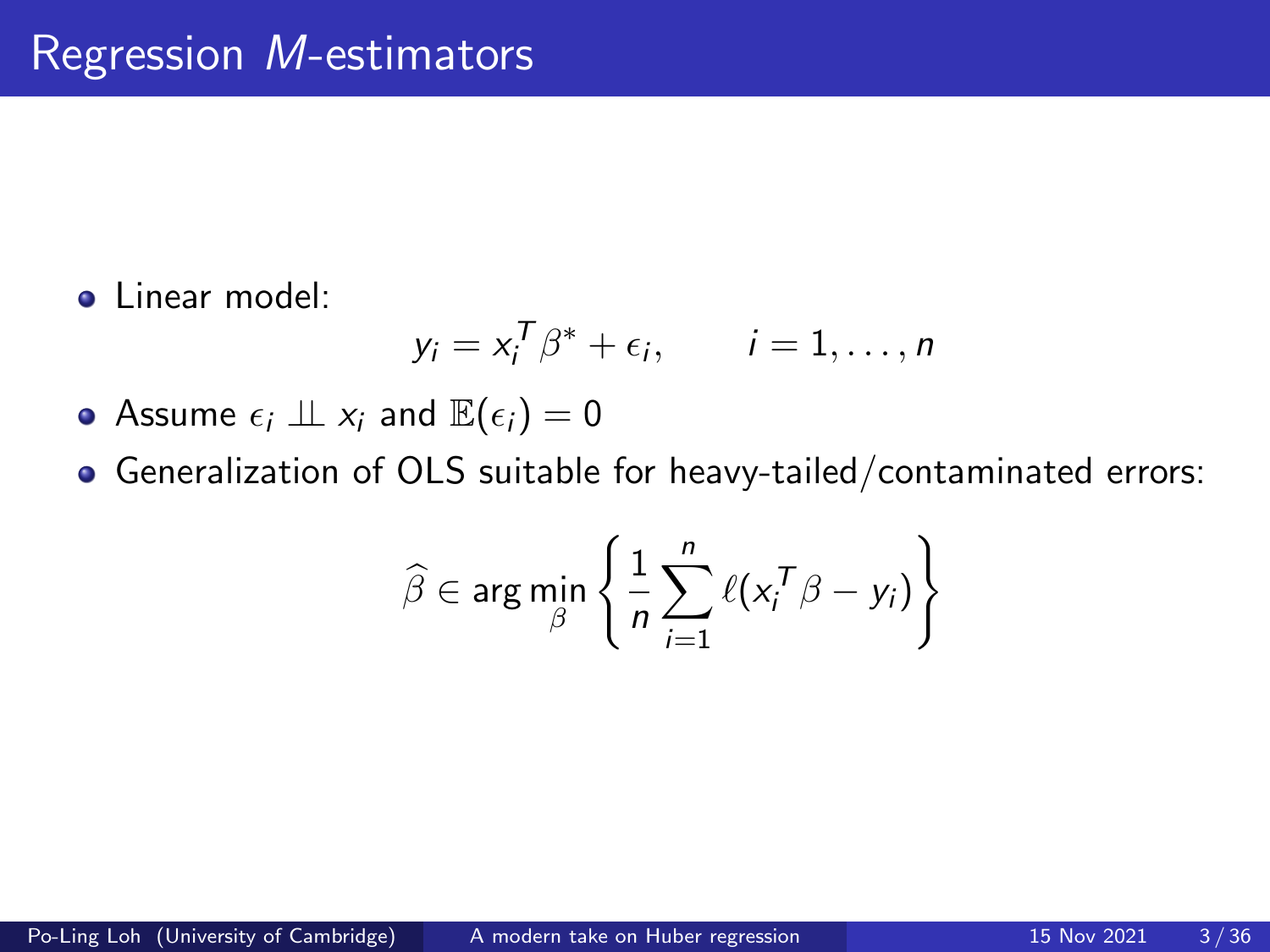## Regression M-estimators

Bounded  $\ell'$  limits influence of outliers:

$$
IF((x, y); T, F_{\beta}) = \lim_{\epsilon \to 0} \frac{T((1 - \epsilon)F + \epsilon \Delta_{(x, y)}) - T(F)}{\epsilon} \propto \ell'(x^{T}\beta - y)x
$$

Residual

Year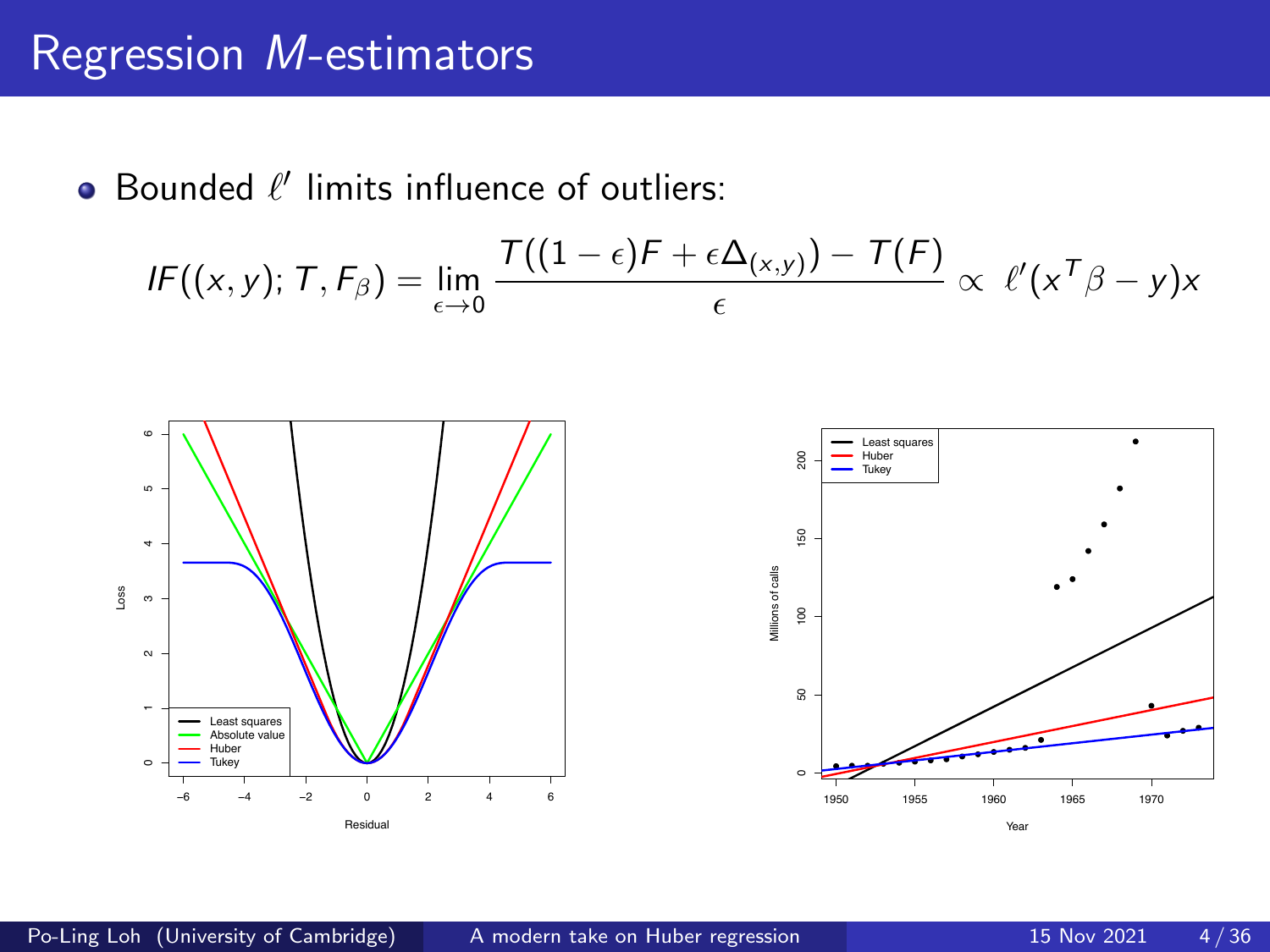## Huber regression with scale calibration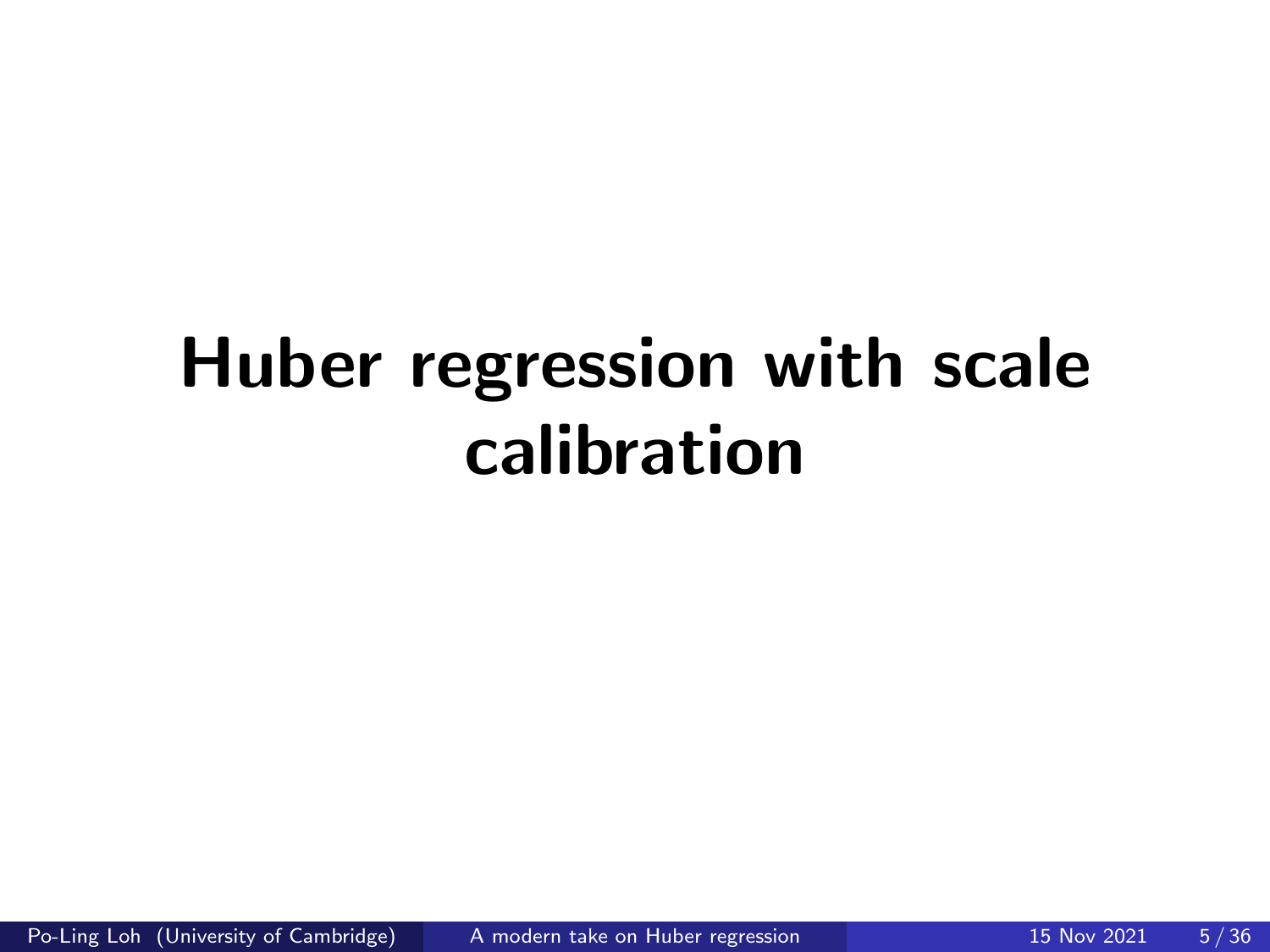## High-dimensional linear regression



$$
y_i = x_i^T \beta^* + \epsilon_i, \qquad i = 1, \ldots, n
$$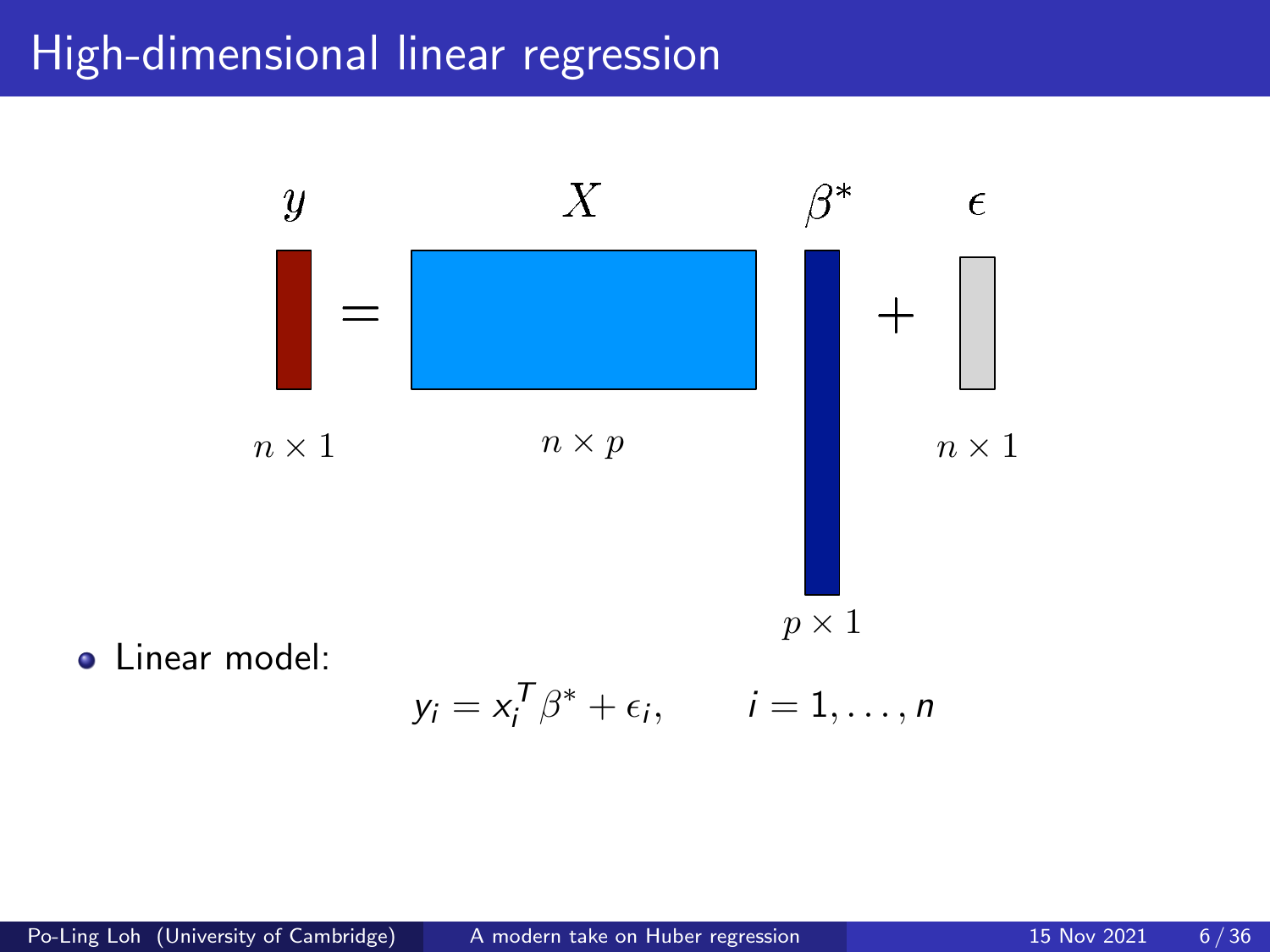## High-dimensional linear regression



$$
y_i = x_i^T \beta^* + \epsilon_i, \qquad i = 1, \ldots, n
$$

When  $p\gg n$ , assume sparsity:  $\|\beta^*\|_0\leq k$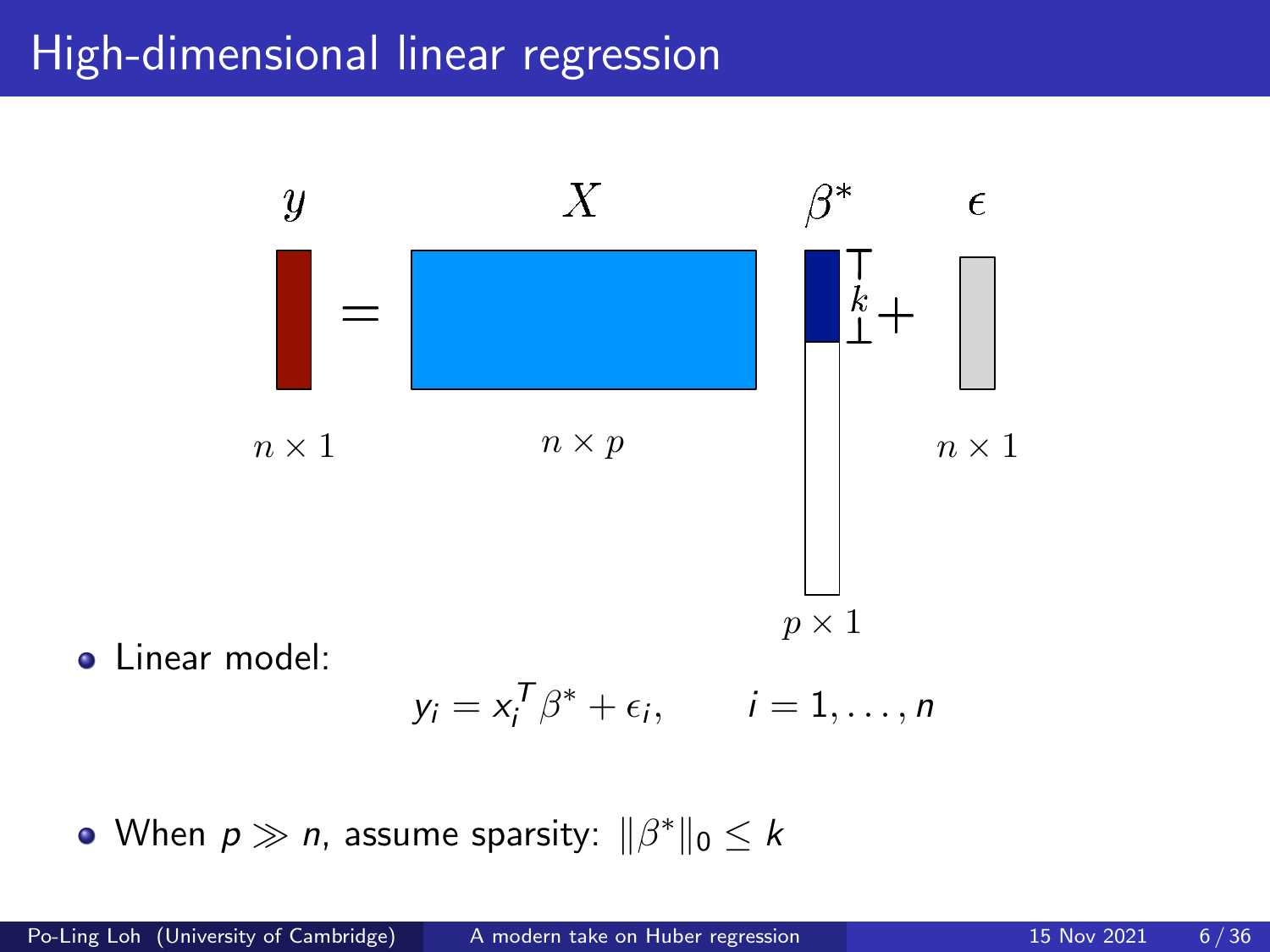• Natural idea: For  $p > n$ , use regularized version:

$$
\widehat{\beta} \in \arg \min_{\beta} \left\{ \frac{1}{n} \sum_{i=1}^{n} \ell(x_i^T \beta - y_i) + \lambda ||\beta||_1 \right\}
$$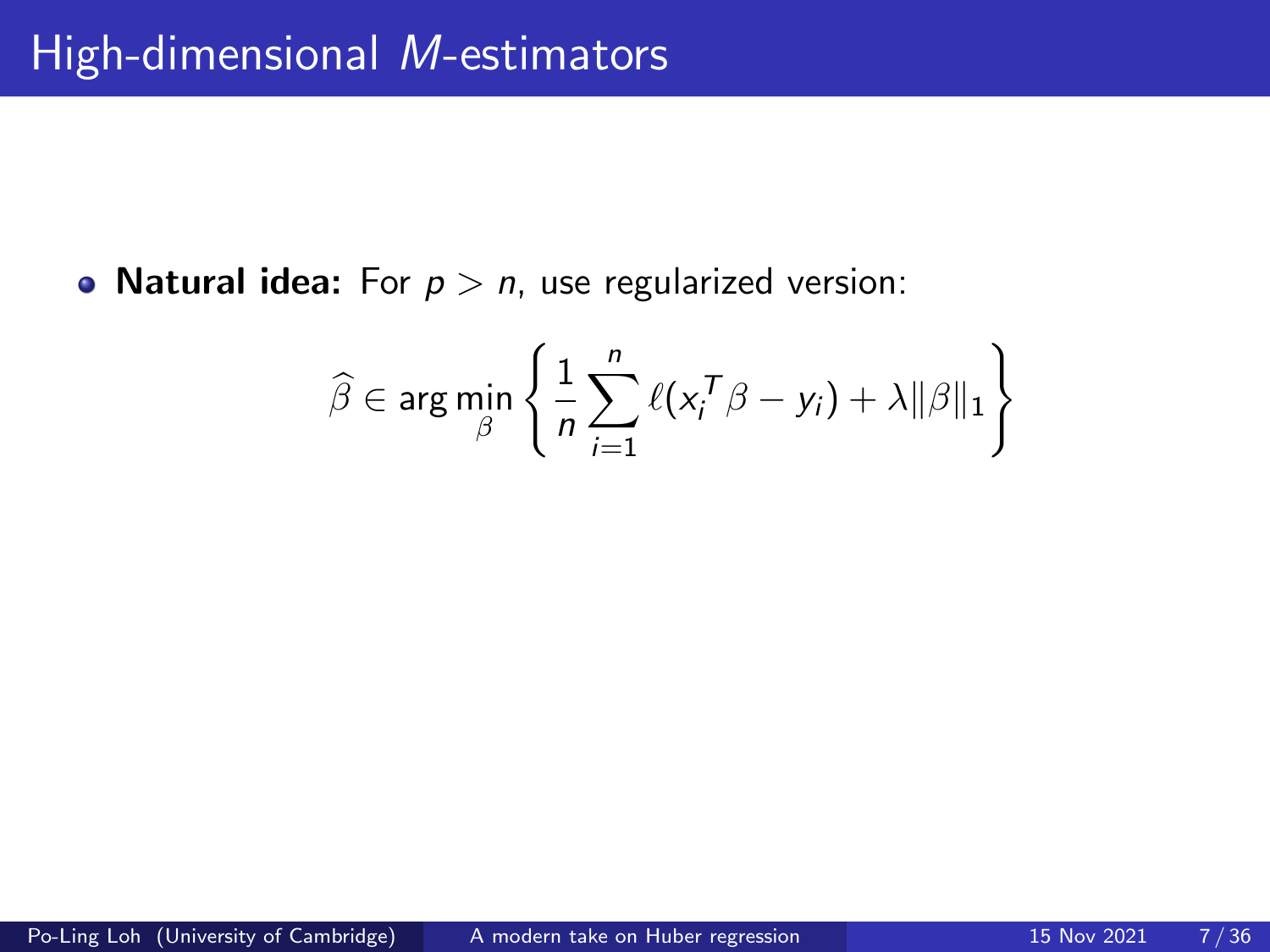• Natural idea: For  $p > n$ , use regularized version:

$$
\widehat{\beta} \in \arg \min_{\beta} \left\{ \frac{1}{n} \sum_{i=1}^{n} \ell(x_i^T \beta - y_i) + \lambda ||\beta||_1 \right\}
$$

### Complications:

- $\bullet$  Optimization for nonconvex  $\ell$ ?
- Statistical theory? Are certain losses provably better than others?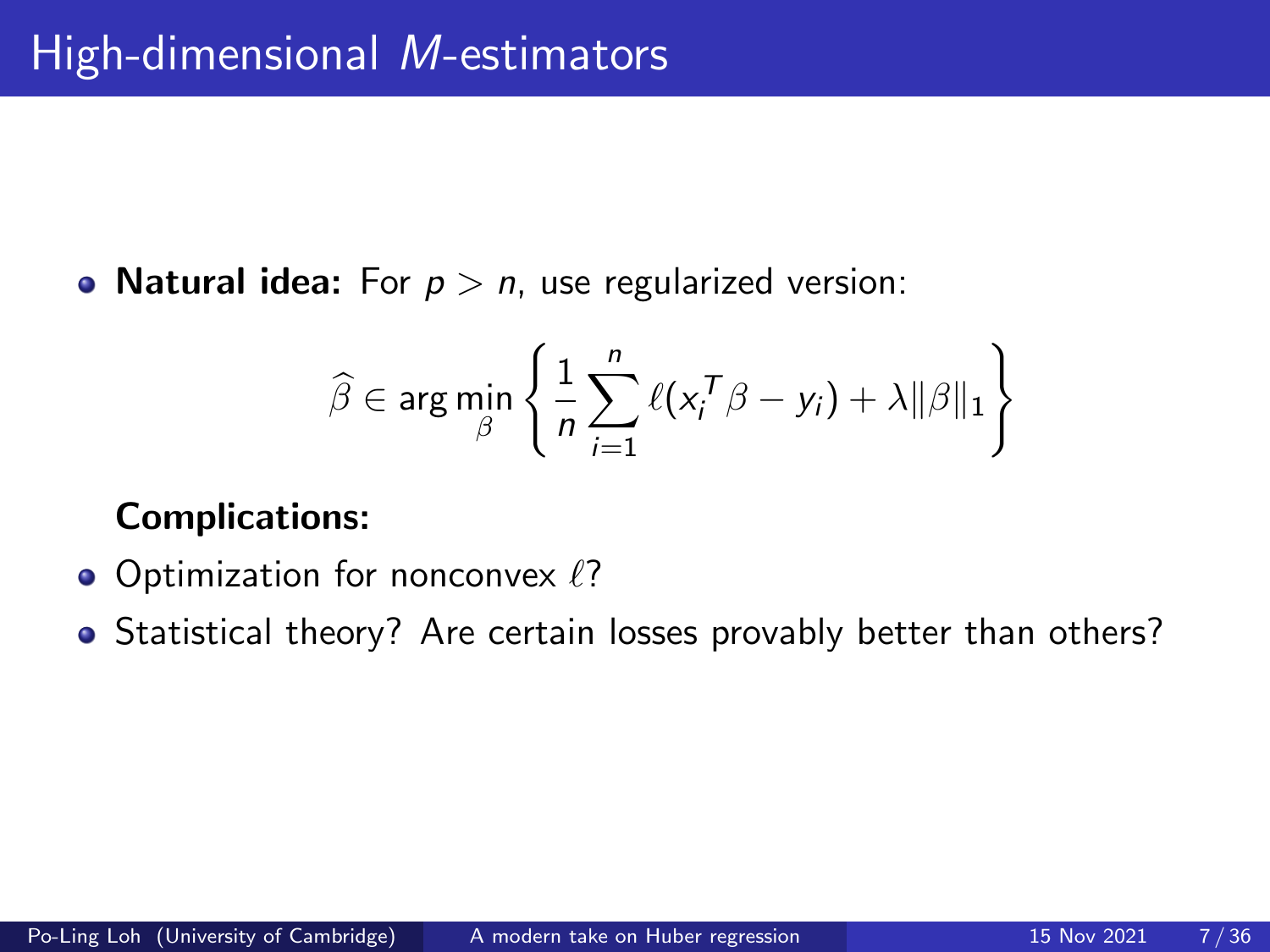Lasso analysis (e.g., van de Geer (2007), Bickel et al. (2008)):

$$
\widehat{\beta} \in \arg \min_{\beta} \left\{ \underbrace{\frac{1}{n} || y - X\beta ||_2^2 + \lambda ||\beta||_1}_{\mathcal{L}_n(\beta)} \right\}
$$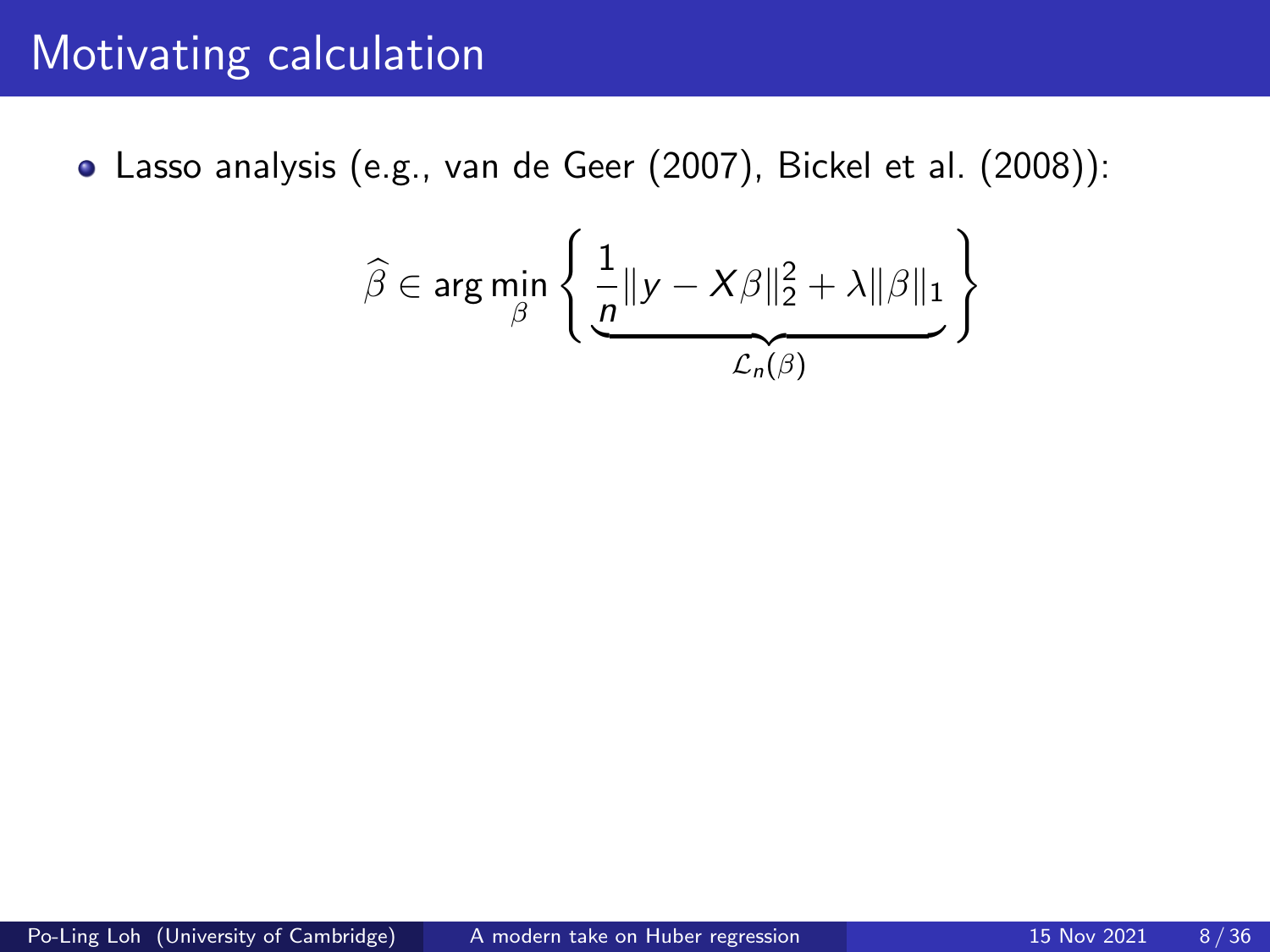Lasso analysis (e.g., van de Geer (2007), Bickel et al. (2008)):

$$
\widehat{\beta} \in \arg \min_{\beta} \left\{ \underbrace{\frac{1}{n} ||y - X\beta||_2^2 + \lambda ||\beta||_1}_{\mathcal{L}_n(\beta)} \right\}
$$

Rearranging *basic inequality*  $\mathcal{L}_n(\widehat{\beta}) \leq \mathcal{L}_n(\beta^*)$  and assuming  $\lambda \geq 2$  $X^{\mathsf{T}} \epsilon$ n  $\Big\|_{\infty}$ , obtain

$$
\|\widehat{\beta}-\beta^*\|_2\leq c\lambda\sqrt{k}
$$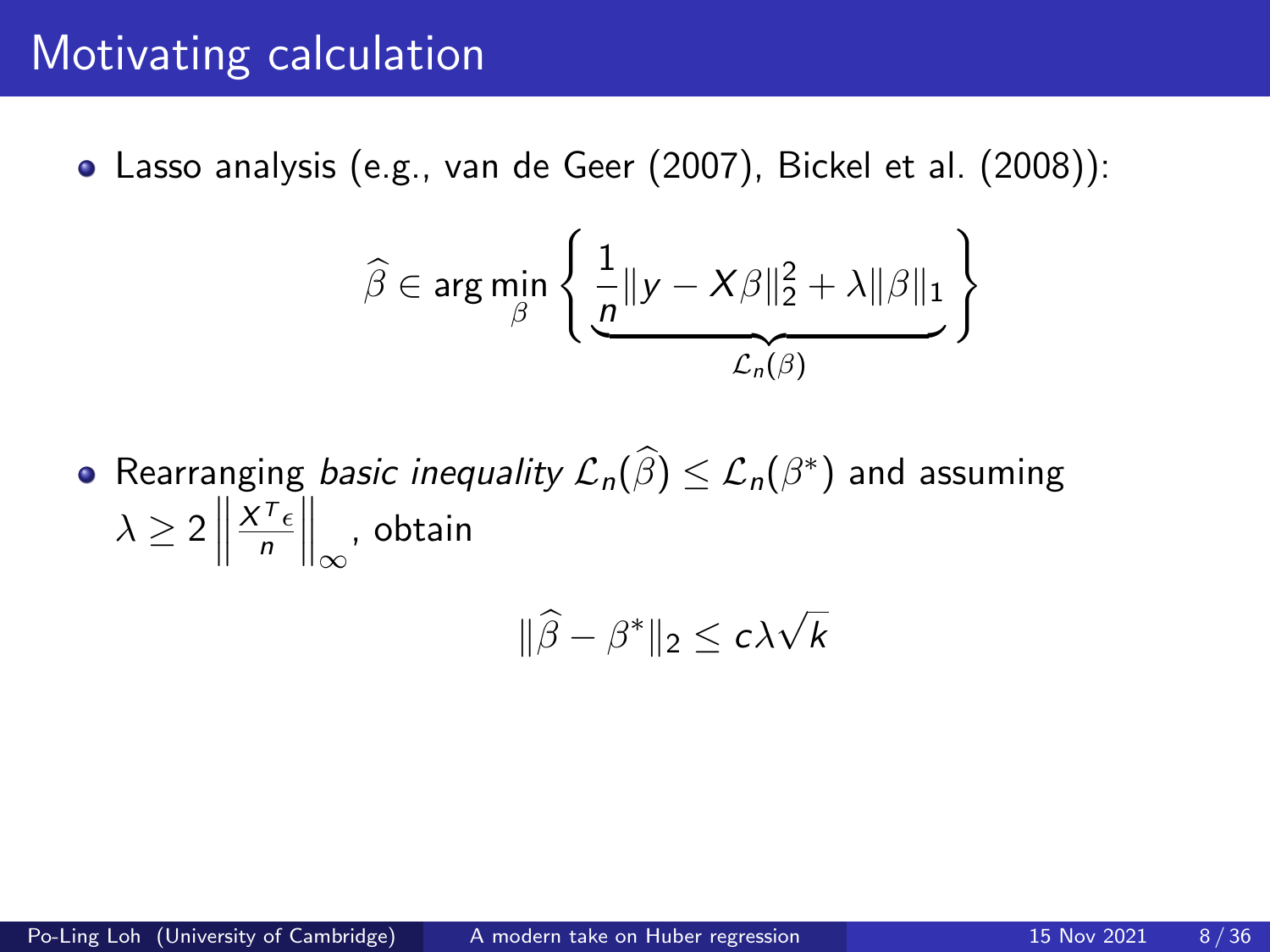Lasso analysis (e.g., van de Geer (2007), Bickel et al. (2008)):

$$
\widehat{\beta} \in \arg \min_{\beta} \left\{ \underbrace{\frac{1}{n} ||y - X\beta||_2^2 + \lambda ||\beta||_1}_{\mathcal{L}_n(\beta)} \right\}
$$

Rearranging *basic inequality*  $\mathcal{L}_n(\widehat{\beta}) \leq \mathcal{L}_n(\beta^*)$  and assuming  $\lambda \geq 2$  $X^{\mathsf{T}} \epsilon$ n  $\Big\|_{\infty}$ , obtain

$$
\|\widehat{\beta}-\beta^*\|_2\leq c\lambda\sqrt{k}
$$

Sub-Gaussian assumptions on  $x_i$ 's and  $\epsilon_i$ 's provide  $\mathcal O$  $\int \sqrt{k \log p}$ n bounds, minimax optimal

<sup>1</sup>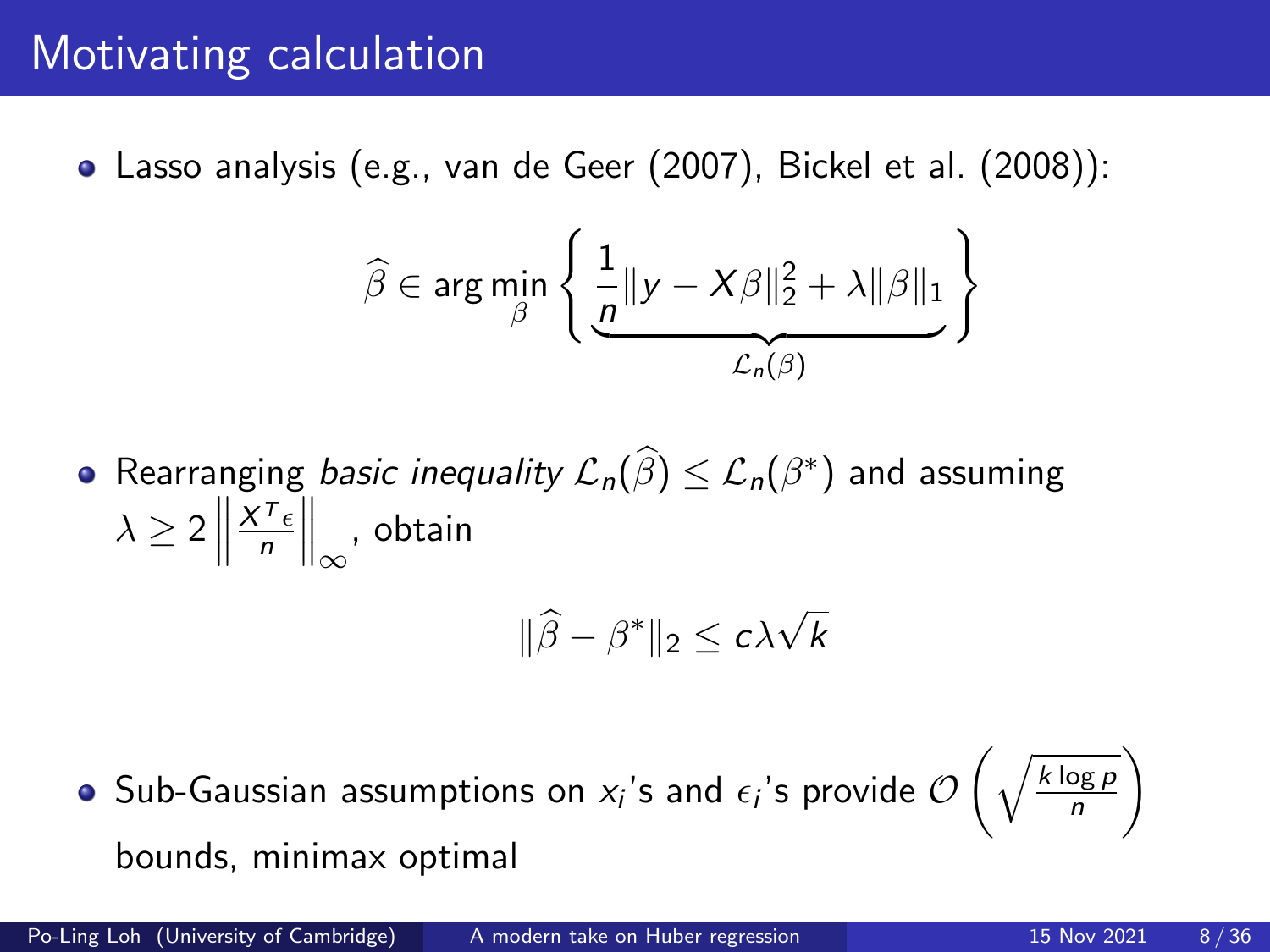**Key observation:** For general loss function, if  $\lambda \geq 2$   $\Big\|$  $X^{\mathcal{T}}\ell'(\epsilon)$ n  $\Big\|_{\infty}$ , obtain

$$
\|\widehat{\beta}-\beta^*\|_2\leq c\lambda\sqrt{k}
$$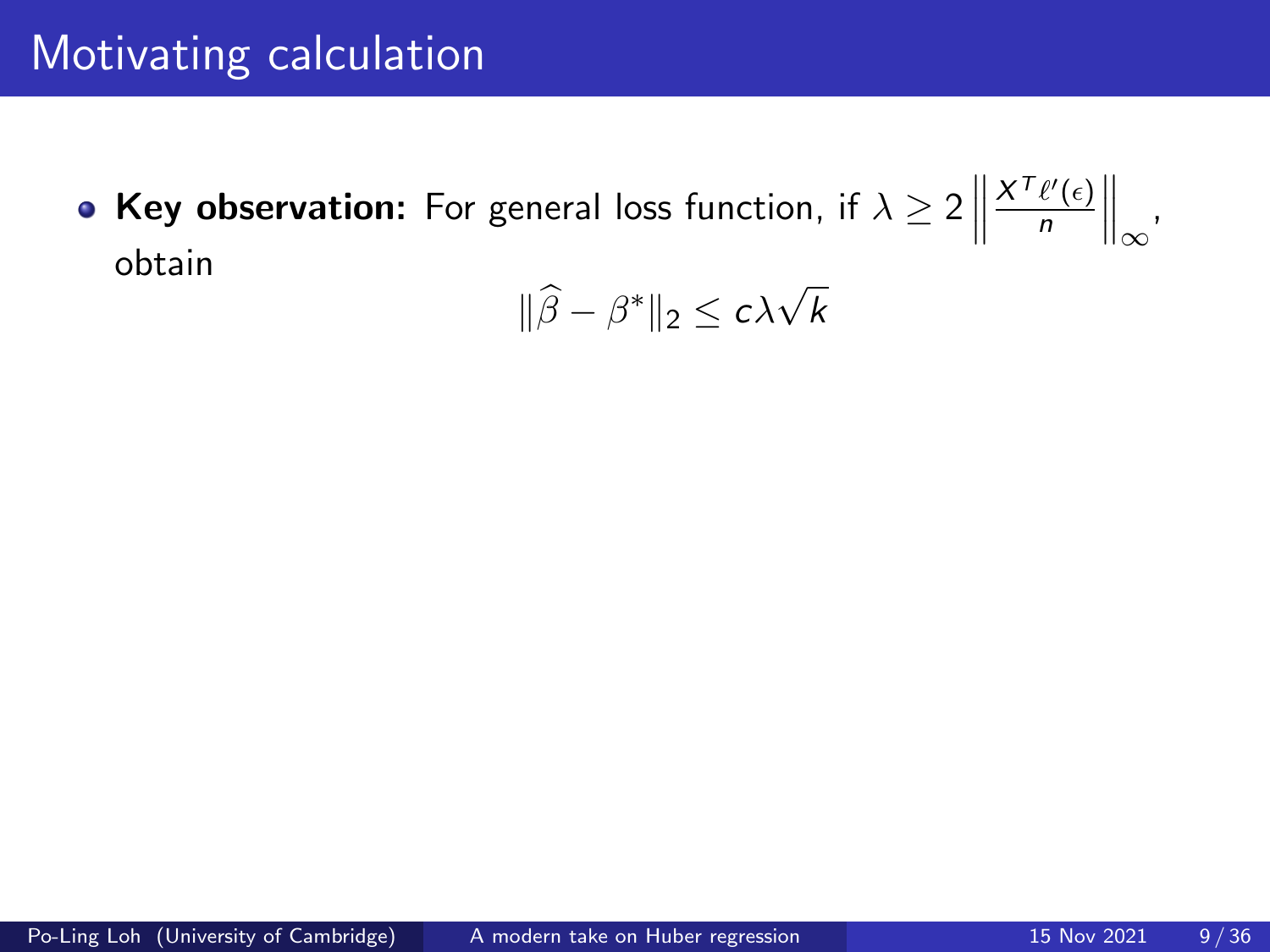**Key observation:** For general loss function, if  $\lambda \geq 2$   $\Big\|$  $X^{\mathcal{T}}\ell'(\epsilon)$ n  $\Big\|_{\infty}$ , obtain

$$
\|\widehat{\beta}-\beta^*\|_2\leq c\lambda\sqrt{k}
$$

 $\ell^\prime(\epsilon)$  sub-Gaussian whenever  $\ell^\prime$  bounded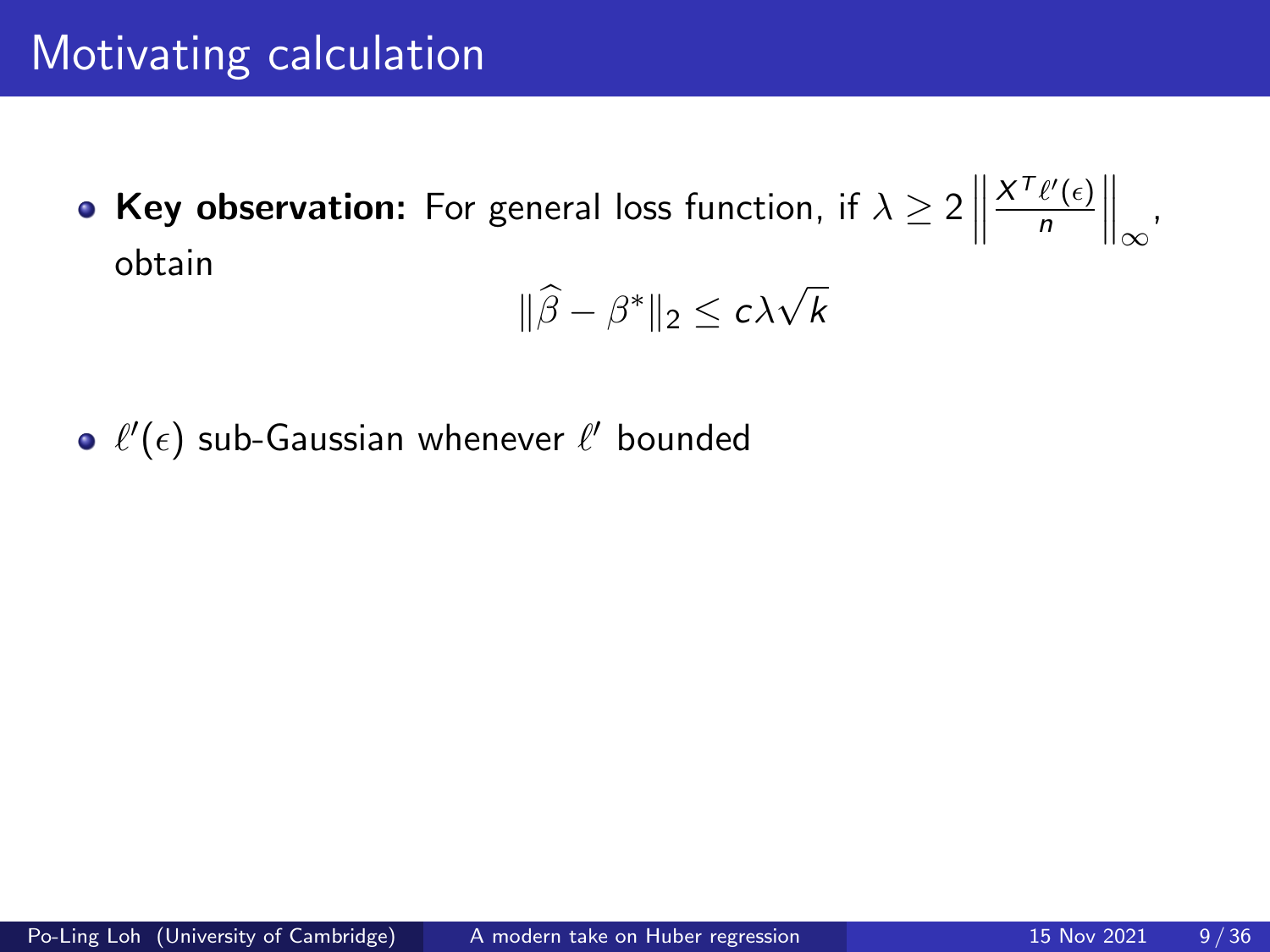**Key observation:** For general loss function, if  $\lambda \geq 2$   $\Big\|$  $X^{\mathcal{T}}\ell'(\epsilon)$ n  $\Big\|_{\infty}$ , obtain

$$
\|\widehat{\beta}-\beta^*\|_2 \leq c\lambda\sqrt{k}
$$

 $\ell^\prime(\epsilon)$  sub-Gaussian whenever  $\ell^\prime$  bounded  $\implies$  can achieve estimation error

$$
\|\widehat{\beta}-\beta^*\|_2\leq c\sqrt{\frac{k\log p}{n}},
$$

without assuming  $\epsilon_i$  is sub-Gaussian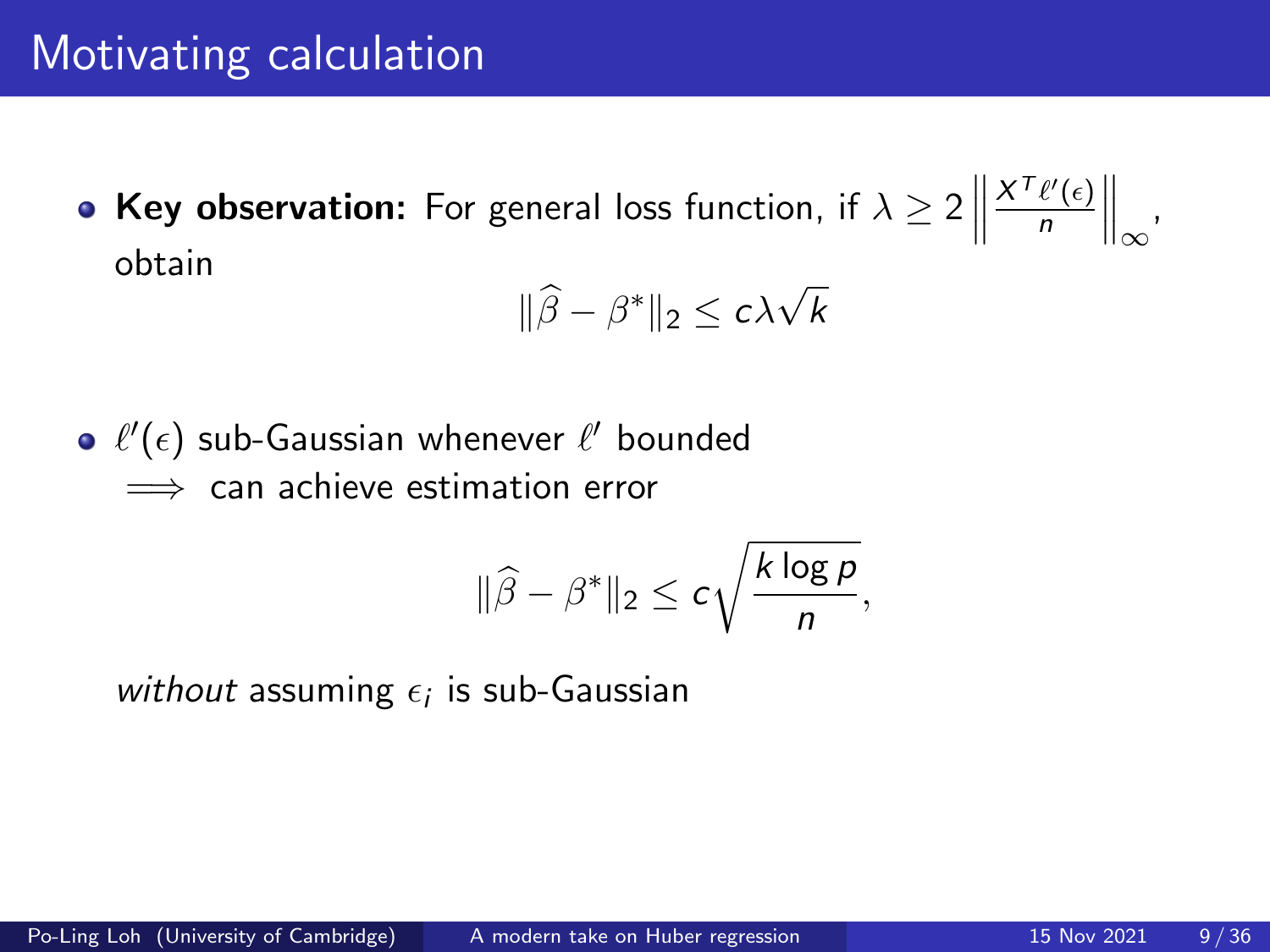**Key observation:** For general loss function, if  $\lambda \geq 2$   $\Big\|$  $X^{\mathcal{T}}\ell'(\epsilon)$ n  $\Big\|_{\infty}$ , obtain

$$
\|\widehat{\beta}-\beta^*\|_2\leq c\lambda\sqrt{k}
$$

 $\ell^\prime(\epsilon)$  sub-Gaussian whenever  $\ell^\prime$  bounded  $\implies$  can achieve estimation error

$$
\|\widehat{\beta}-\beta^*\|_2\leq c\sqrt{\frac{k\log p}{n}},
$$

without assuming  $\epsilon_i$  is sub-Gaussian

Also require verifying RE/RSC condition, derived from local strong convexity of  $\ell$  near 0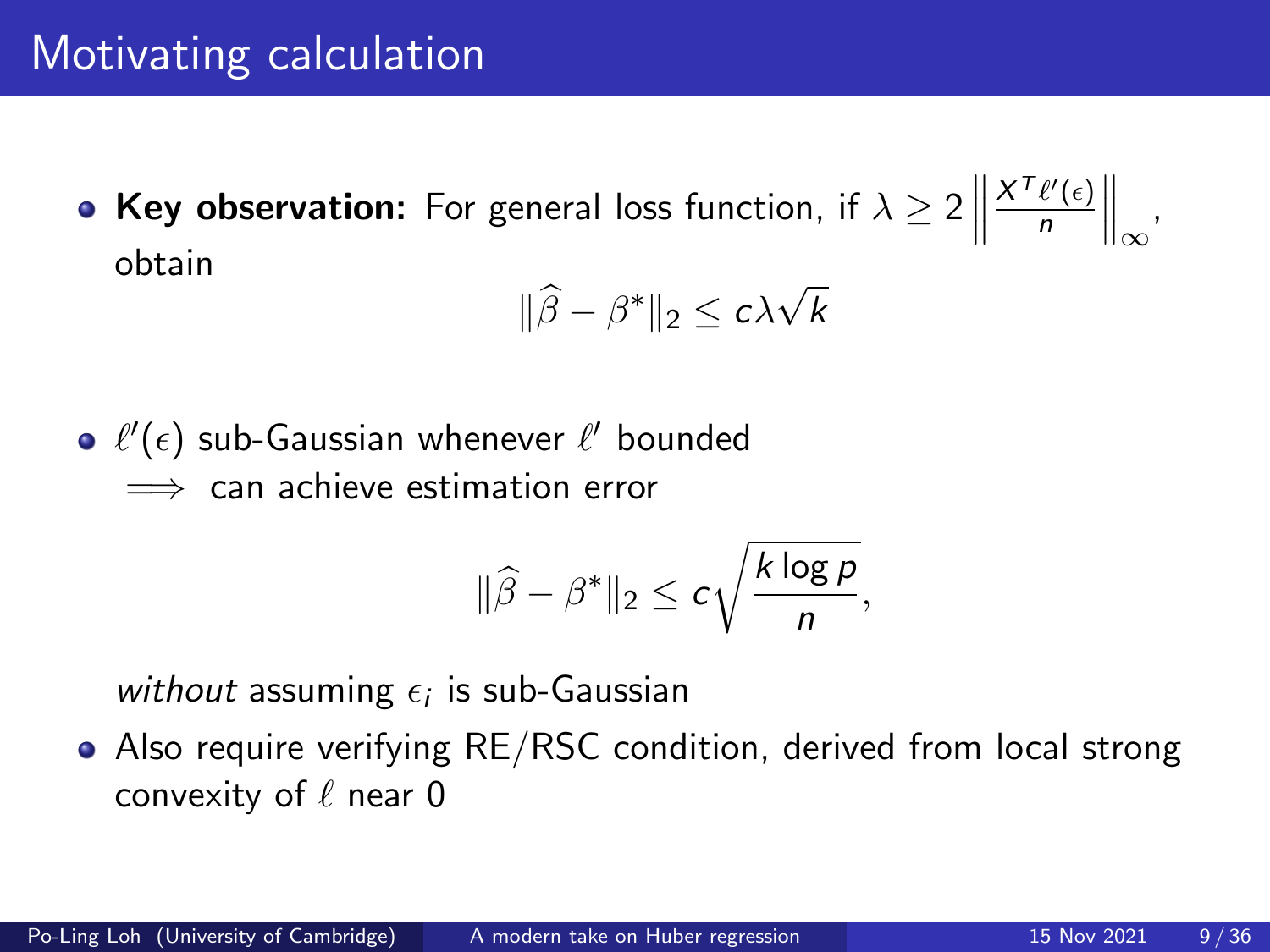However, hidden condition that  $\mathsf{Var}(\epsilon_i) < c\gamma^2$ , where  $\gamma$  corresponds to radius of robust loss function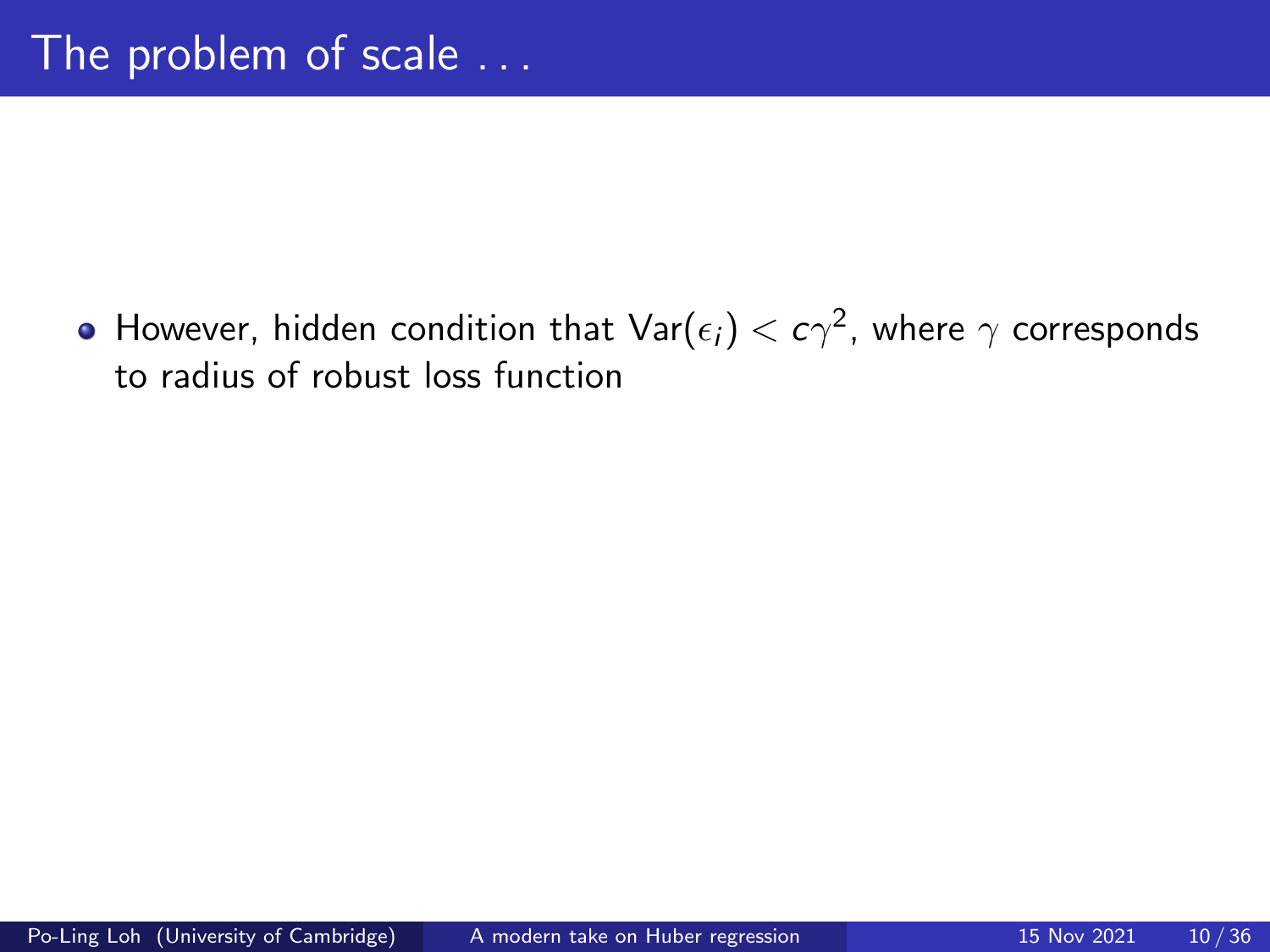- However, hidden condition that  $\mathsf{Var}(\epsilon_i) < c\gamma^2$ , where  $\gamma$  corresponds to radius of robust loss function
- For non-OLS regression, "optimal" loss function should depend on scale of  $\epsilon_i$ 's

$$
\widehat{\beta} \in \arg\min_{\beta} \left\{ \frac{1}{n} \sum_{i=1}^{n} \ell(x_i^T \beta - y_i) \right\}
$$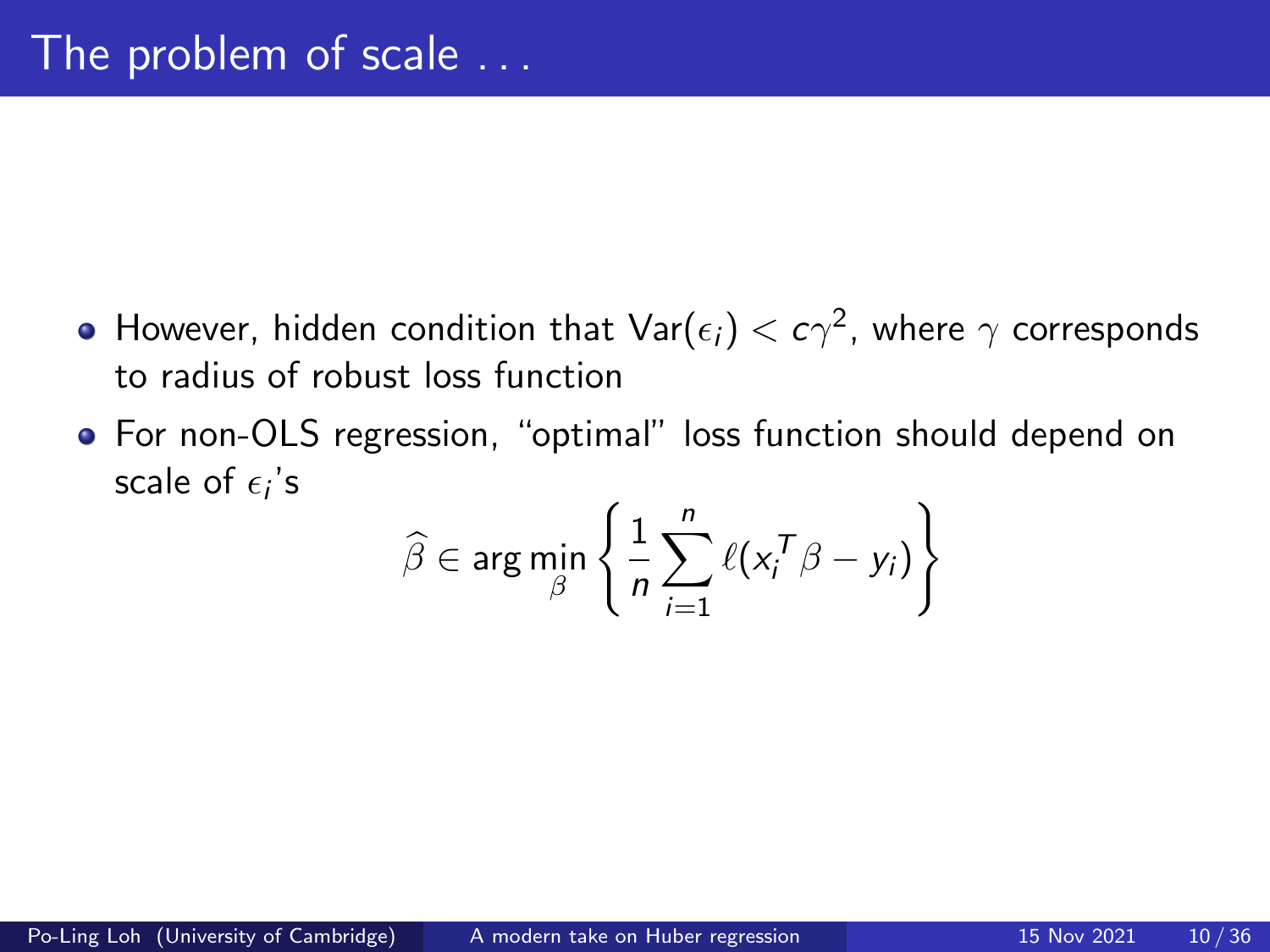## Some proposals

• MM-estimator

$$
\widehat{\beta} \in \arg \min_{\beta} \left\{ \frac{1}{n} \sum_{i=1}^n \ell \left( \frac{y_i - x_i^T \beta}{\widehat{\sigma}_0} \right) \right\},\
$$

using robust estimate of scale  $\widehat{\sigma}_0$  based on preliminary estimate  $\widehat{\beta}_0$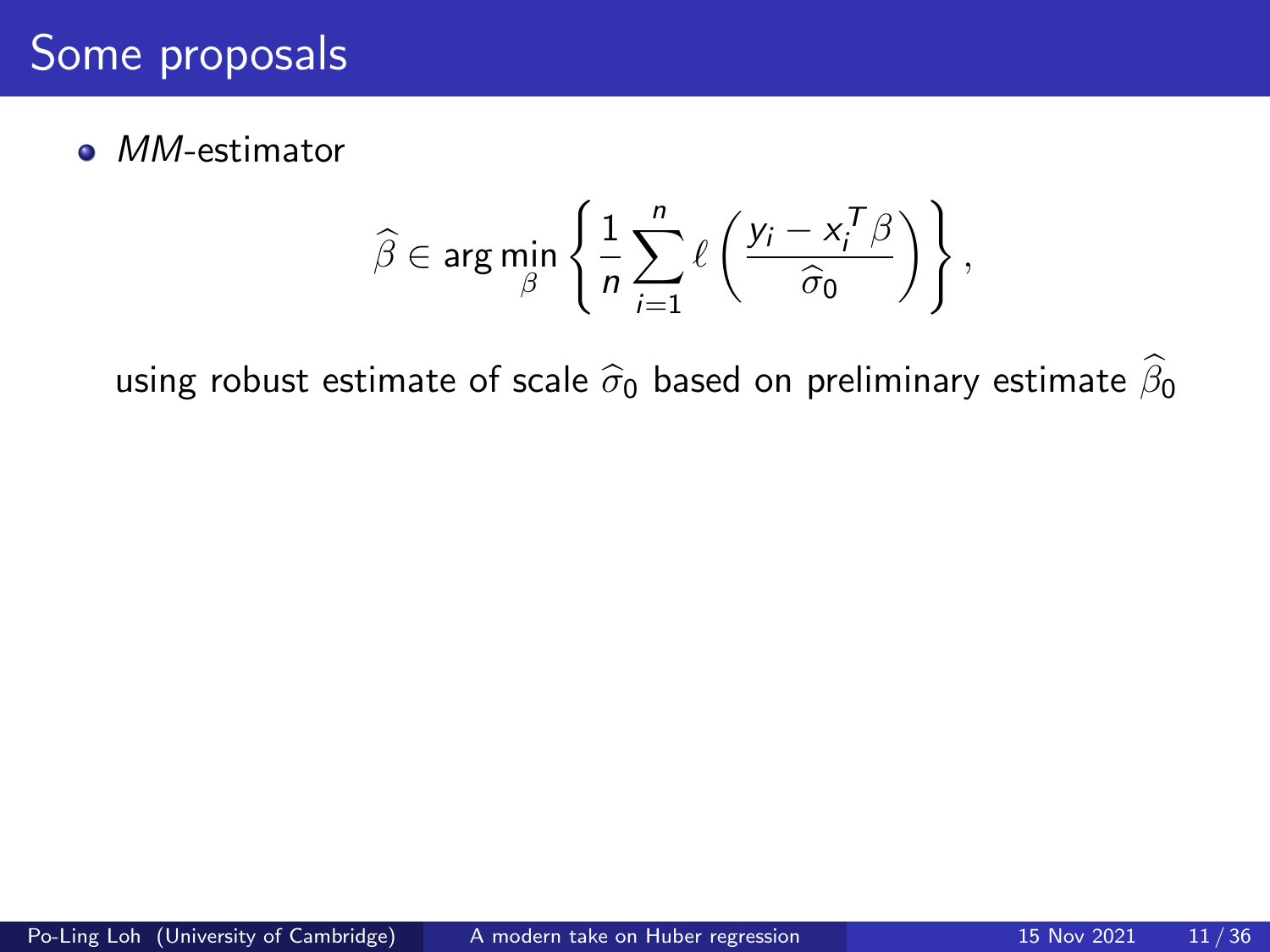## Some proposals

• MM-estimator

$$
\widehat{\beta} \in \arg \min_{\beta} \left\{ \frac{1}{n} \sum_{i=1}^{n} \ell \left( \frac{y_i - x_i^T \beta}{\widehat{\sigma}_0} \right) \right\},\
$$

using robust estimate of scale  $\hat{\sigma}_0$  based on preliminary estimate  $\hat{\beta}_0$ • How to obtain  $(\widehat{\beta}_0, \widehat{\sigma}_0)$ ?

• S-estimators/LMS:

$$
\widehat{\beta}_0 \in \arg\min_{\beta} \left\{ \widehat{\sigma}(r(\beta)) \right\},
$$

where  $\hat{\sigma}(r) = r_{(n-|\hat{n\delta}|)}$ • Least trimmed squares:

$$
\widehat{\beta}_0 \in \arg \min_{\beta} \left\{ \sum_{i=1}^{n - \lfloor n\alpha \rfloor} (y_i - x_i^T \beta)_{(i)}^2 \right\}
$$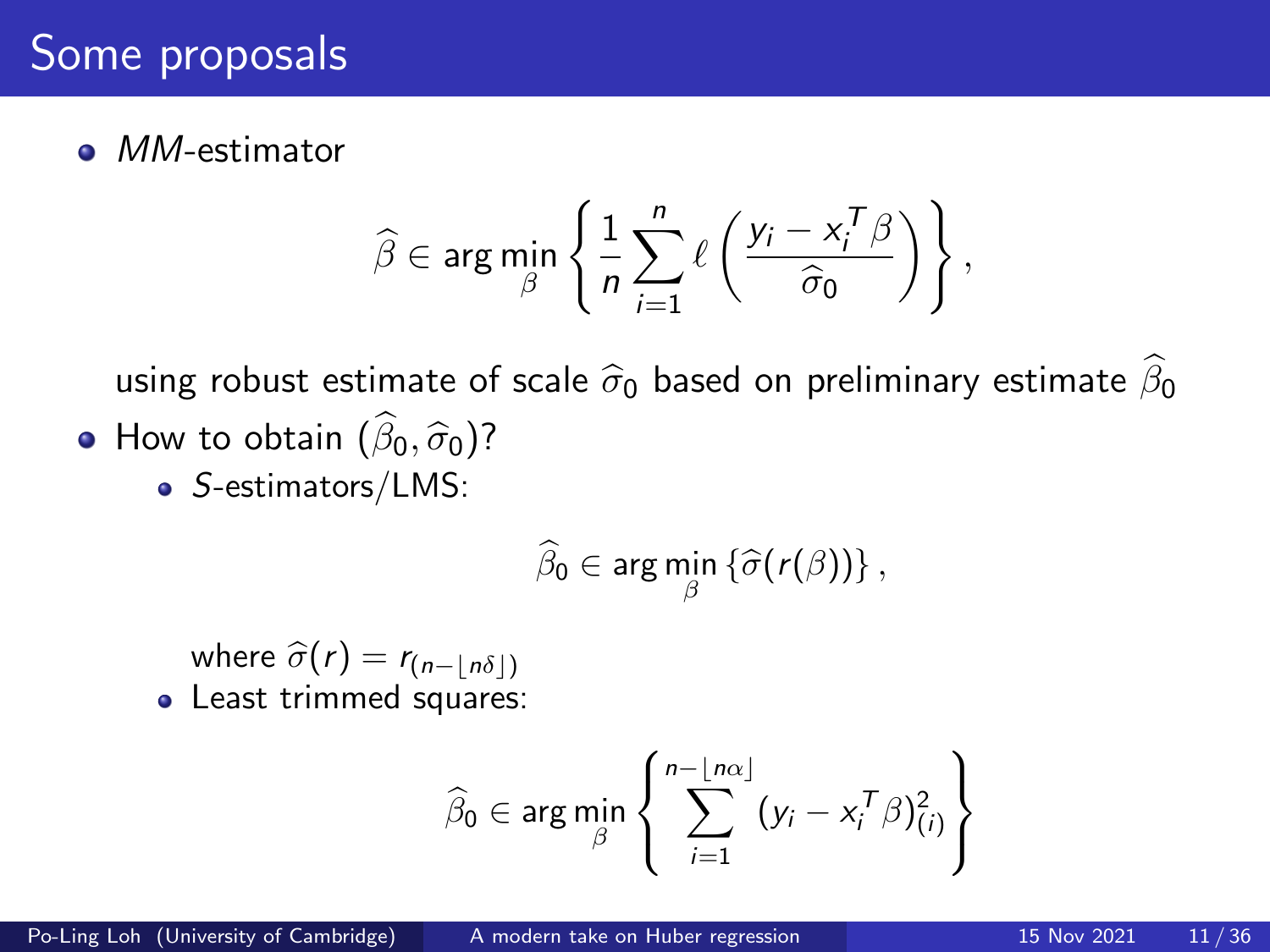Lepski's method originally proposed for adaptive bandwidth selection in nonparametric regression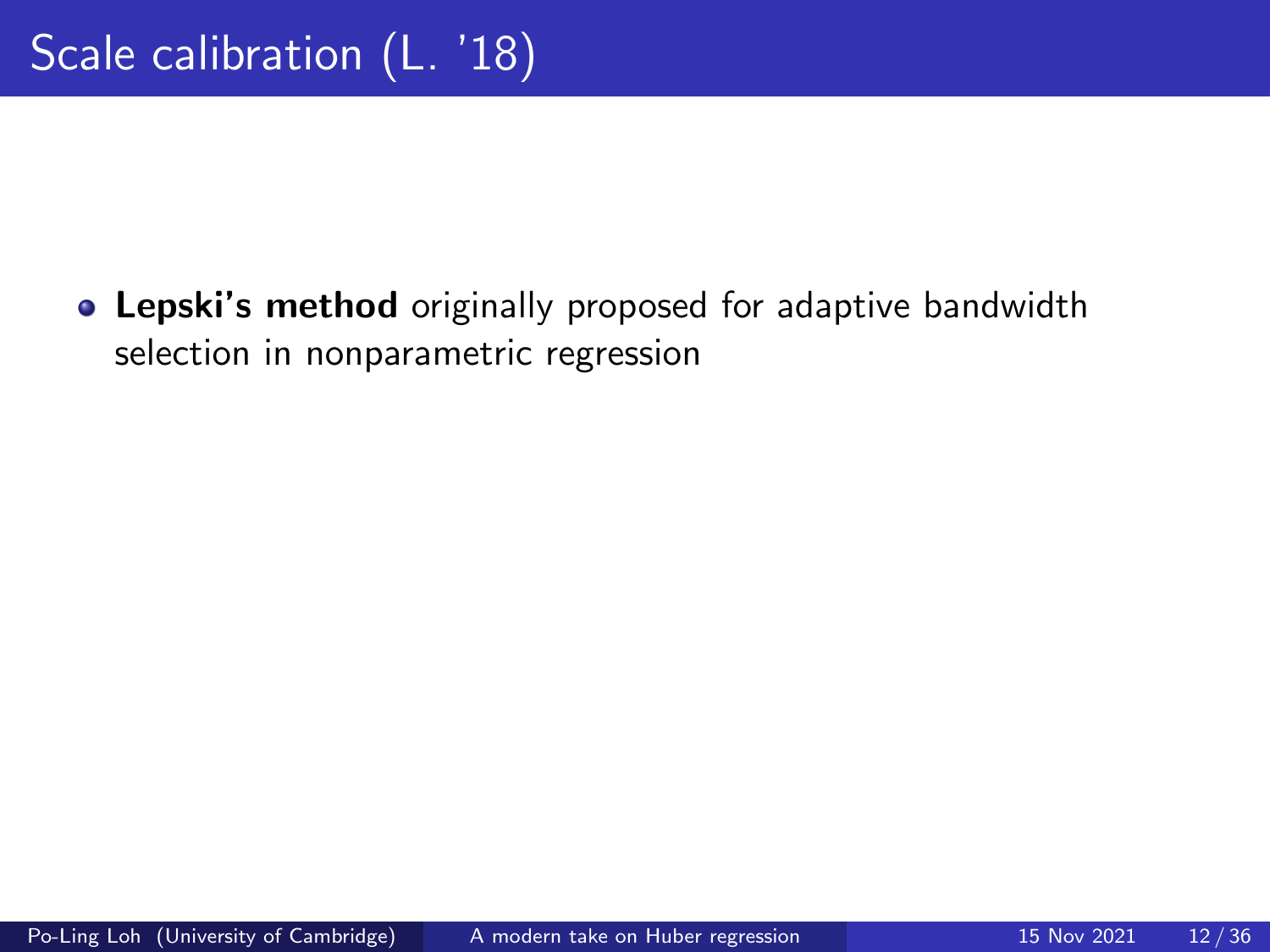- **Lepski's method** originally proposed for adaptive bandwidth selection in nonparametric regression
- Can be used to select  $\sigma$  in location/scale problem:

$$
\widehat{\beta}_{\sigma} \in \arg \min_{\beta} \left\{ \frac{1}{n} \sum_{i=1}^{n} \ell \left( \frac{y_{i} - x_{i}^{T} \beta}{\sigma} \right) + \lambda \sigma ||\beta||_{1} \right\},\
$$

where  $\ell$  is Huber loss with parameter 1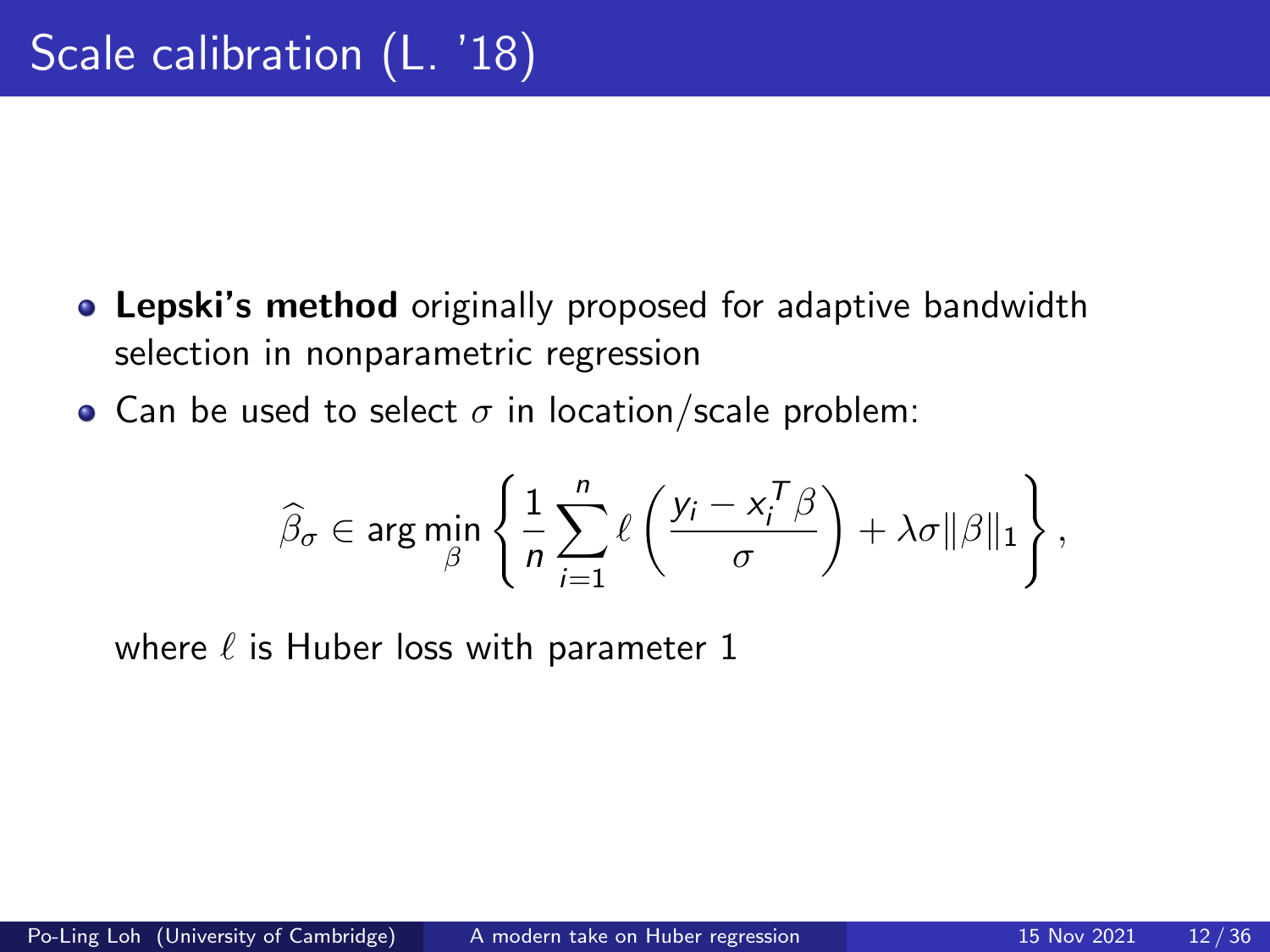$$
\|\widehat{\beta}_{\sigma}-\beta^*\|_2\leq C\sigma\sqrt{\frac{k\log p}{n}},
$$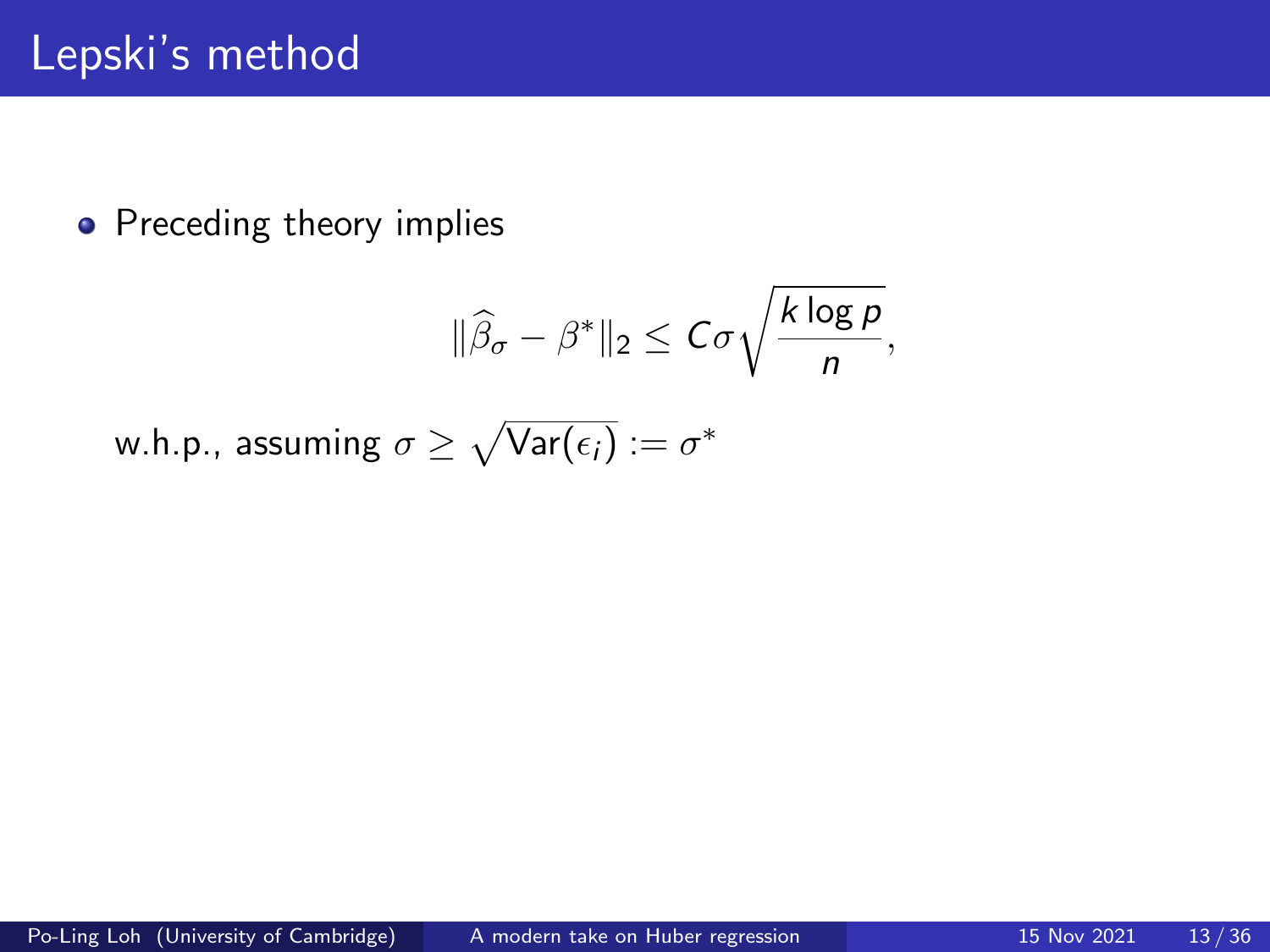$$
\|\widehat{\beta}_{\sigma}-\beta^*\|_2\leq C\sigma\sqrt{\frac{k\log p}{n}},
$$

w.h.p., assuming  $\sigma \geq \sqrt{\text{Var}(\epsilon_i)} := \sigma^*$ 

**•** Basic idea of Lepski's method: Compute  $\widehat{\beta}_{\sigma}$  on gridding  $\{\sigma_1, \ldots, \sigma_M\}$ of interval  $[\sigma_{\min}, \sigma_{\max}] \ni \sigma^*$ 

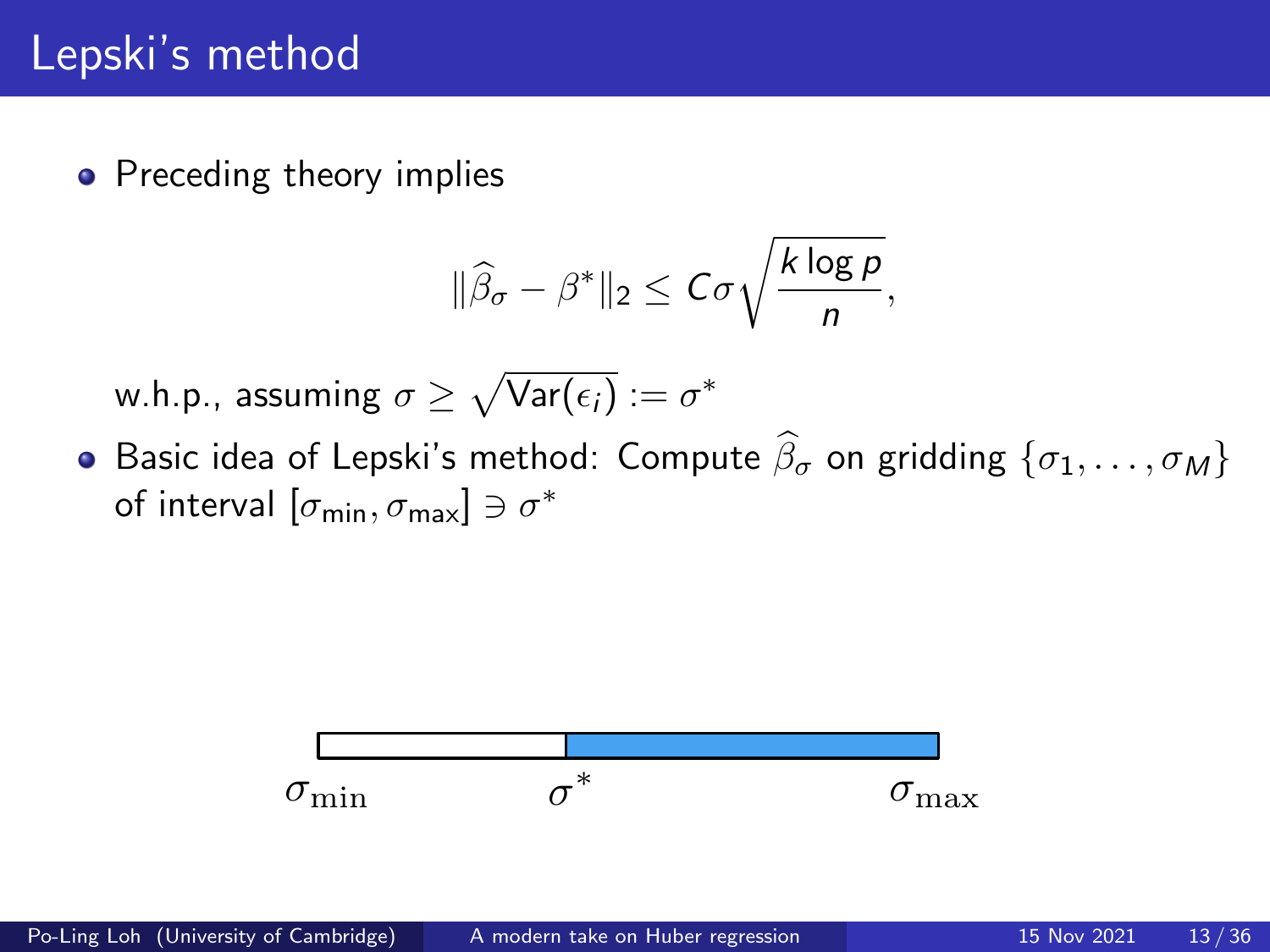$$
\|\widehat{\beta}_{\sigma}-\beta^*\|_2\leq C\sigma\sqrt{\frac{k\log p}{n}},
$$

- **•** Basic idea of Lepski's method: Compute  $\widehat{\beta}_{\sigma}$  on gridding  $\{\sigma_1, \ldots, \sigma_M\}$ of interval  $[\sigma_{\min}, \sigma_{\max}] \ni \sigma^*$
- For each  $\sigma_j$ , check if  $\|\widehat{\beta}_{\sigma_j}-\widehat{\beta}_{\sigma_\ell}\|_2 \leq 2C\sigma_\ell \sqrt{\frac{k\log p}{n}}$  $\frac{\log p}{n}$  for all  $\ell > j$ , and let  $\hat{\sigma}$  be argmin in this set

$$
\sigma_{\min} \quad \ \ \sigma_j \quad \ \ \sigma^* \qquad \quad \ \sigma_\ell \qquad \quad \ \sigma_{\max}
$$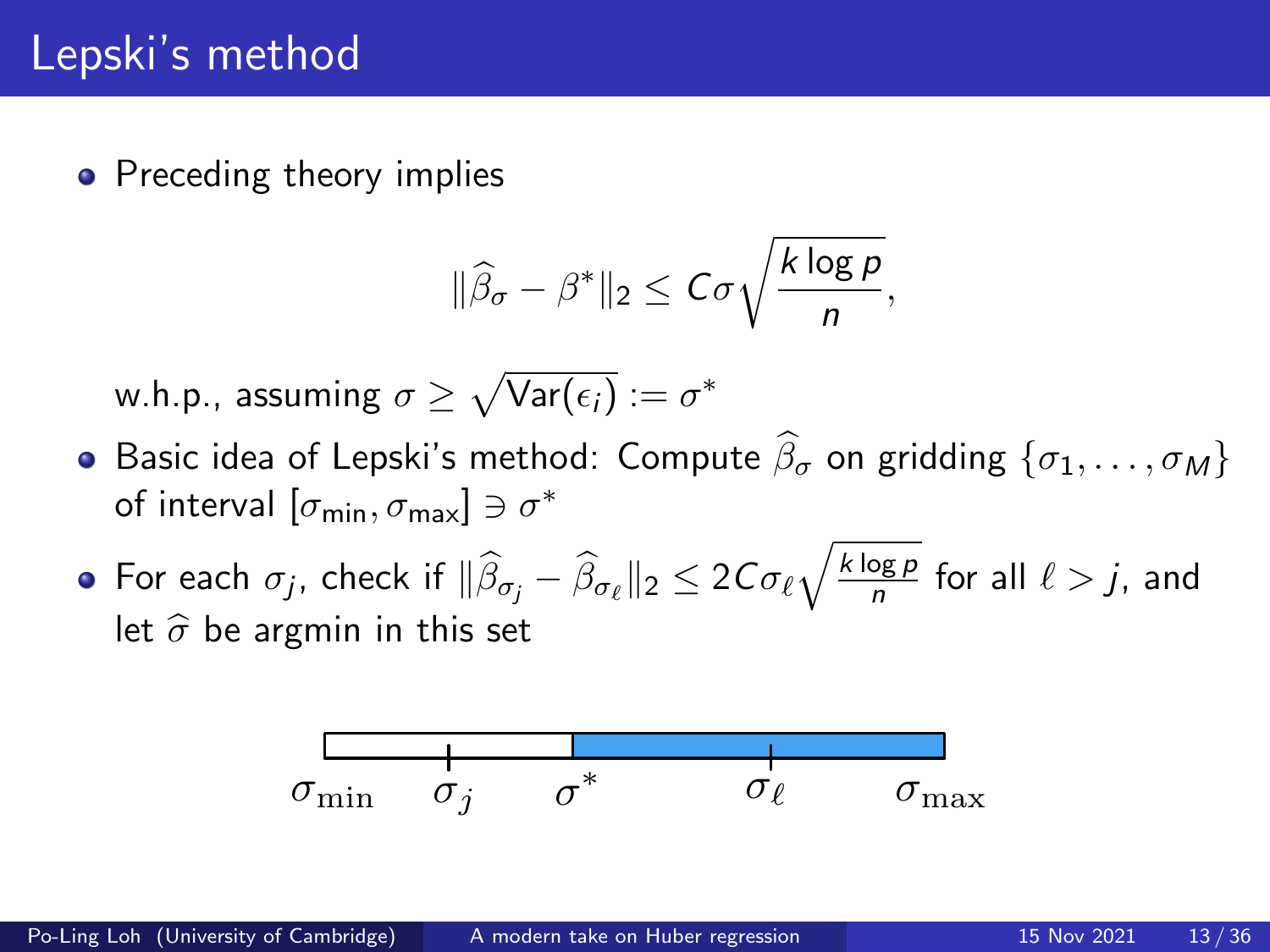$$
\|\widehat{\beta}_{\sigma}-\beta^*\|_2\leq C\sigma\sqrt{\frac{k\log p}{n}},
$$

- **•** Basic idea of Lepski's method: Compute  $\widehat{\beta}_{\sigma}$  on gridding  $\{\sigma_1, \ldots, \sigma_M\}$ of interval  $[\sigma_{\min}, \sigma_{\max}] \ni \sigma^*$
- For each  $\sigma_j$ , check if  $\|\widehat{\beta}_{\sigma_j}-\widehat{\beta}_{\sigma_\ell}\|_2 \leq 2C\sigma_\ell \sqrt{\frac{k\log p}{n}}$  $\frac{\log p}{n}$  for all  $\ell > j$ , and let  $\hat{\sigma}$  be argmin in this set

$$
\begin{array}{c|c}\n & \phantom{\overline{\smash{\big)}_{\smash{\big\downarrow}}}}\n & \phantom{\overline{\smash{\big)}_{\smash{\big\downarrow}}}}\n & \phantom{\overline{\smash{\big)}_{\smash{\big\downarrow}}}}\n & \phantom{\overline{\smash{\big)}_{\smash{\big\downarrow}}}}\n & \phantom{\overline{\smash{\big)}_{\smash{\big\downarrow}}}}\n & \phantom{\overline{\smash{\big)}_{\smash{\big\downarrow}}}}\n & \phantom{\overline{\smash{\big)}_{\smash{\big\downarrow}}}}\n & \phantom{\overline{\smash{\big\downarrow}}}\n & \phantom{\overline{\smash{\big)}_{\smash{\big\downarrow}}}}\n & \phantom{\overline{\smash{\big\downarrow}}}\n & \phantom{\overline{\smash{\big\downarrow}}}\n & \phantom{\overline{\smash{\big\downarrow}}}\n & \phantom{\overline{\smash{\big\downarrow}}}\n & \phantom{\overline{\smash{\big\downarrow}}}\n & \phantom{\overline{\smash{\big\downarrow}}}\n & \phantom{\overline{\smash{\big\downarrow}}}\n & \phantom{\overline{\smash{\big\downarrow}}}\n & \phantom{\overline{\smash{\big\downarrow}}}\n & \phantom{\overline{\smash{\big\downarrow}}}\n & \phantom{\overline{\smash{\big\downarrow}}}\n & \phantom{\overline{\smash{\big\downarrow}}}\n & \phantom{\overline{\smash{\big\downarrow}}}\n & \phantom{\overline{\smash{\big\downarrow}}}\n & \phantom{\overline{\smash{\big\downarrow}}}\n & \phantom{\overline{\smash{\big\downarrow}}}\n & \phantom{\overline{\smash{\big\downarrow}}}\n & \phantom{\overline{\smash{\big\downarrow}}}\n & \phantom{\overline{\smash{\big\downarrow}}}\n & \phantom{\overline{\smash{\big\downarrow}}}\n & \phantom{\overline{\smash{\big\downarrow}}}\n & \phantom{\overline{\smash{\big\downarrow}}}\n & \phantom{\overline{\smash{\big\downarrow}}}\n & \phantom{\overline{\smash{\big\downarrow}}}\n & \phantom{\overline{\smash{\big\downarrow}}}\n & \phantom{\overline{\smash{\big\downarrow}}}\n & \phantom{\overline{\smash{\big\downarrow}}}\n & \phantom{\overline{\smash{\big\downarrow}}}\n & \phantom{\overline{\smash{\big\downarrow}}}\n & \
$$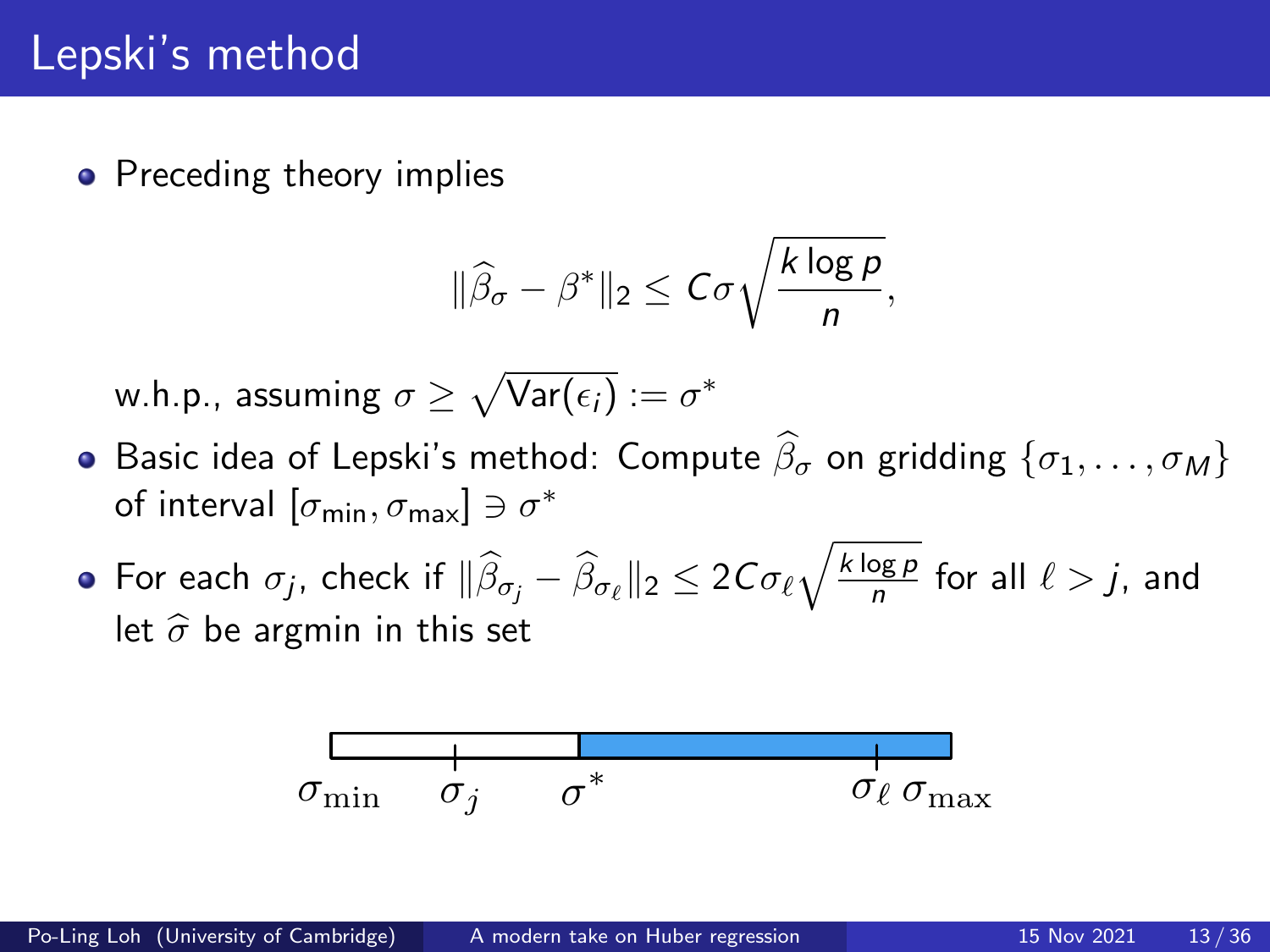$$
\|\widehat{\beta}_{\sigma}-\beta^*\|_2\leq C\sigma\sqrt{\frac{k\log p}{n}},
$$

- **•** Basic idea of Lepski's method: Compute  $\widehat{\beta}_{\sigma}$  on gridding  $\{\sigma_1, \ldots, \sigma_M\}$ of interval  $[\sigma_{\min}, \sigma_{\max}] \ni \sigma^*$
- For each  $\sigma_j$ , check if  $\|\widehat{\beta}_{\sigma_j}-\widehat{\beta}_{\sigma_\ell}\|_2 \leq 2C\sigma_\ell \sqrt{\frac{k\log p}{n}}$  $\frac{\log p}{n}$  for all  $\ell > j$ , and let  $\hat{\sigma}$  be argmin in this set

$$
\sigma_{\min} \qquad \qquad \sigma^* \ \ \sigma_j \qquad \qquad \sigma_\ell \qquad \sigma_{\max}
$$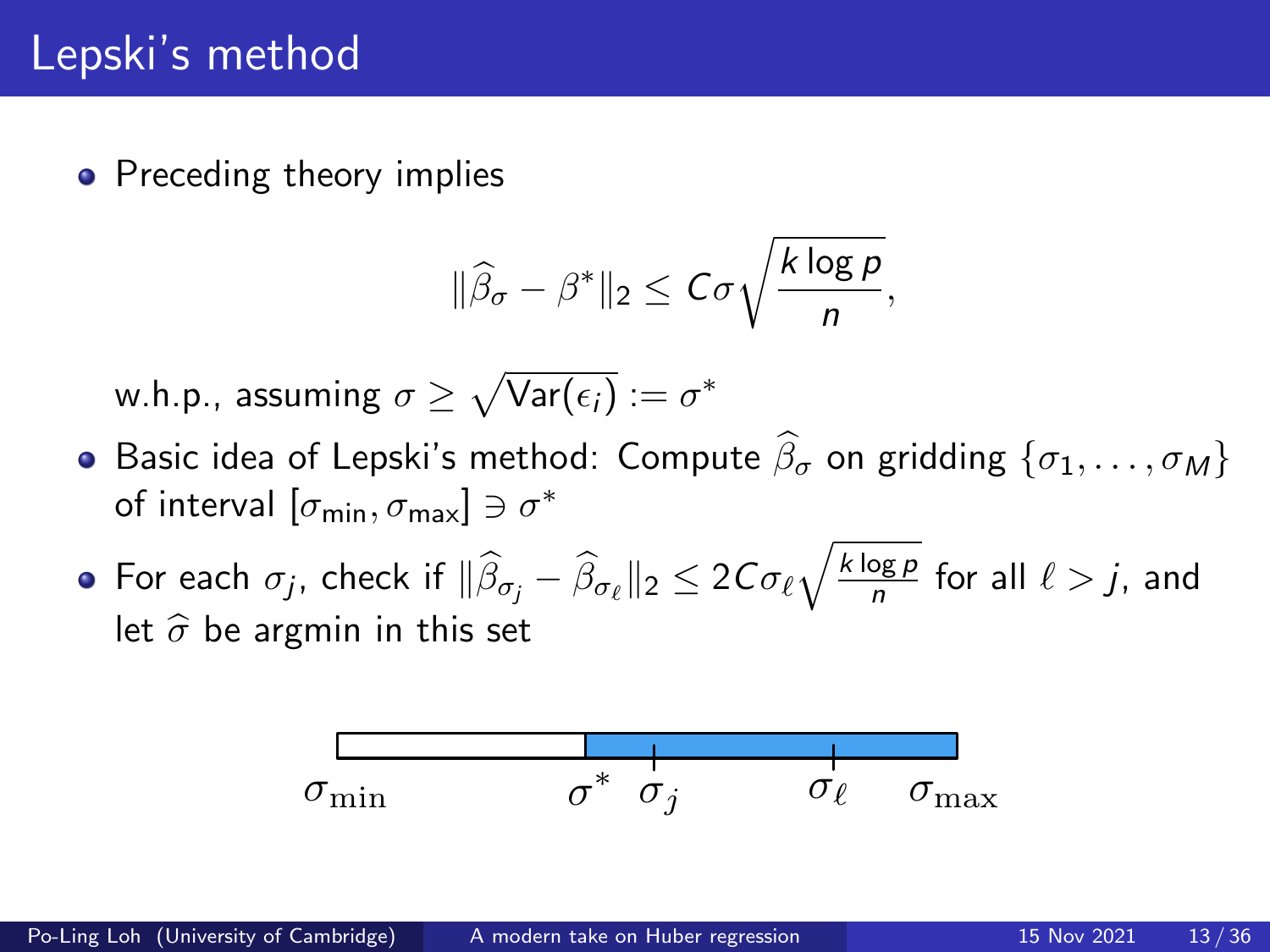$$
\|\widehat{\beta}_{\sigma}-\beta^*\|_2\leq C\sigma\sqrt{\frac{k\log p}{n}},
$$

- **•** Basic idea of Lepski's method: Compute  $\widehat{\beta}_{\sigma}$  on gridding  $\{\sigma_1, \ldots, \sigma_M\}$ of interval  $[\sigma_{\min}, \sigma_{\max}] \ni \sigma^*$
- For each  $\sigma_j$ , check if  $\|\widehat{\beta}_{\sigma_j}-\widehat{\beta}_{\sigma_\ell}\|_2 \leq 2C\sigma_\ell \sqrt{\frac{k\log p}{n}}$  $\frac{\log p}{n}$  for all  $\ell > j$ , and let  $\hat{\sigma}$  be argmin in this set

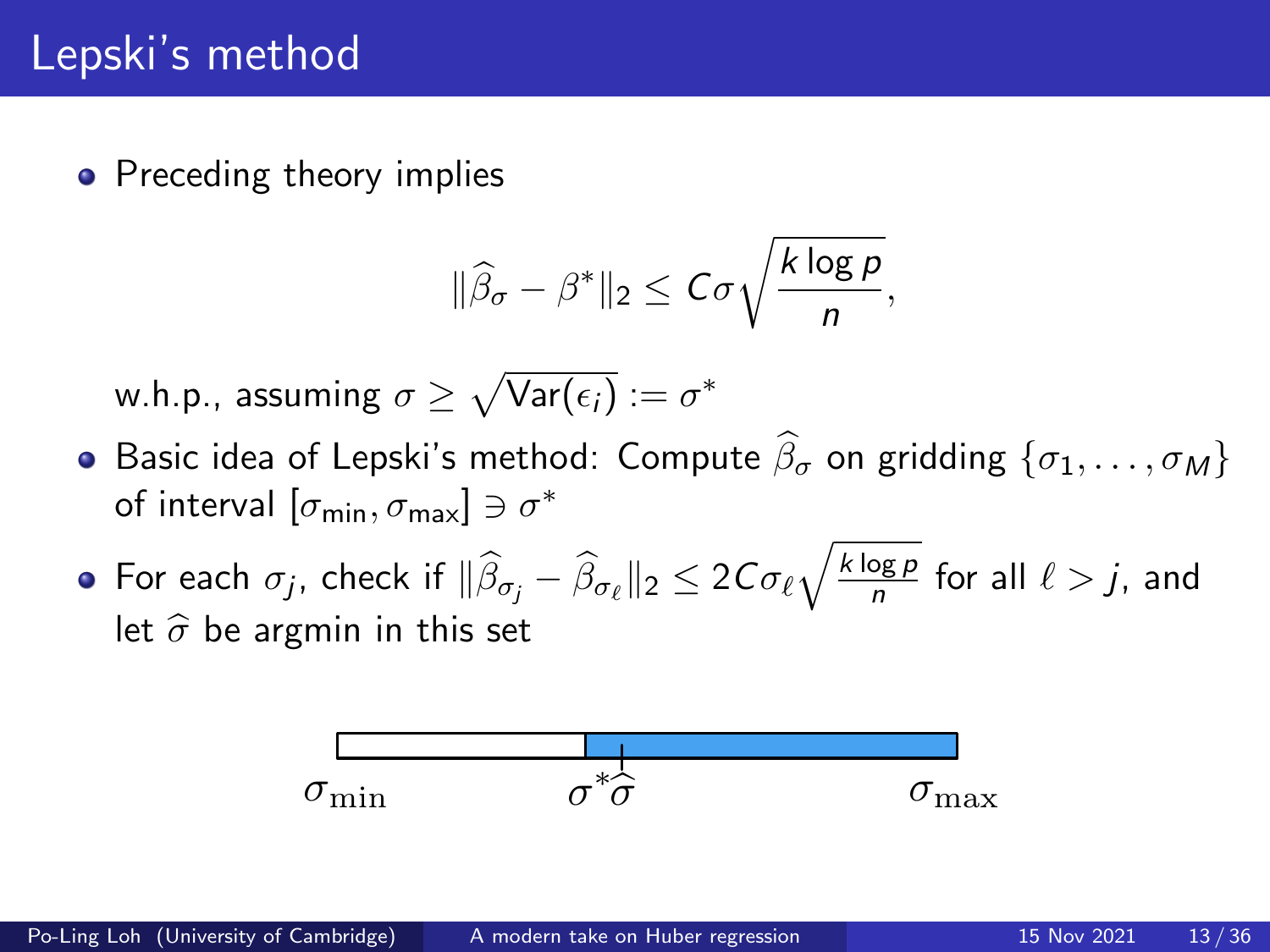## Theorem (L. '18)

With high probability, output of Lepski's method satisfies

$$
\|\widehat{\beta}_{\widehat{\sigma}} - \beta^*\|_2 \leq C' \sigma^* \sqrt{\frac{k \log p}{n}},
$$

Method does not require prior knowledge of scale  $\sigma^*$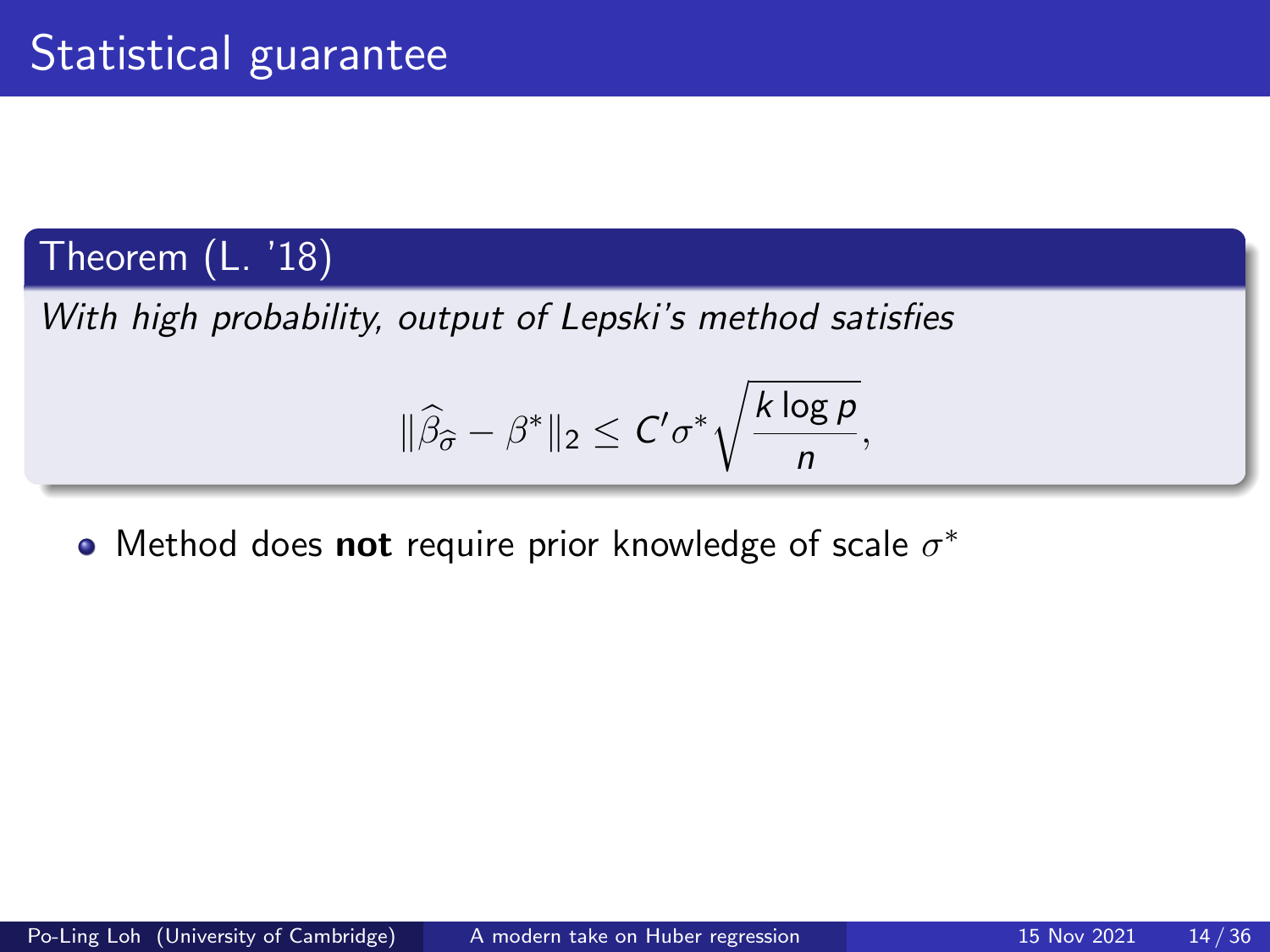## Theorem (L. '18)

With high probability, output of Lepski's method satisfies

$$
\|\widehat{\beta}_{\widehat{\sigma}} - \beta^*\|_2 \leq C' \sigma^* \sqrt{\frac{k \log p}{n}},
$$

- Method does not require prior knowledge of scale  $\sigma^*$
- Constant  $C'$  still depends on properties of design matrix (RE constant)
- Choice of  $\lambda$  depends only on  $\sqrt{\frac{\log p}{n}}$  $\frac{g \, p}{n}$  and universal constants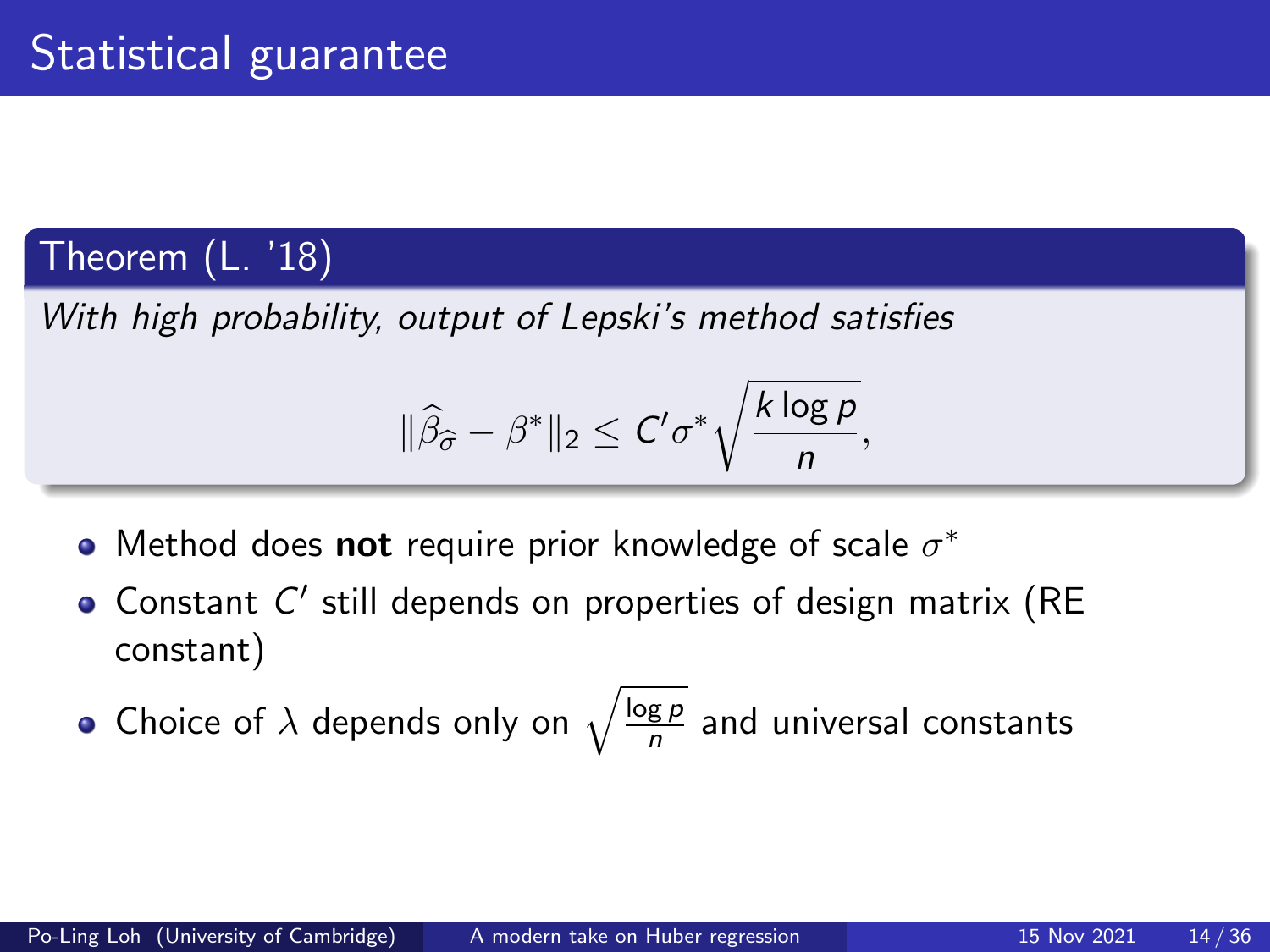- New theory for **robust high-dimensional** M-estimators implies  $\cup$  $\int \sqrt{k \log p}$ n ). error rates when  $\|\ell'\|_\infty \leq \mathcal{C}$  based on local RSC
- **Lepski's method** proposed to avoid joint scale parameter estimation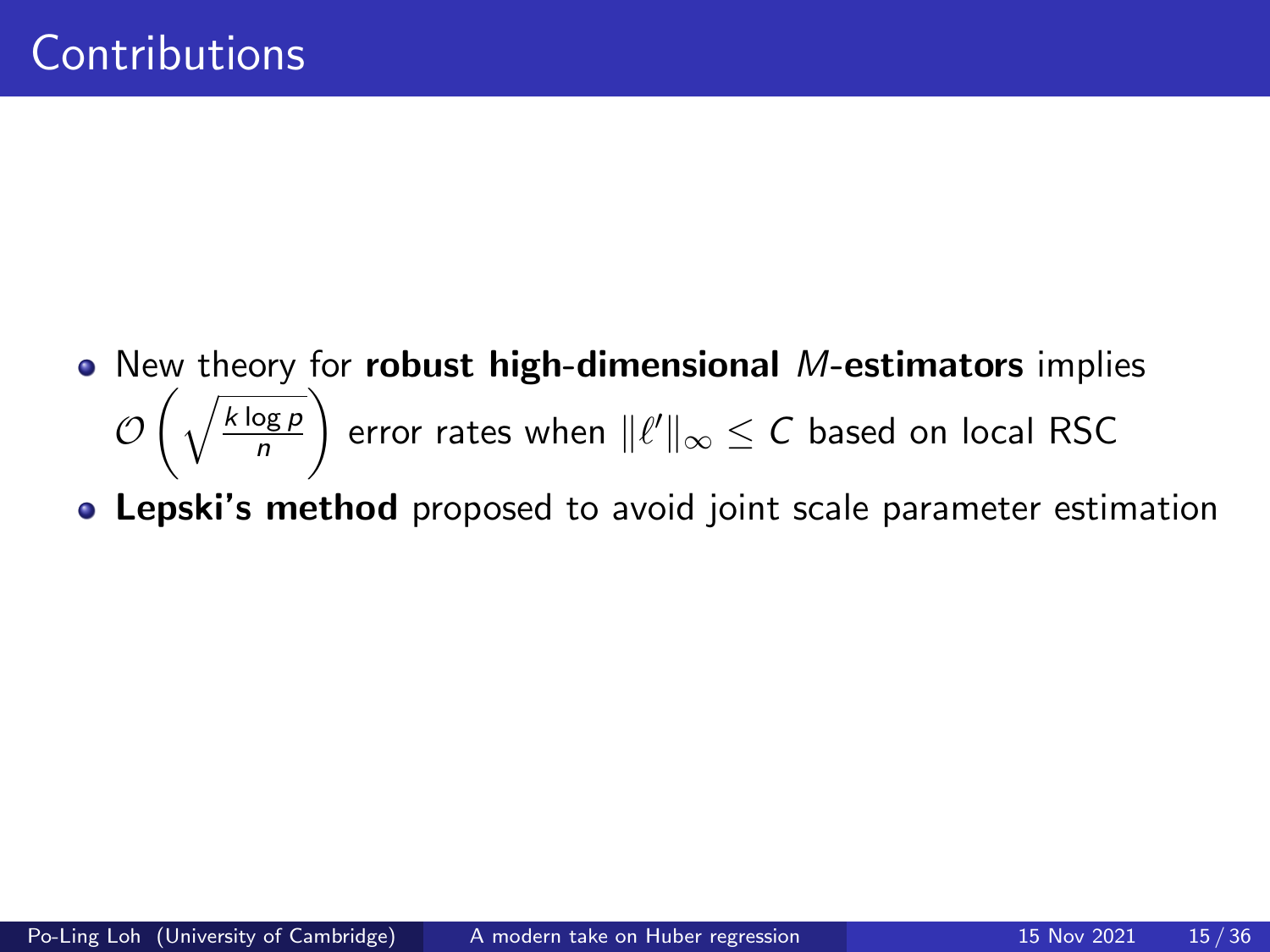# Huber regression with covariate filtering

Joint work with Ankit Pensia (UW-Madison) and Varun Jog (Cambridge)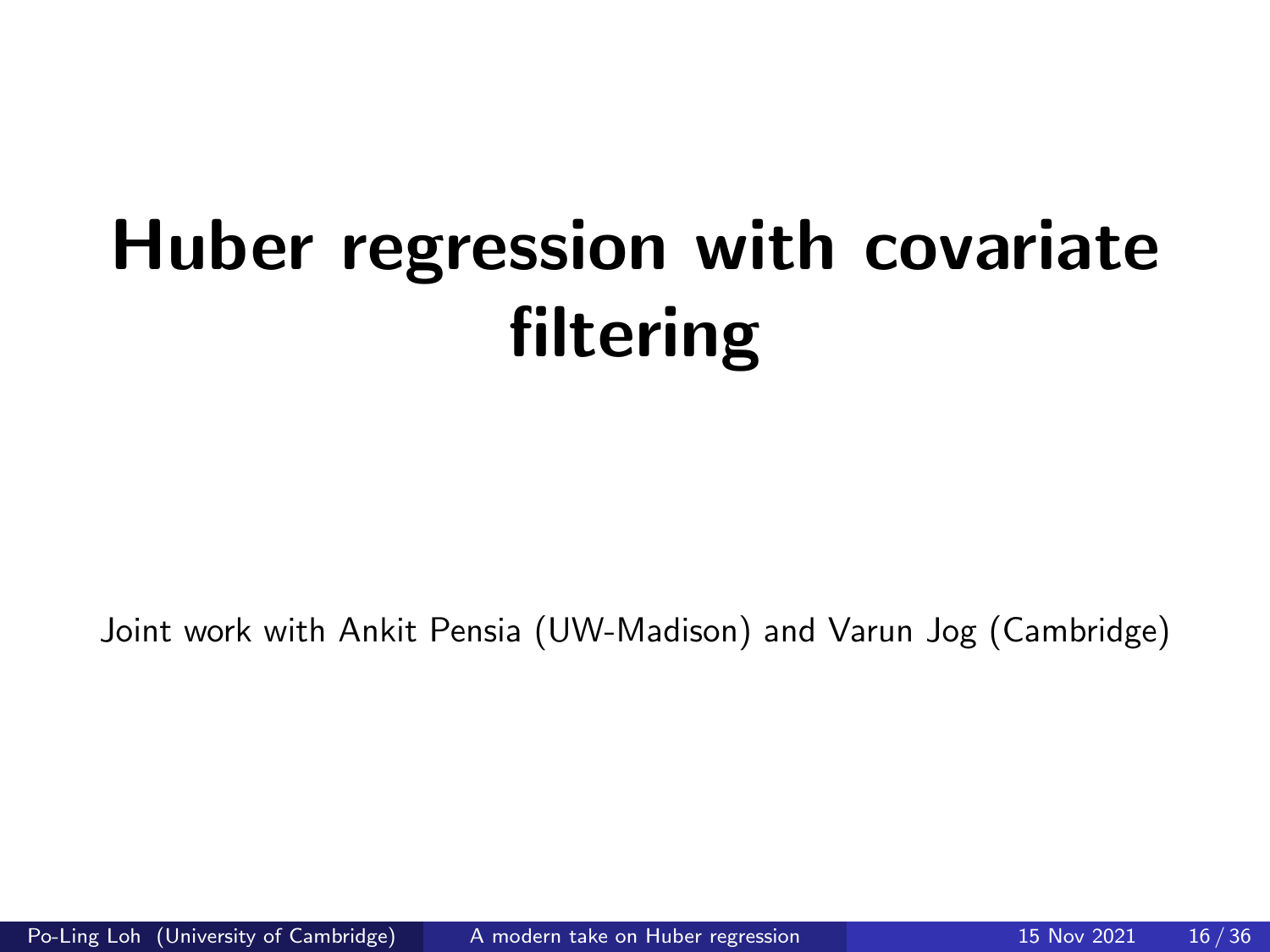• Instead of drawing i.i.d. data from an  $\epsilon$ -contaminated mixture, draw i.i.d. data points  $\{z_i\}_{i=1}^n$  and arbitrarily contaminate  $\epsilon$ -fraction  $\rightarrow$  observations  $\{x_i\}_{i=1}^n$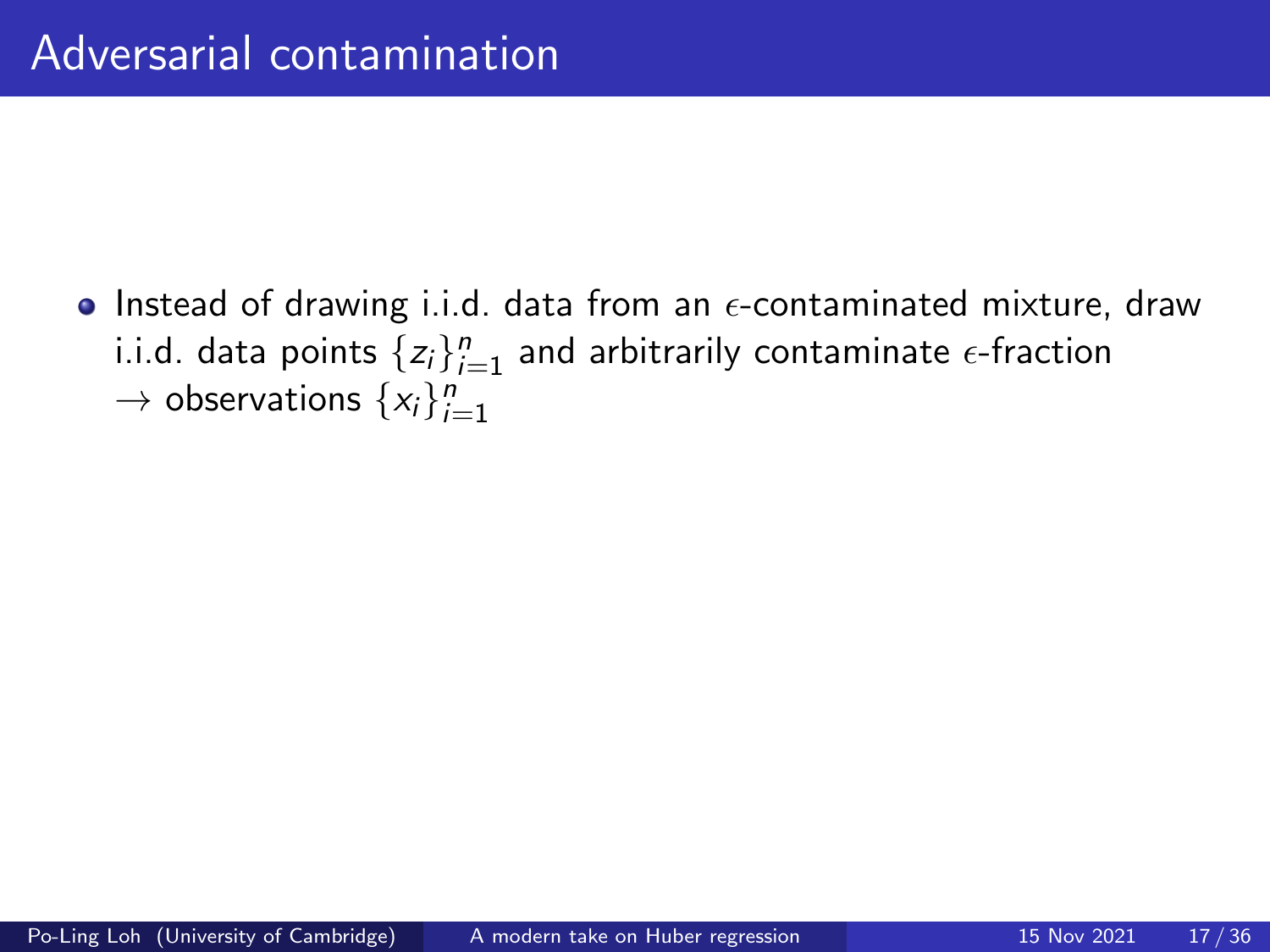- Instead of drawing i.i.d. data from an  $\epsilon$ -contaminated mixture, draw i.i.d. data points  $\{z_i\}_{i=1}^n$  and arbitrarily contaminate  $\epsilon$ -fraction  $\rightarrow$  observations  $\{x_i\}_{i=1}^n$
- **•** Seminal papers by Diakonikolas et al. and Lai et al. on mean estimation for adversarially contaminated data (2016) for contaminated Gaussian data with  $\tilde{O}(\epsilon)$  error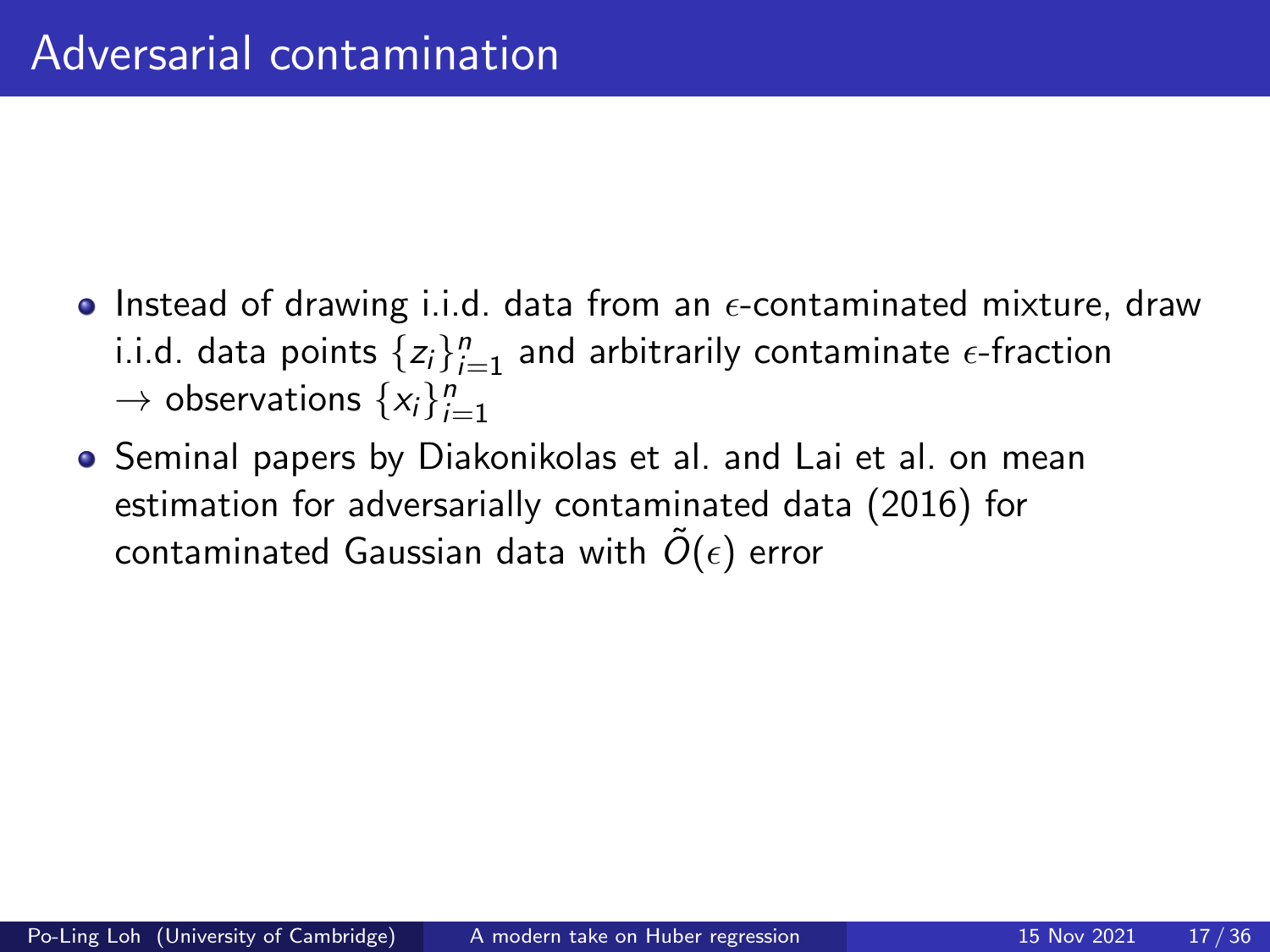- Instead of drawing i.i.d. data from an  $\epsilon$ -contaminated mixture, draw i.i.d. data points  $\{z_i\}_{i=1}^n$  and arbitrarily contaminate  $\epsilon$ -fraction  $\rightarrow$  observations  $\{x_i\}_{i=1}^n$
- **•** Seminal papers by Diakonikolas et al. and Lai et al. on mean estimation for adversarially contaminated data (2016) for contaminated Gaussian data with  $\tilde{O}(\epsilon)$  error
- In our model, assume both covariates and responses may be  $\epsilon$ -contaminated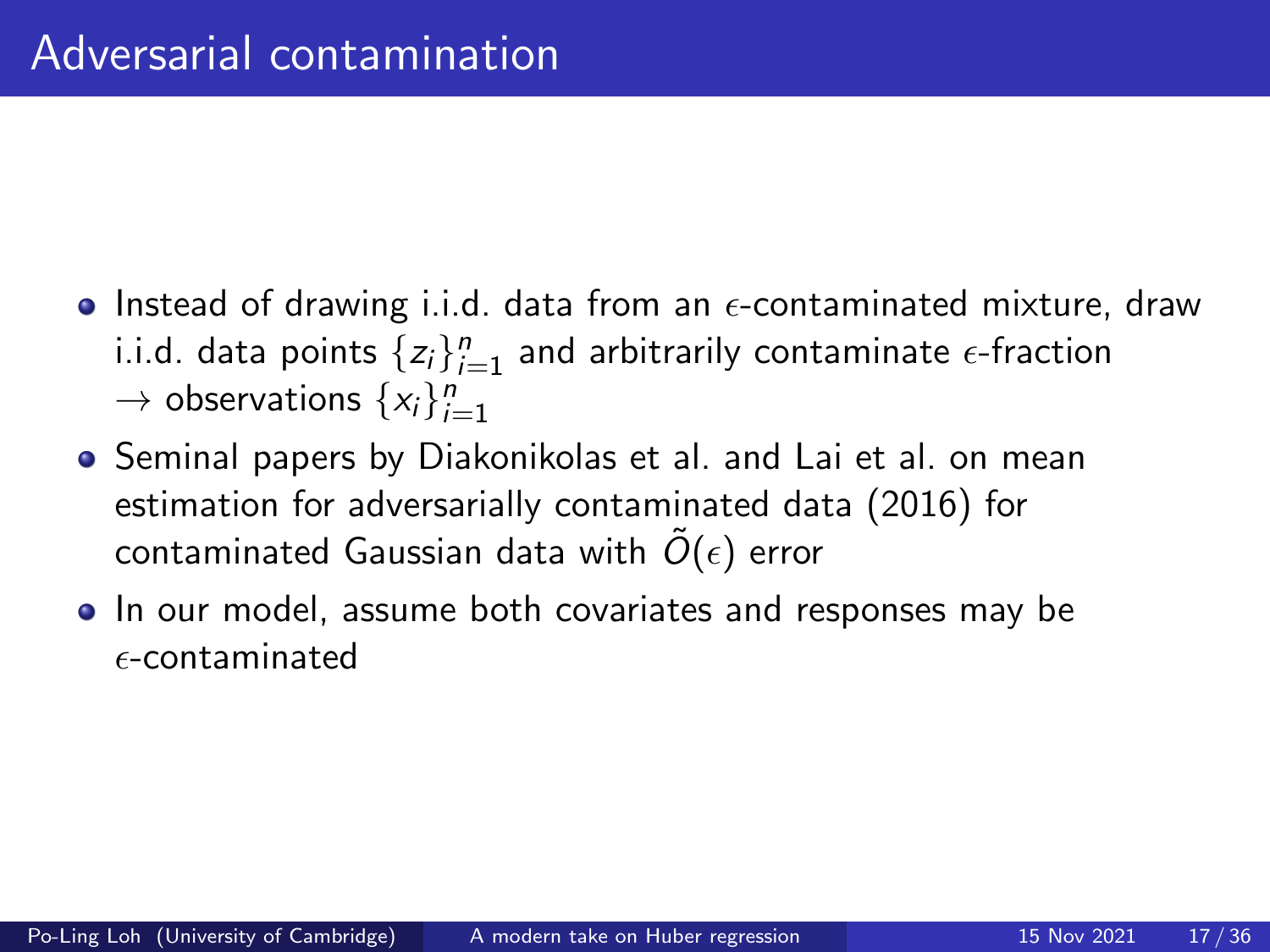Algorithm of Diakonikolas et al. iteratively computes weights of (remaining) data points according to projection onto top eigenvector of sample covariance matrix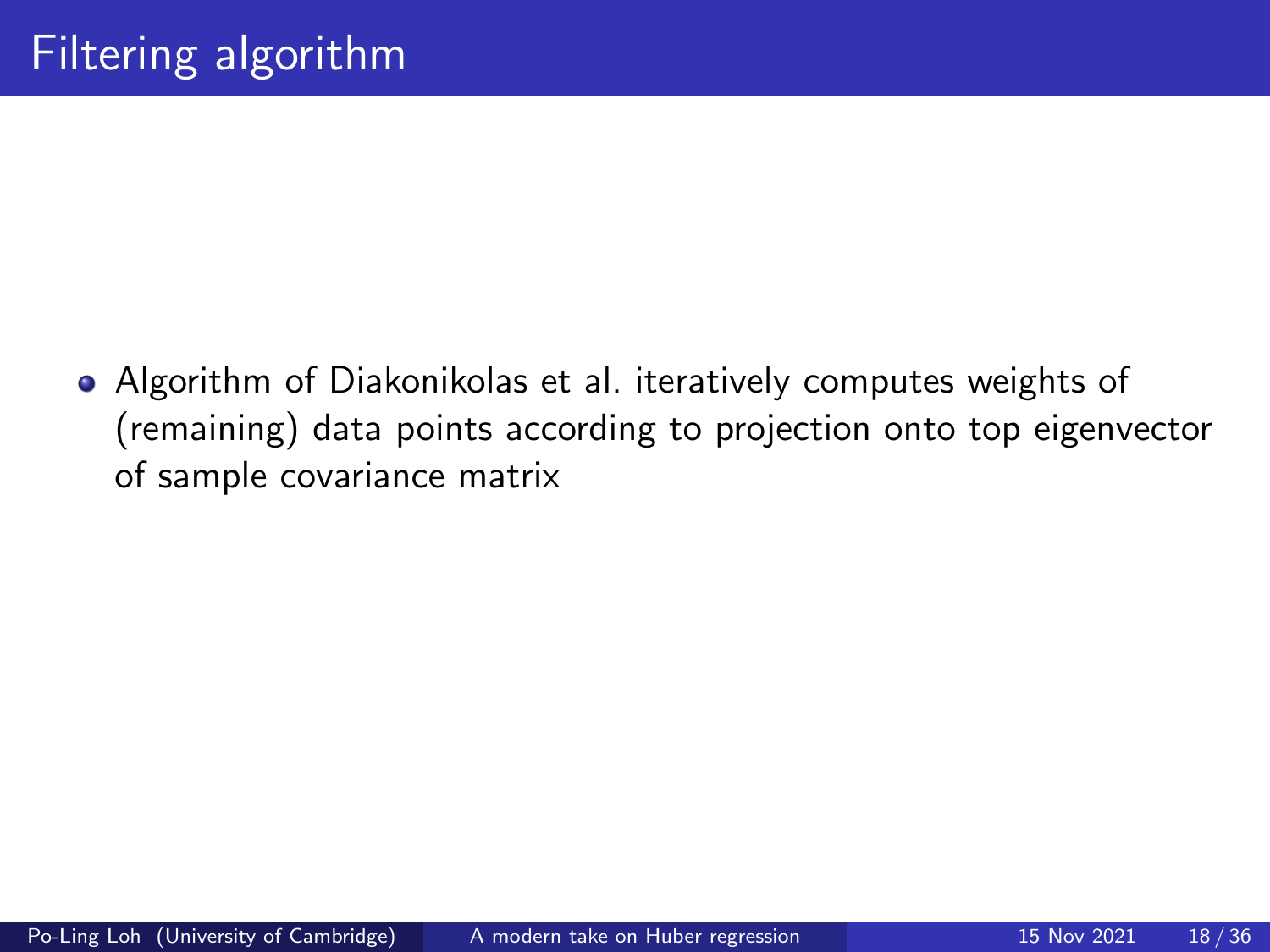- Algorithm of Diakonikolas et al. iteratively computes weights of (remaining) data points according to projection onto top eigenvector of sample covariance matrix
- Use weights to probabilistically remove data points at each iteration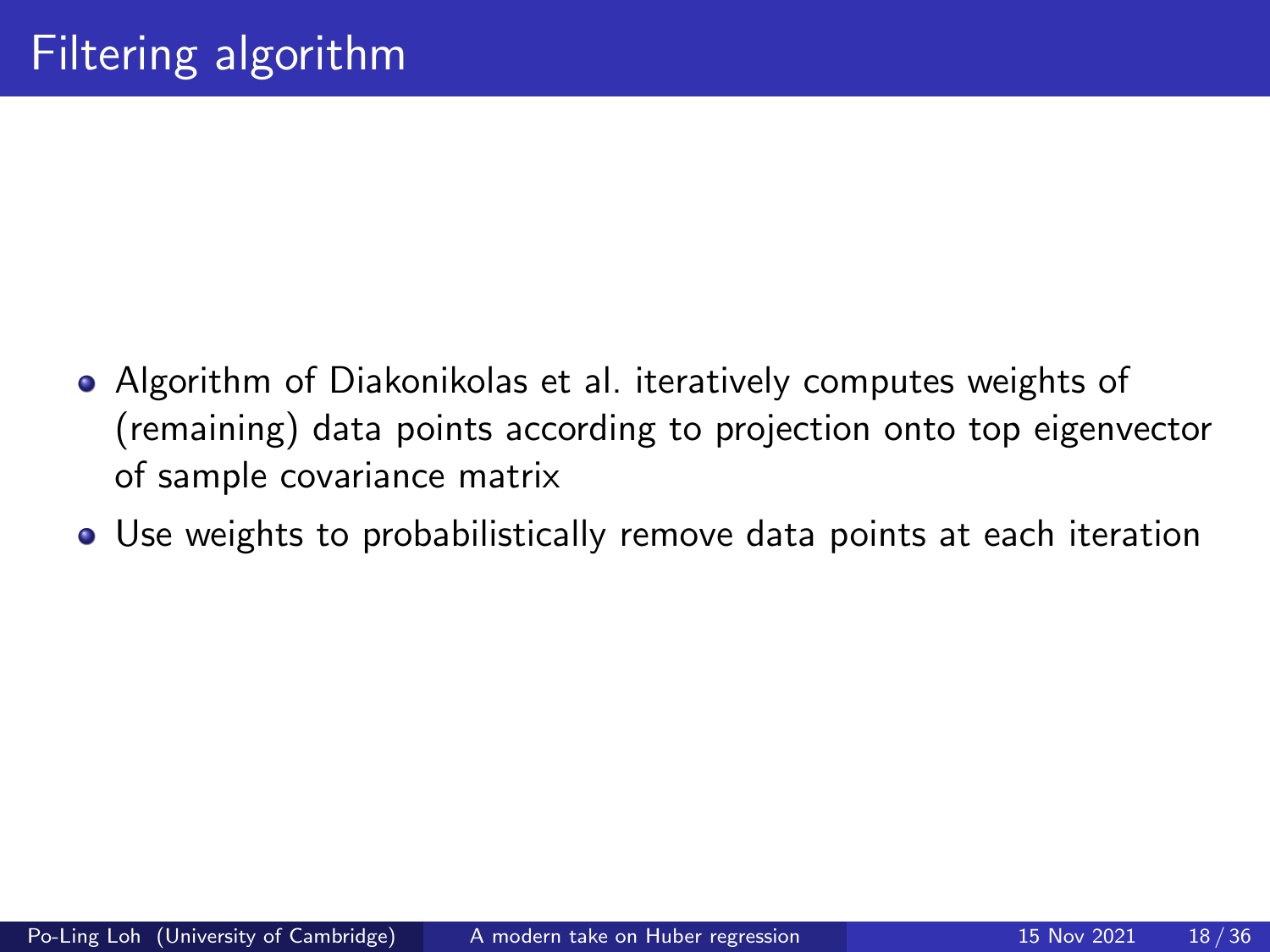# Filtering algorithm

### • Success of algorithm is based on stability condition

### Definition

Observations  $\{x_i\}_{i=1}^n$  satisfy  $(\epsilon, \delta)$ -*stability* w.r.t.  $(\mu, \sigma)$  if

$$
\left\| \frac{1}{|S'|} \sum_{i \in S'} x_i - \mu \right\|_2 \le \sigma \delta, \quad \text{and} \quad \left\| \frac{1}{|S'|} \sum_{i \in S'} (x_i - \mu)(x_i - \mu)^T - \sigma^2 I \right\|_2 \le \frac{\sigma^2 \delta^2}{\epsilon},
$$

whenever  $|S'| \geq (1-\epsilon)n$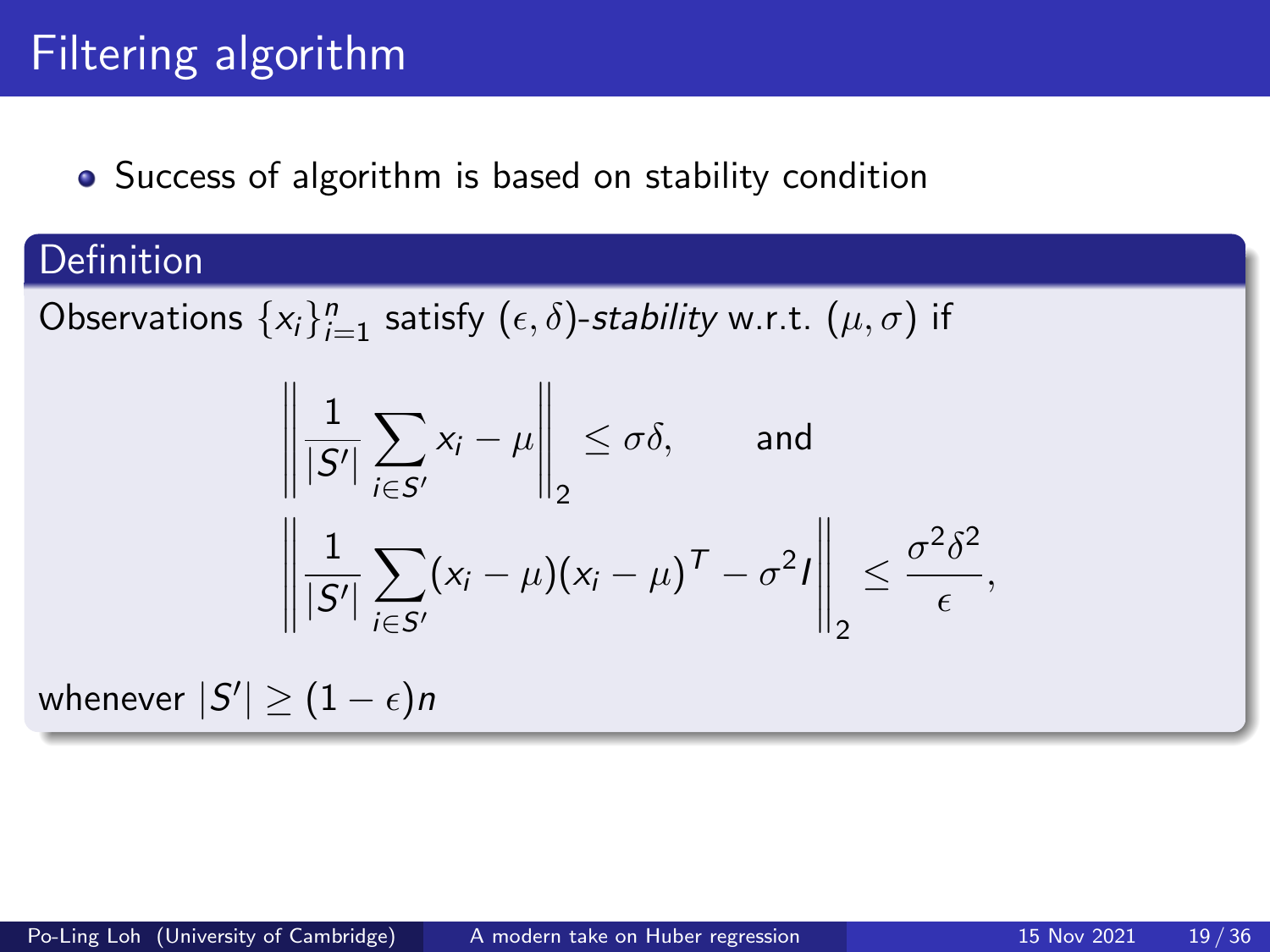# Filtering algorithm

### • Success of algorithm is based on stability condition

### Definition

Observations  $\{x_i\}_{i=1}^n$  satisfy  $(\epsilon, \delta)$ -*stability* w.r.t.  $(\mu, \sigma)$  if

$$
\left\| \frac{1}{|S'|} \sum_{i \in S'} x_i - \mu \right\|_2 \le \sigma \delta, \quad \text{and} \quad \left\| \frac{1}{|S'|} \sum_{i \in S'} (x_i - \mu)(x_i - \mu)^T - \sigma^2 I \right\|_2 \le \frac{\sigma^2 \delta^2}{\epsilon},
$$

whenever  $|S'| \geq (1-\epsilon)n$ 

Filtering algorithm identifies large stable set, w.h.p., when data are  $\epsilon$ -corrupted and/or heavy-tailed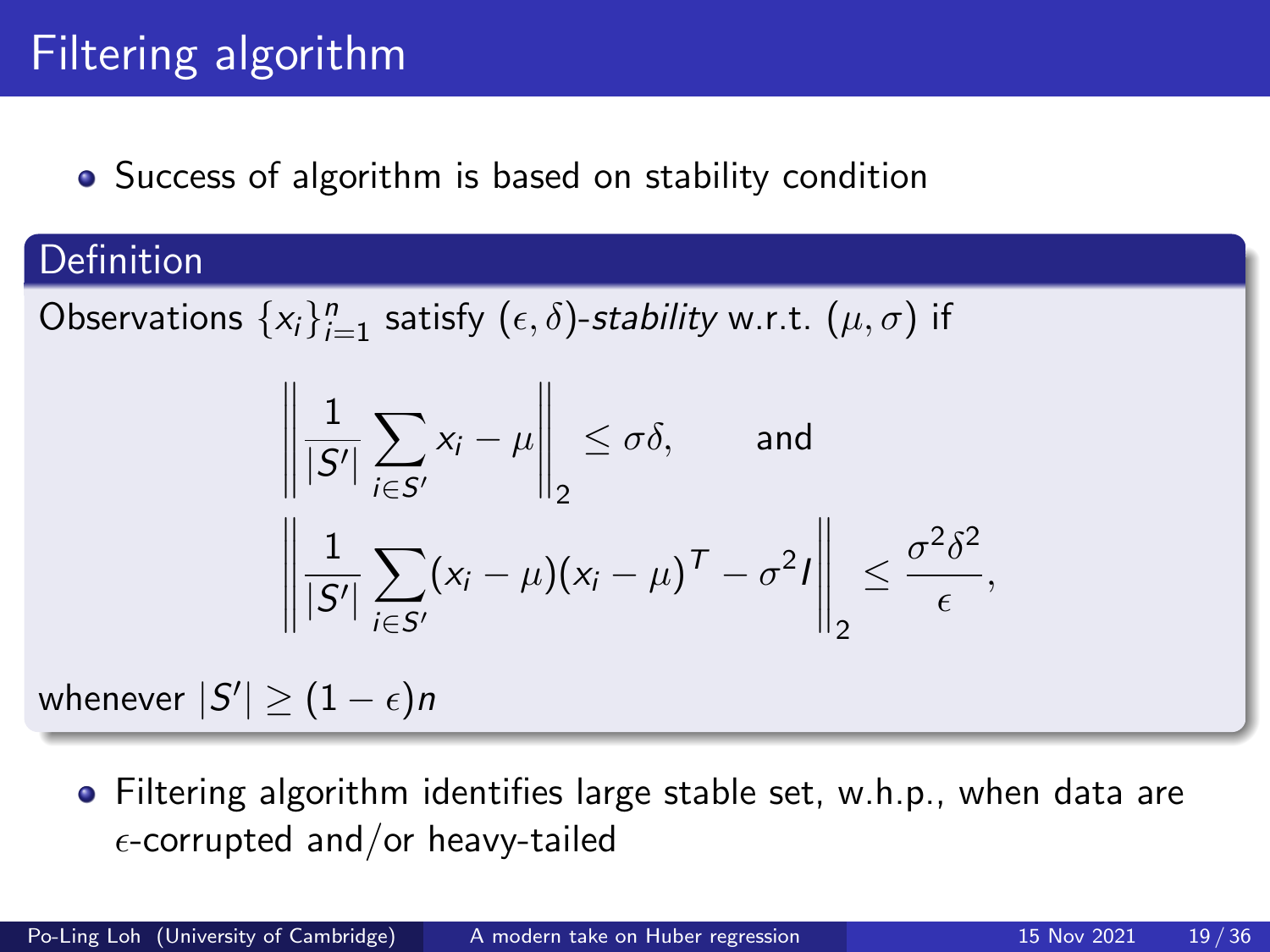**a** Linear model:

$$
y_i = x_i^T \beta^* + z_i, \qquad i = 1, \ldots, n
$$

- Distributional assumptions:
	- Covariates:  $\mathbb{E}(x_i) = 0$ ,  $\mathbb{E}(x_i x_i^T) = I$ , and  $\mathbb{E}[(\nu^\mathcal{T} x_i)^4]^{1/4} \leq C \mathbb{E}[(\nu^\mathcal{T} x_i)^2]^{1/2}$  for all  $\|\nu\|_2 = 1$
	- Noise:  $z_i \perp z_i$  and  $\mathbb{E}(z_i) = 0$  (moment assumptions specified later)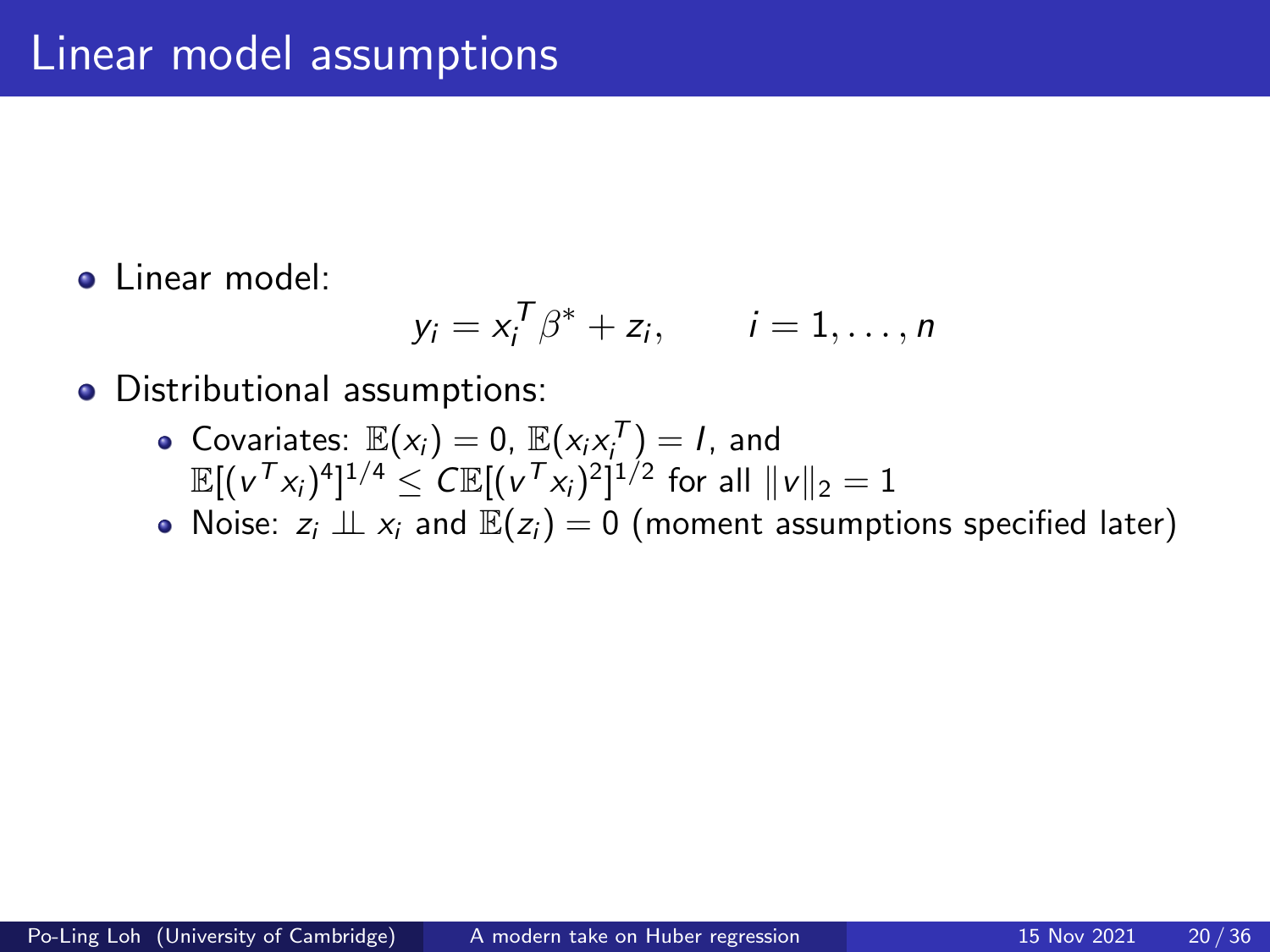**a** Linear model:

$$
y_i = x_i^T \beta^* + z_i, \qquad i = 1, \ldots, n
$$

- Distributional assumptions:
	- Covariates:  $\mathbb{E}(x_i) = 0$ ,  $\mathbb{E}(x_i x_i^T) = I$ , and  $\mathbb{E}[(\nu^\mathcal{T} x_i)^4]^{1/4} \leq C \mathbb{E}[(\nu^\mathcal{T} x_i)^2]^{1/2}$  for all  $\|\nu\|_2 = 1$
	- Noise:  $z_i \perp z_i$  and  $\mathbb{E}(z_i) = 0$  (moment assumptions specified later)
- Low-dimensional setting,  $n \geq p$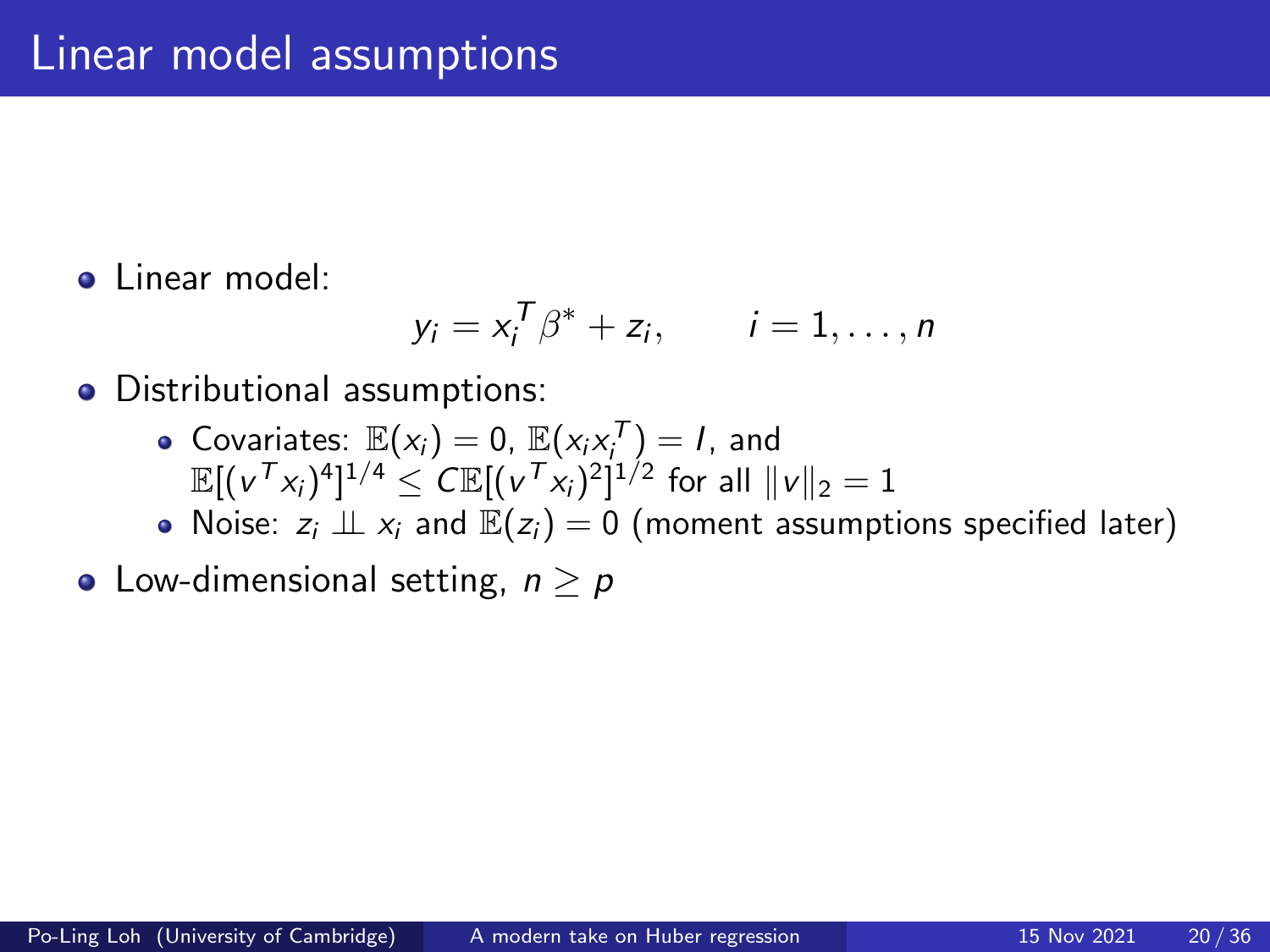**a** Linear model:

$$
y_i = x_i^T \beta^* + z_i, \qquad i = 1, \ldots, n
$$

- Distributional assumptions:
	- Covariates:  $\mathbb{E}(x_i) = 0$ ,  $\mathbb{E}(x_i x_i^T) = I$ , and  $\mathbb{E}[(\nu^\mathcal{T} x_i)^4]^{1/4} \leq C \mathbb{E}[(\nu^\mathcal{T} x_i)^2]^{1/2}$  for all  $\|\nu\|_2 = 1$
	- Noise:  $z_i \perp z_i$  and  $\mathbb{E}(z_i) = 0$  (moment assumptions specified later)
- Low-dimensional setting,  $n \geq p$
- After seeing i.i.d. samples  $\{(x_i, y_i)\}_{i=1}^n$ , adversary can contaminate  $\epsilon n$ data points to obtain  $\{(\tilde{x}_i, \tilde{y}_i)\}_{i=1}^n$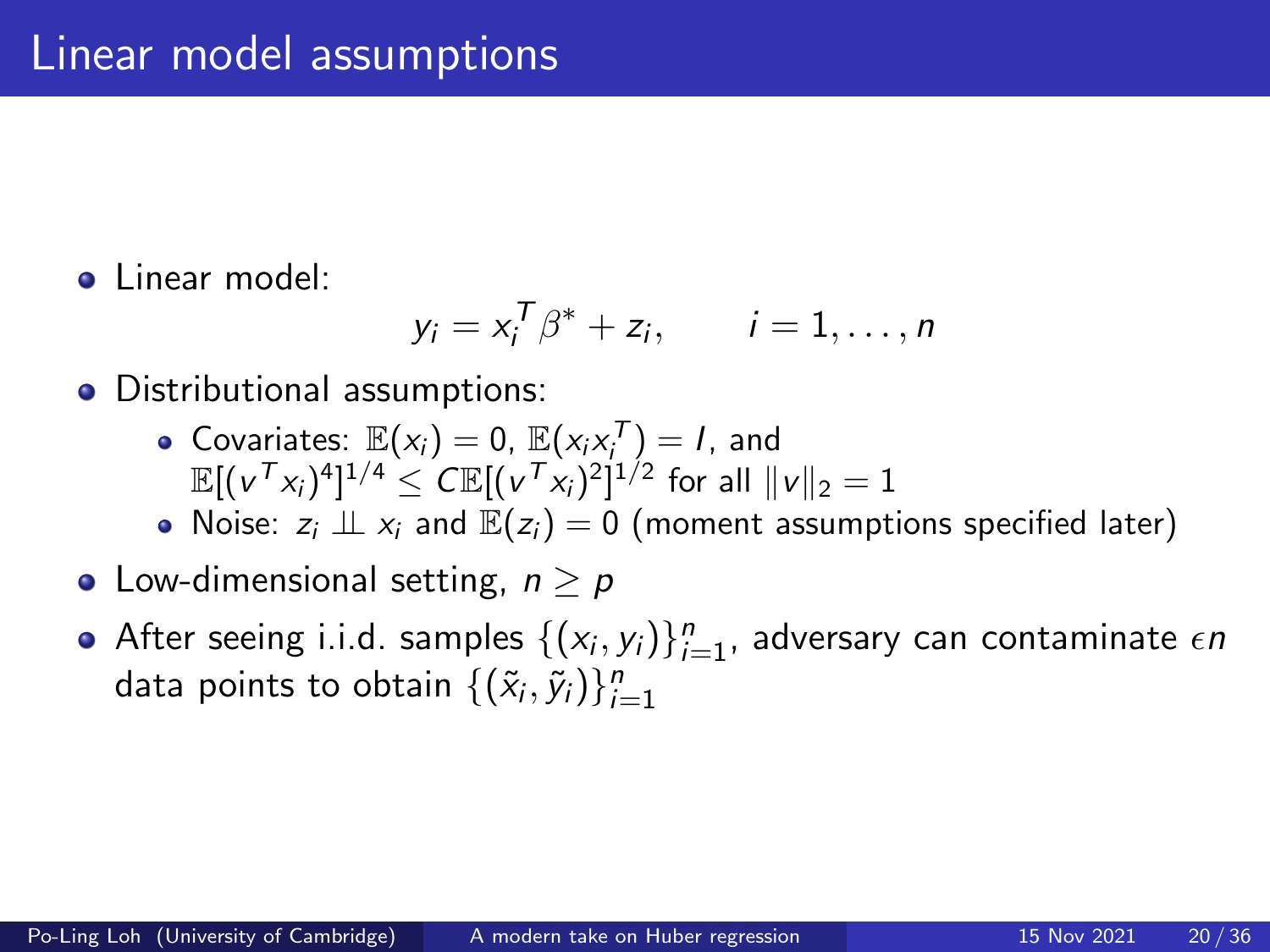**A** Huber loss:

$$
\ell_{\gamma}(x) = \begin{cases} \frac{x^2}{2}, & |x| \leq \gamma, \\ \gamma |x| - \frac{\gamma^2}{2}, & |x| > \gamma \end{cases}
$$

Huber estimator:  $\widehat{\beta}_{\text{Hub}} \in \arg \min_{\beta} \left\{ \sum_{i=1}^{n} \ell_{\gamma}(y_{i} - x_{i}^{T} \beta) \right\}$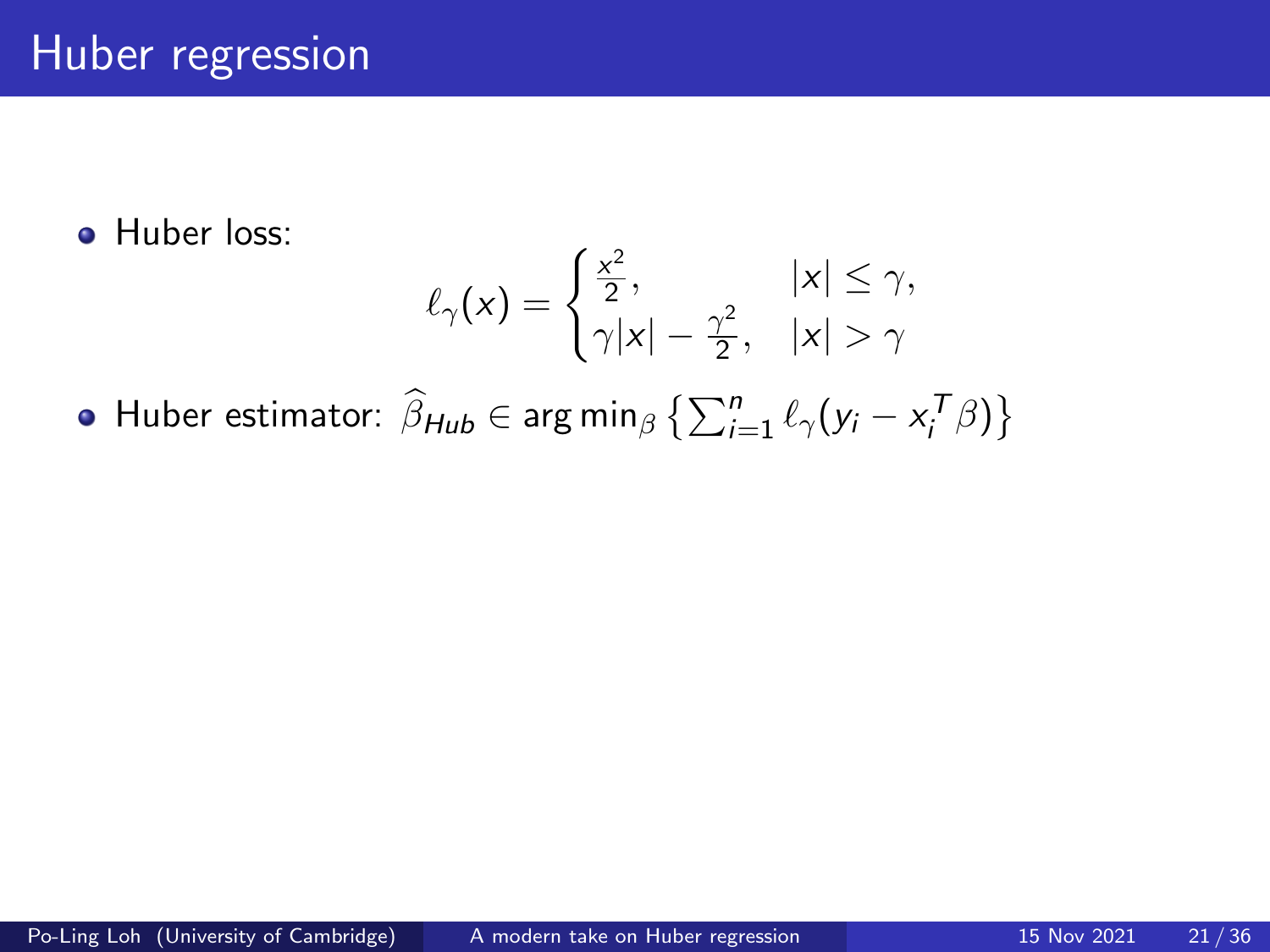**A** Huber loss:

$$
\ell_{\gamma}(x) = \begin{cases} \frac{x^2}{2}, & |x| \leq \gamma, \\ \gamma |x| - \frac{\gamma^2}{2}, & |x| > \gamma \end{cases}
$$

Huber estimator:  $\widehat{\beta}_{\text{Hub}} \in \arg \min_{\beta} \left\{ \sum_{i=1}^{n} \ell_{\gamma}(y_{i} - x_{i}^{T} \beta) \right\}$ 

- Existing analysis for sub-Gaussian/uncontaminated covariates:
	- Sun et al. (2020) derived theory for  $\widehat{\beta}_{Huh}$  for fixed design, heavy-tailed errors
	- Sasai and Fujisawa (2020) derived theory for  $\widehat{\beta}_{\mathcal{H}\mu\nu}$  under adversarially contaminated responses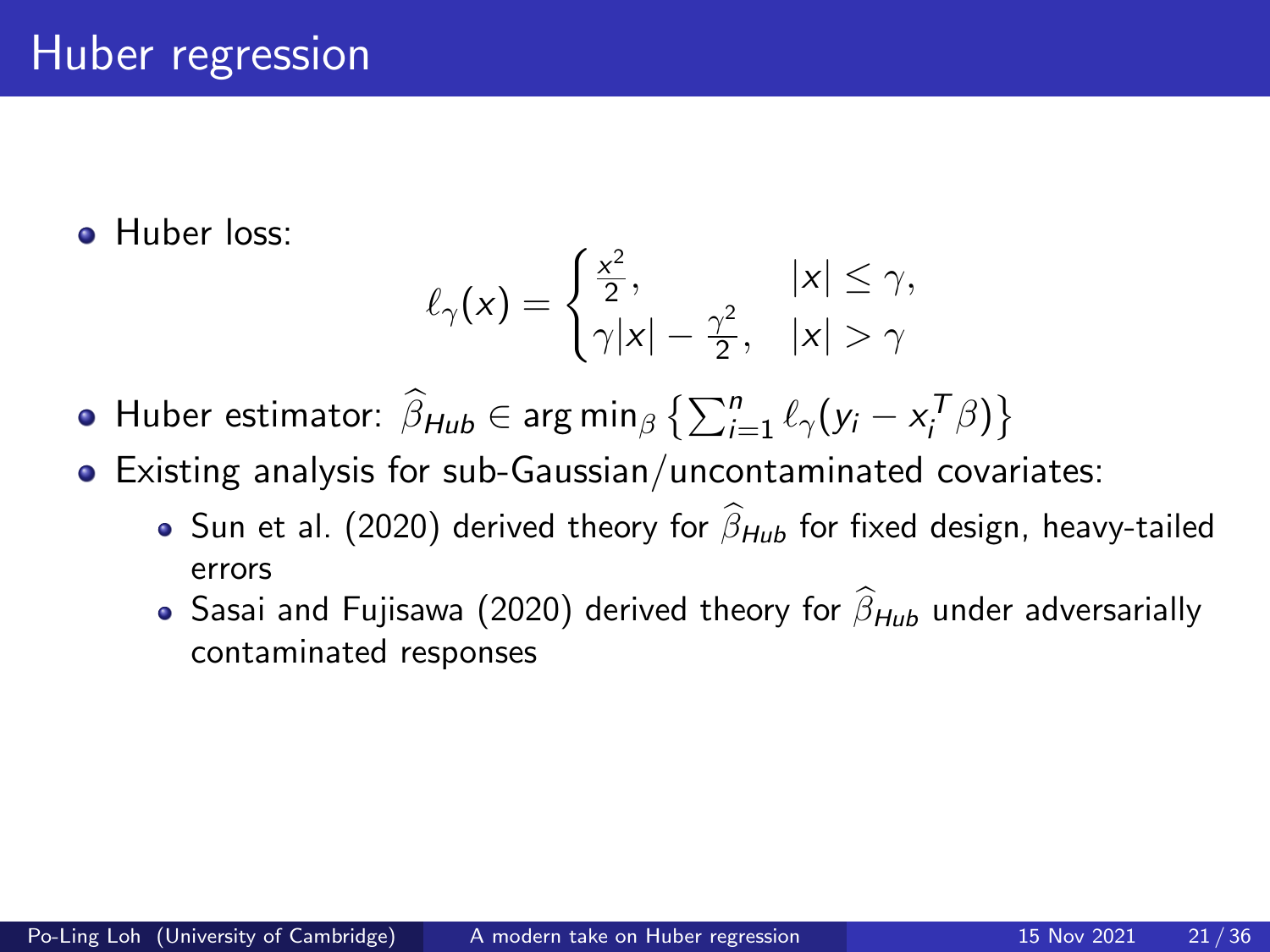**A** Huber loss:

$$
\ell_{\gamma}(x) = \begin{cases} \frac{x^2}{2}, & |x| \leq \gamma, \\ \gamma |x| - \frac{\gamma^2}{2}, & |x| > \gamma \end{cases}
$$

Huber estimator:  $\widehat{\beta}_{\text{Hub}} \in \arg \min_{\beta} \left\{ \sum_{i=1}^{n} \ell_{\gamma}(y_{i} - x_{i}^{T} \beta) \right\}$ 

- Existing analysis for sub-Gaussian/uncontaminated covariates:
	- Sun et al. (2020) derived theory for  $\widehat{\beta}_{Huh}$  for fixed design, heavy-tailed errors
	- Sasai and Fujisawa (2020) derived theory for  $\widehat{\beta}_{Hub}$  under adversarially contaminated responses
- Our idea: Apply filtering algorithm with parameter  $\epsilon'$  on  $x_i$ 's, then run Huber regression on remaining data points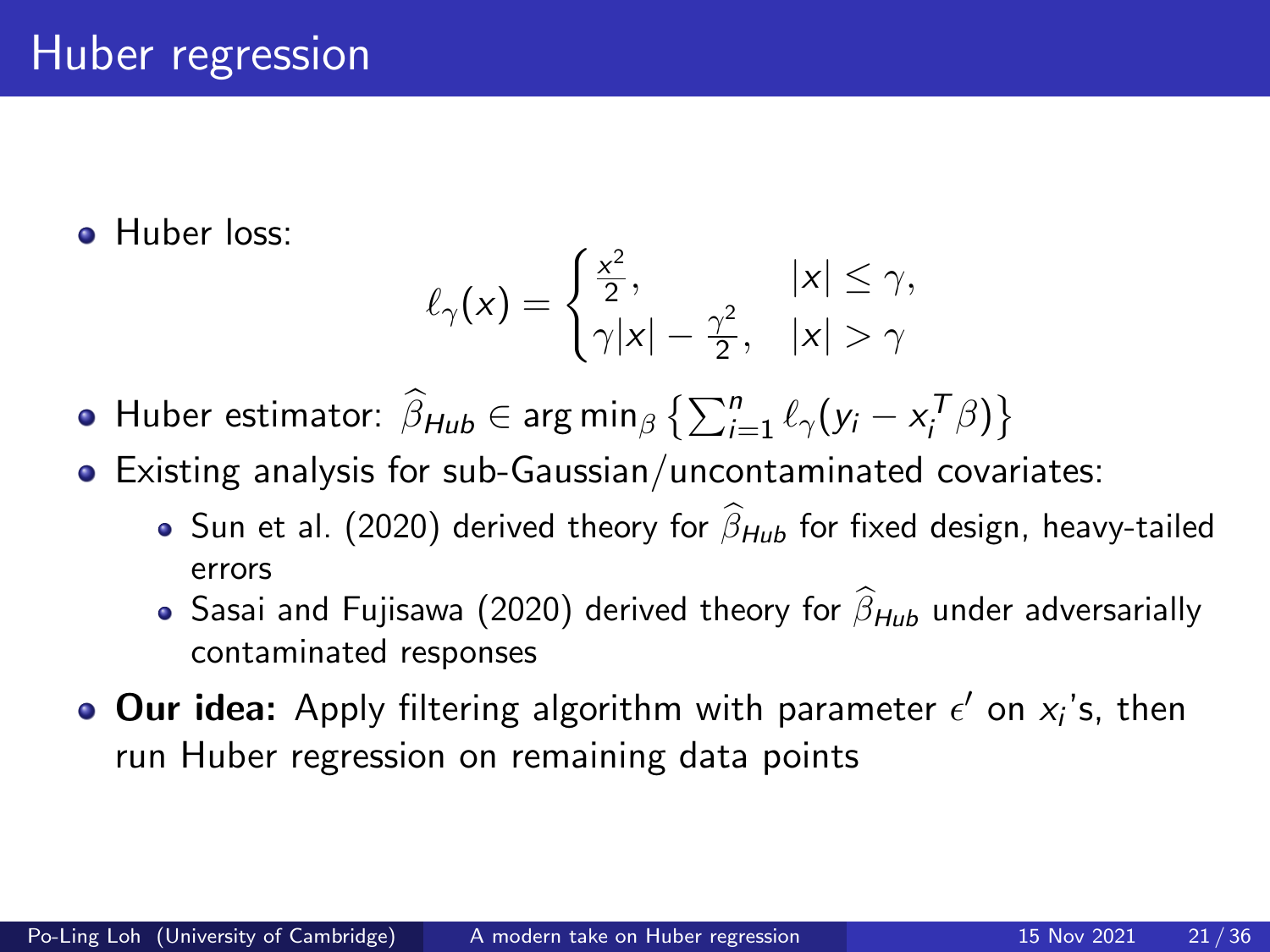Suppose  $\mathbb{E}[z_i^2]=\sigma^2$ , and suppose  $n=\Omega(\rho\log\rho+\log(1/\tau))$ . Then the filtered Huber regression algorithm with  $\epsilon' = \Theta(\epsilon)$  and  $\gamma = \Omega(\sigma)$  satisfies

$$
\|\widehat{\beta} - \beta^*\|_2 \precsim \gamma \left( \sqrt{\frac{p \log p}{n}} + \sqrt{\frac{\log(1/\tau)}{n}} + \epsilon^{3/4} \right)
$$

with probability at least  $1 - \tau$ .

,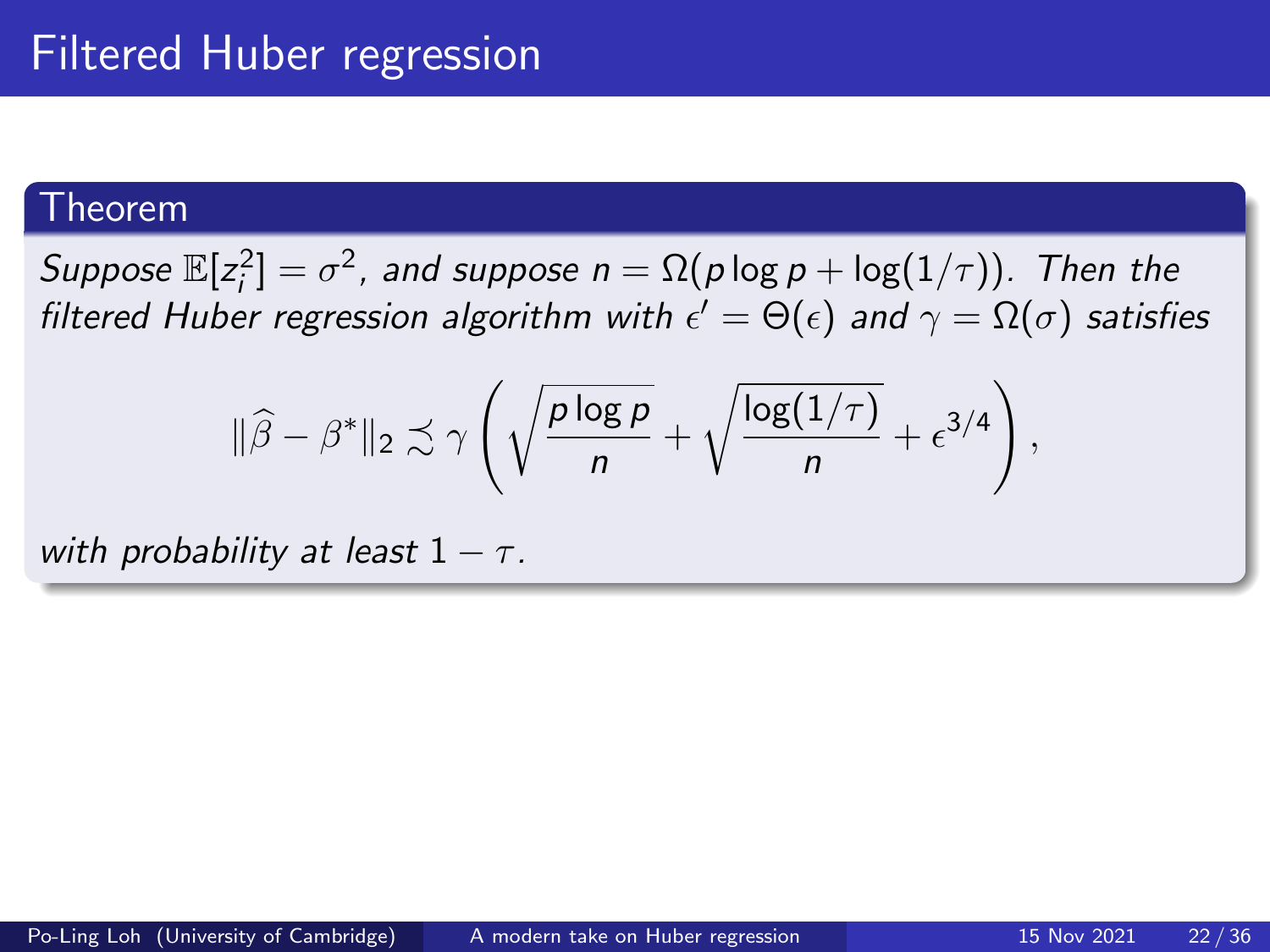Suppose  $\mathbb{E}[z_i^2]=\sigma^2$ , and suppose  $n=\Omega(\rho\log\rho+\log(1/\tau))$ . Then the filtered Huber regression algorithm with  $\epsilon' = \Theta(\epsilon)$  and  $\gamma = \Omega(\sigma)$  satisfies

$$
\|\widehat{\beta} - \beta^*\|_2 \precsim \gamma \left( \sqrt{\frac{p \log p}{n}} + \sqrt{\frac{\log(1/\tau)}{n}} + \epsilon^{3/4} \right),\,
$$

with probability at least  $1 - \tau$ .

Assuming  $k^{\text{th}}$ -moment condition on covariates, can improve rate to  $O(\epsilon^{1-1/k})$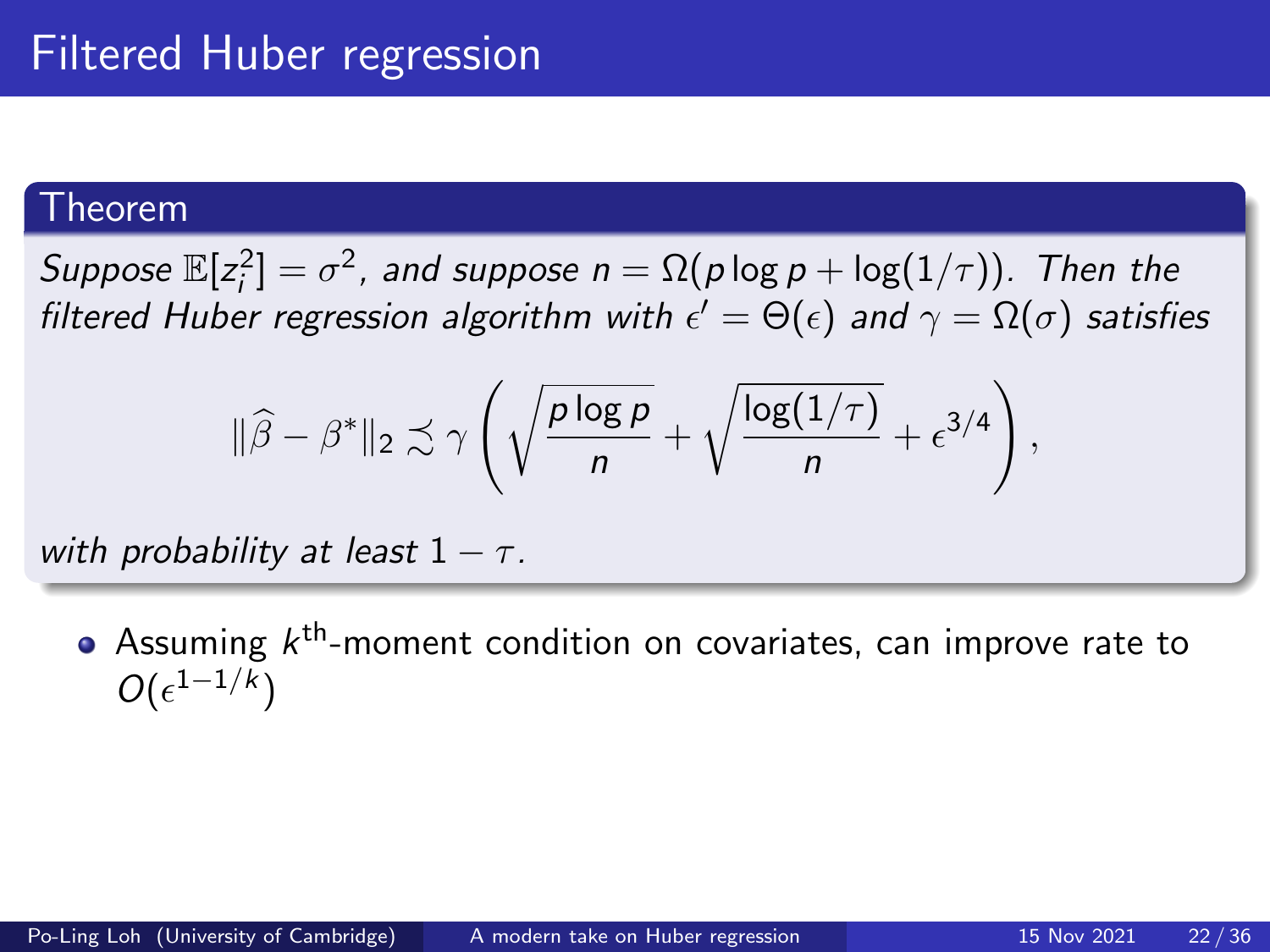Suppose  $\mathbb{E}[z_i^2]=\sigma^2$ , and suppose  $n=\Omega(\rho\log\rho+\log(1/\tau))$ . Then the filtered Huber regression algorithm with  $\epsilon' = \Theta(\epsilon)$  and  $\gamma = \Omega(\sigma)$  satisfies

$$
\|\widehat{\beta} - \beta^*\|_2 \precsim \gamma \left( \sqrt{\frac{p \log p}{n}} + \sqrt{\frac{\log(1/\tau)}{n}} + \epsilon^{3/4} \right),\,
$$

with probability at least  $1 - \tau$ .

- Assuming  $k^{\text{th}}$ -moment condition on covariates, can improve rate to  $O(\epsilon^{1-1/k})$
- Rate-optimal for linear regression under adversarial contamination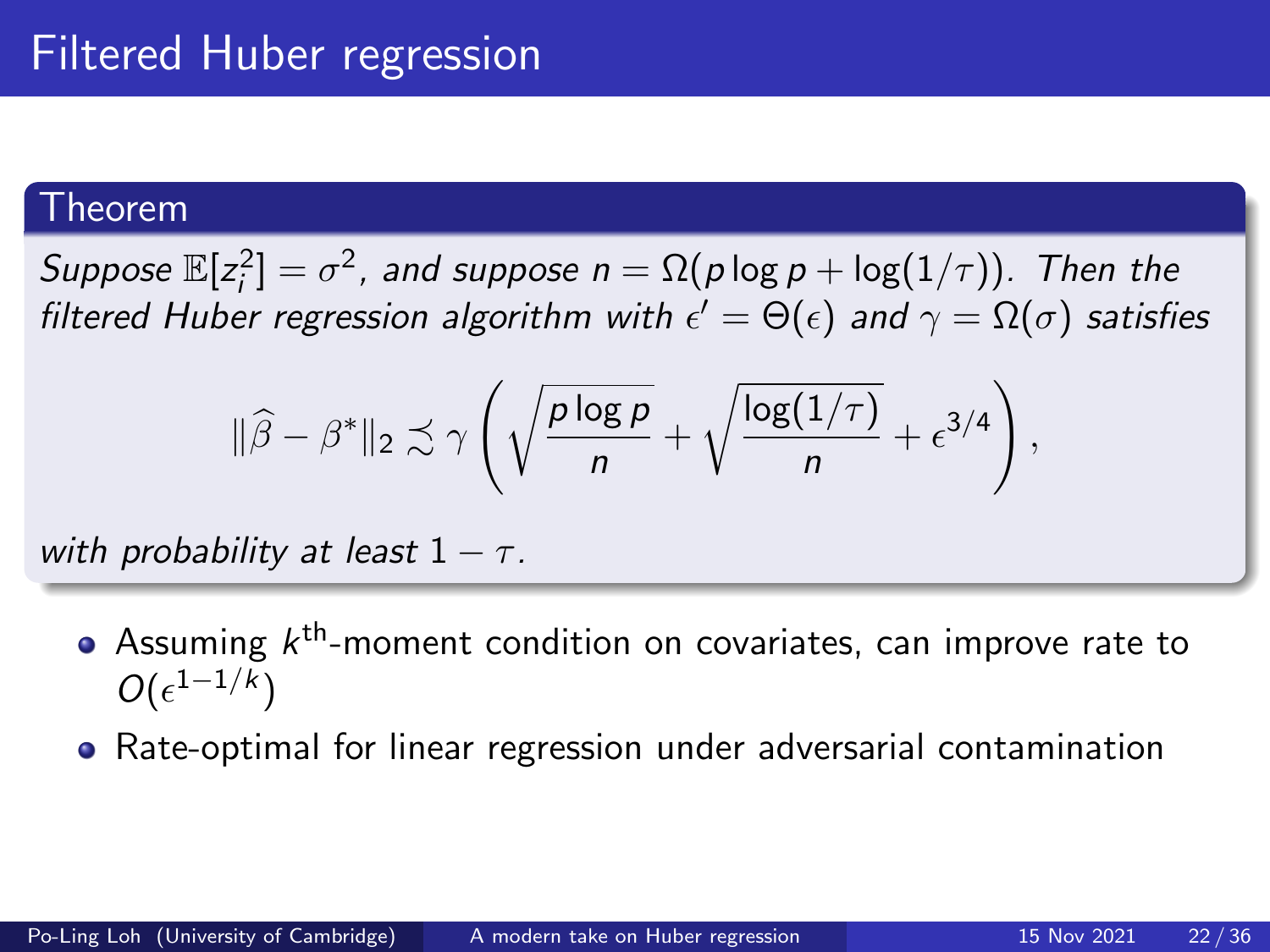Suppose  $\mathbb{E}[z_i^2]=\sigma^2$ , and suppose  $n=\Omega(\rho\log\rho+\log(1/\tau))$ . Then the filtered Huber regression algorithm with  $\epsilon' = \Theta(\epsilon)$  and  $\gamma = \Omega(\sigma)$  satisfies

$$
\|\widehat{\beta} - \beta^*\|_2 \precsim \gamma \left( \sqrt{\frac{p \log p}{n}} + \sqrt{\frac{\log(1/\tau)}{n}} + \epsilon^{3/4} \right),\,
$$

with probability at least  $1 - \tau$ .

- Assuming  $k^{\text{th}}$ -moment condition on covariates, can improve rate to  $O(\epsilon^{1-1/k})$
- Rate-optimal for linear regression under adversarial contamination
- **Huber parameter can again be calibrated using Lepski-type procedure**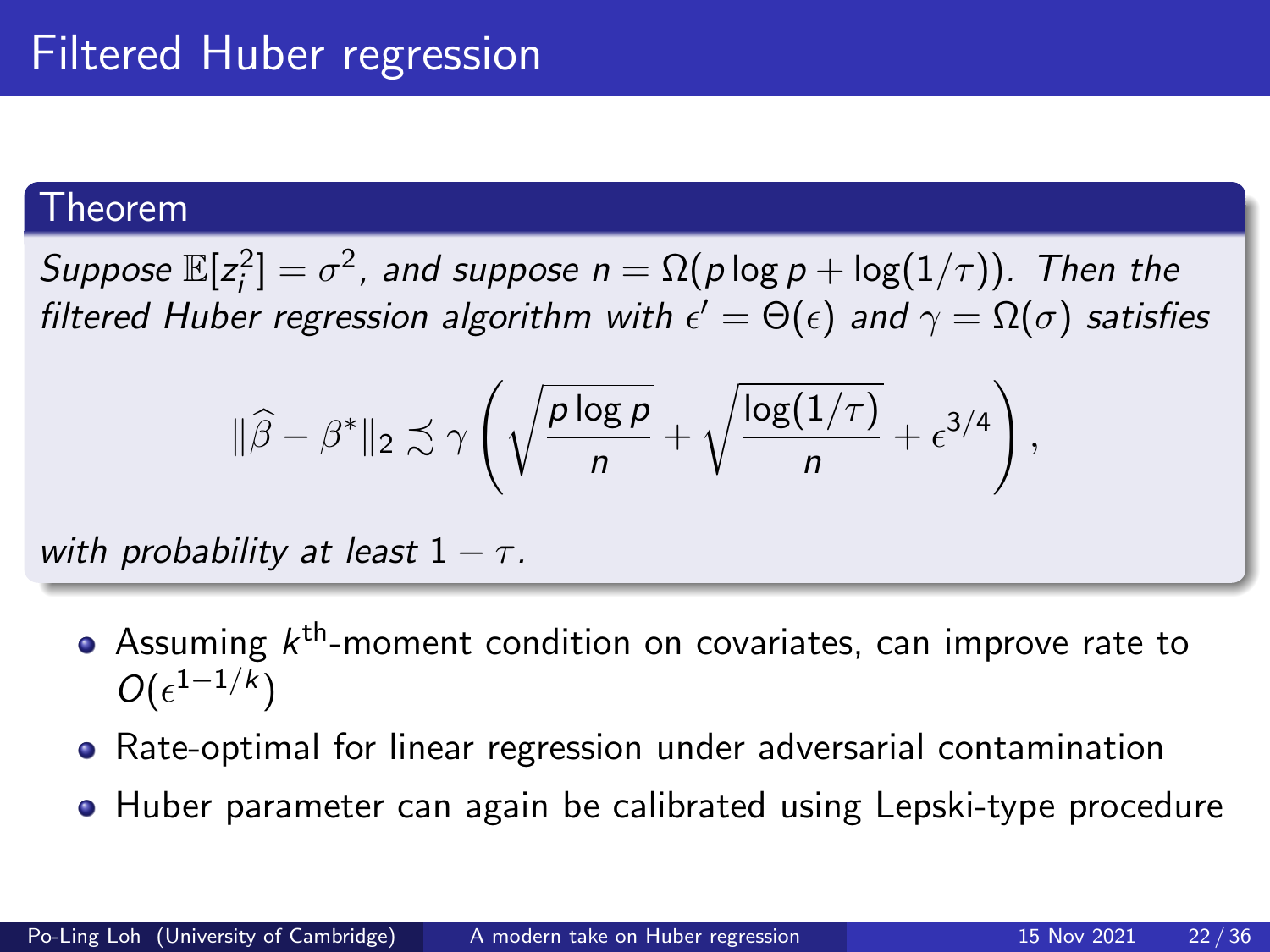Filtered covariates satisfy weak stability, w.h.p.:

$$
L \leq \lambda_{\min} \left( \frac{1}{n} \sum_{i \in S} \tilde{x}_i \tilde{x}_i^T \right) \leq \lambda_{\max} \left( \frac{1}{n} \sum_{i \in S} \tilde{x}_i \tilde{x}_i^T \right) \leq U,
$$

whenever  $|S| \geq (1 - \epsilon)n$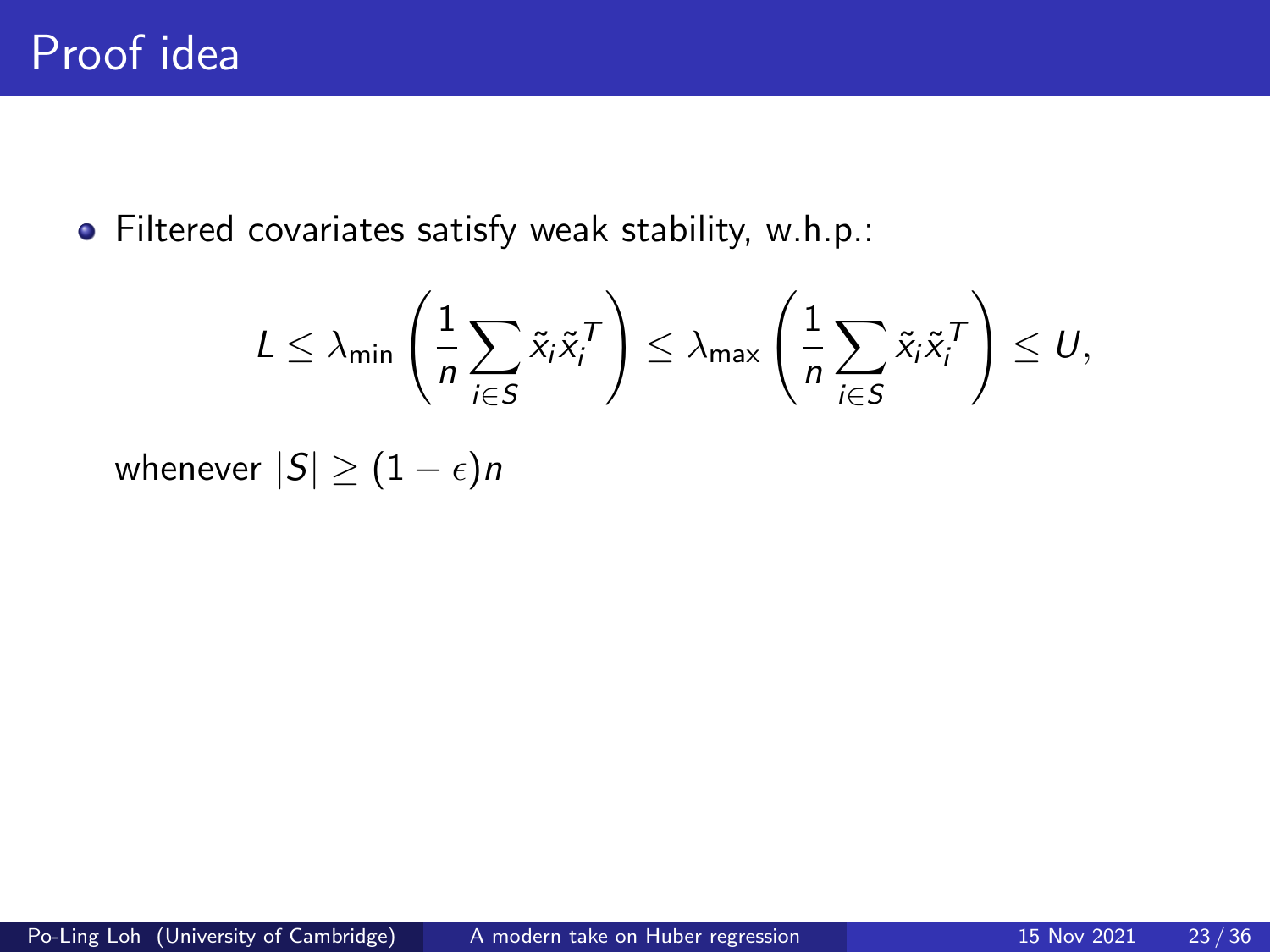Filtered covariates satisfy weak stability, w.h.p.:

$$
L \leq \lambda_{\min} \left( \frac{1}{n} \sum_{i \in S} \tilde{x}_i \tilde{x}_i^T \right) \leq \lambda_{\max} \left( \frac{1}{n} \sum_{i \in S} \tilde{x}_i \tilde{x}_i^T \right) \leq U,
$$

whenever  $|S| \geq (1 - \epsilon)n$ 

Also need to establish deviation bound on gradient of loss:

$$
\|\nabla \mathcal{L}_{\gamma}(\beta^{*})\|_{2} \precsim \gamma \left(\sqrt{\frac{p \log p}{n}} + \epsilon^{1-1/k} + \sqrt{\frac{\log(1/\tau)}{n}}\right)
$$

and local strong convexity of  $\mathcal{L}_{\gamma}$  around  $\beta^*$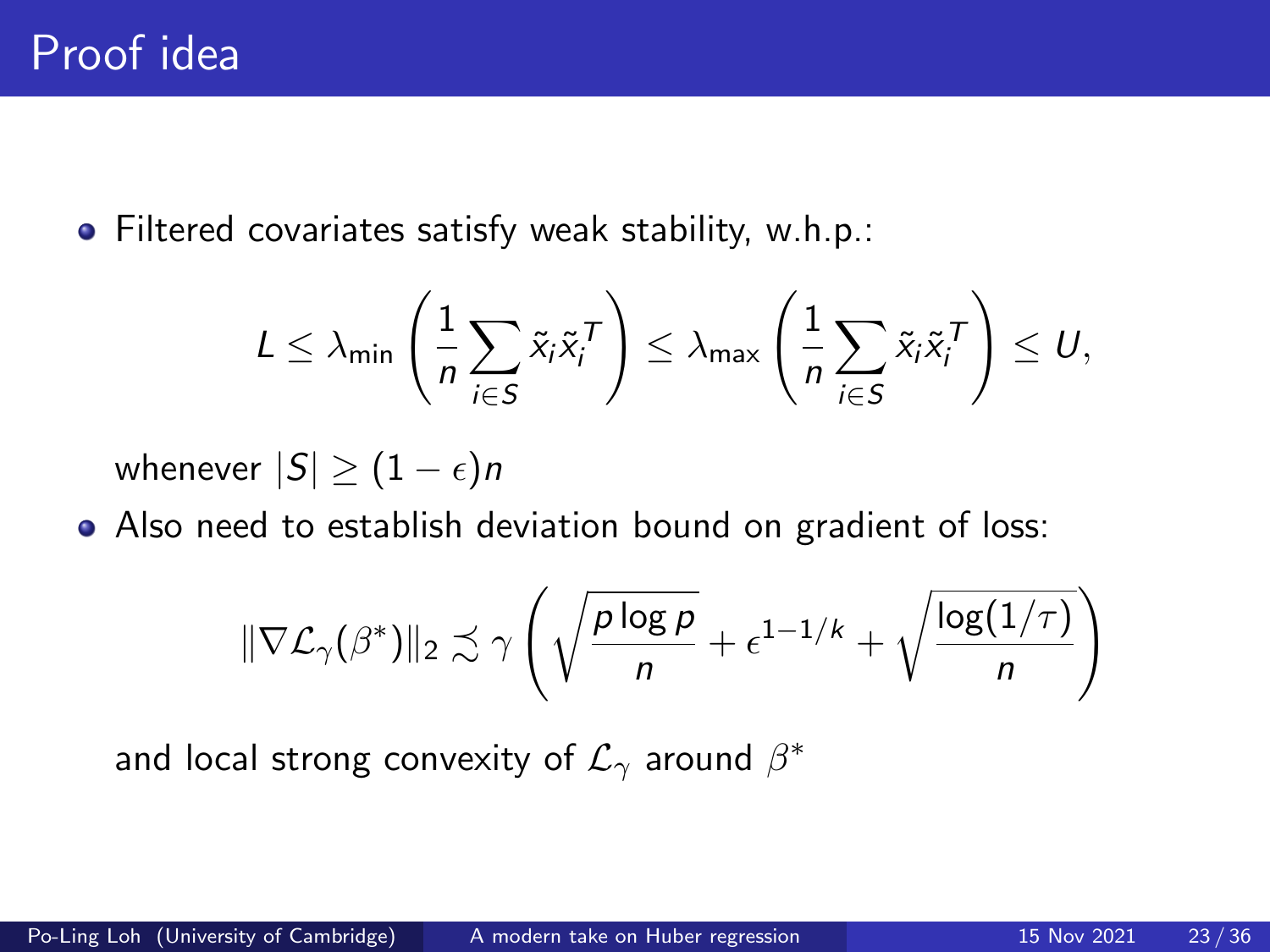Relatively little work for adversarial contamination in both covariates and responses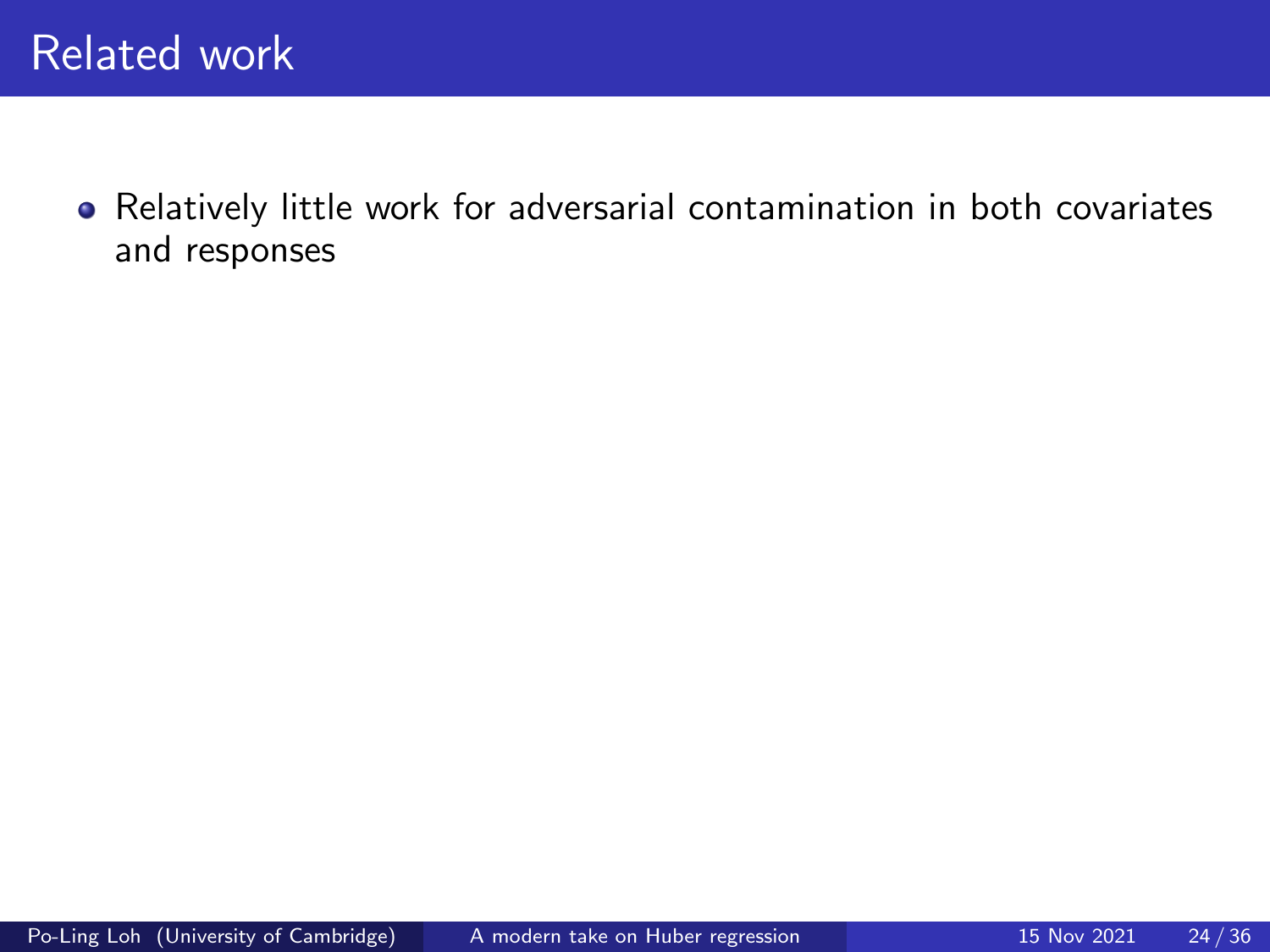- Relatively little work for adversarial contamination in both covariates and responses
	- General framework for robust ERM by Diakonikolas et al. (2019) and Prasad et al. (2020) does not achieve optimal rates for linear regression
	- Diakonikolas et al. (2019) analyzed contaminated model for Gaussian setting
	- Recent works by Zhu et al. (2020), Bakshi and Prasad (2020), Cherapanamjeri et al. (2020), Depersin (2020) analyzed slightly different assumptions on covariate/noise distributions, but algorithms are somewhat different and sometimes rather complicated (e.g., sum-of-squares procedure)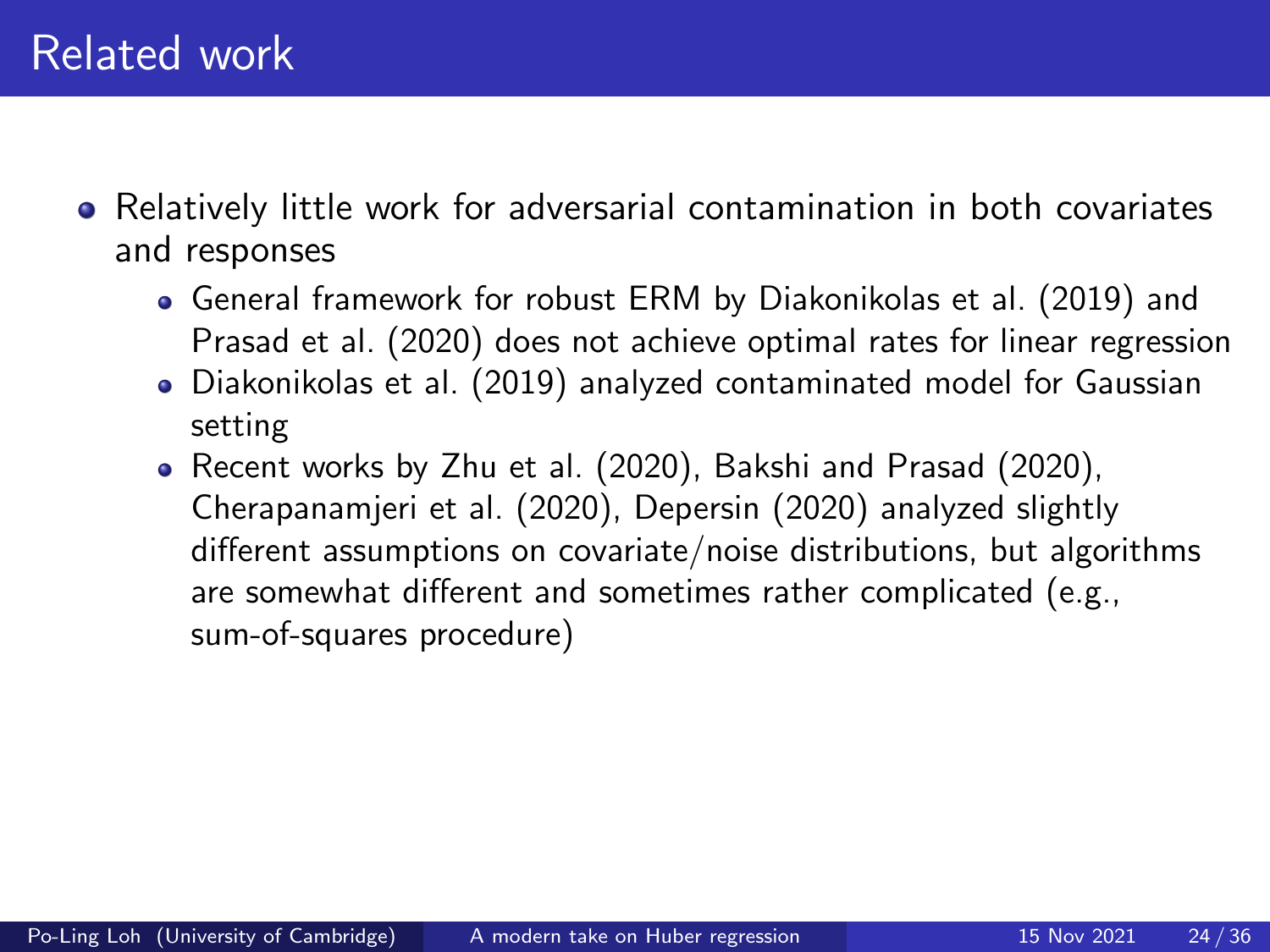- Relatively little work for adversarial contamination in both covariates and responses
	- General framework for robust ERM by Diakonikolas et al. (2019) and Prasad et al. (2020) does not achieve optimal rates for linear regression
	- Diakonikolas et al. (2019) analyzed contaminated model for Gaussian setting
	- Recent works by Zhu et al. (2020), Bakshi and Prasad (2020), Cherapanamjeri et al. (2020), Depersin (2020) analyzed slightly different assumptions on covariate/noise distributions, but algorithms are somewhat different and sometimes rather complicated (e.g., sum-of-squares procedure)
- Note: Several connections between optimal estimators for heavy-tailed/adversarially contaminated data have appeared in past few years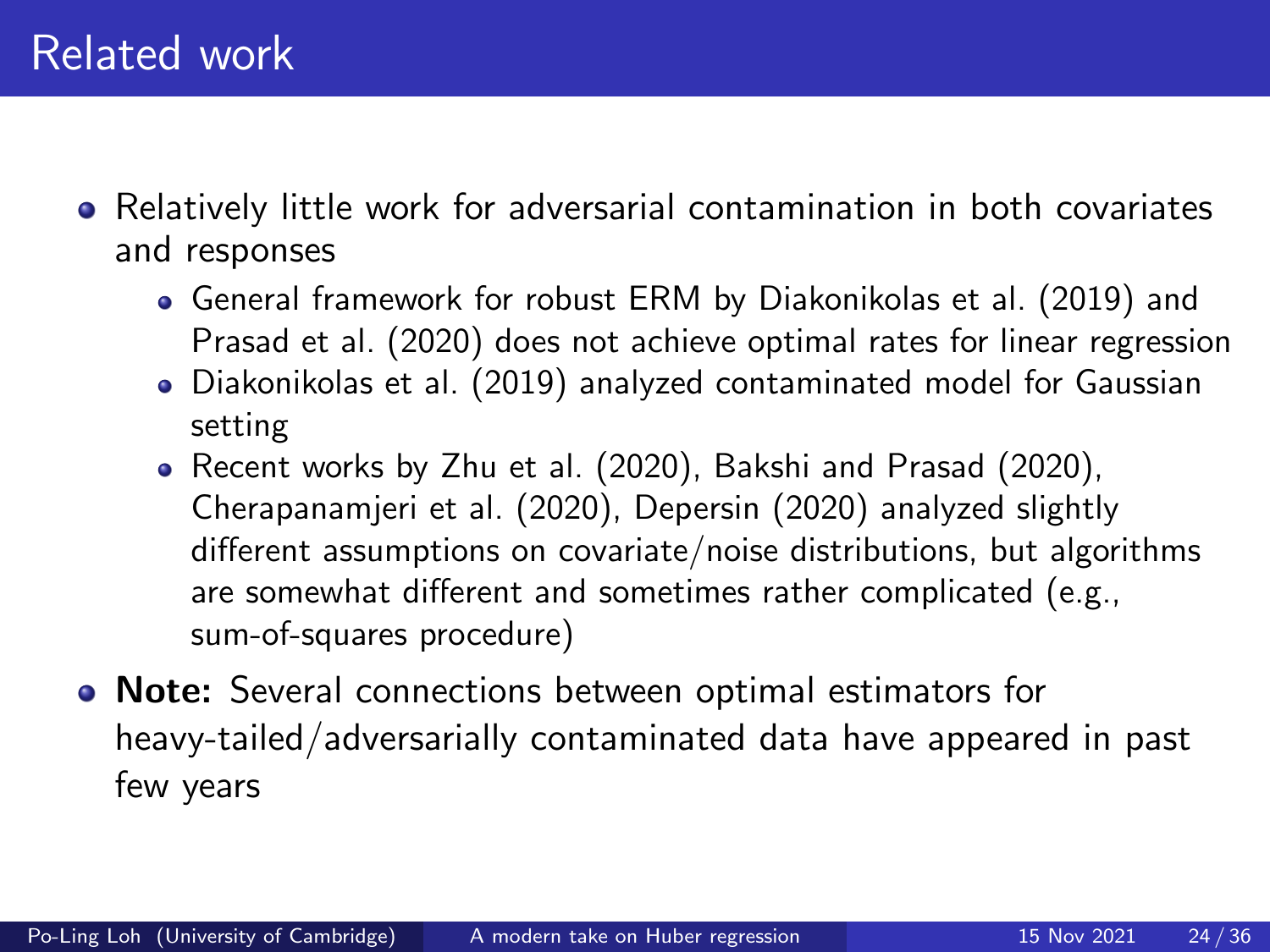## LTS regression

Least trimmed squares (LTS):

$$
\widehat{\beta}_{LTS} \in \arg\min_{\beta} \left\{ \sum_{i=1}^{n-m} (y_i - x_i^T \beta)_{(i)}^2 \right\}
$$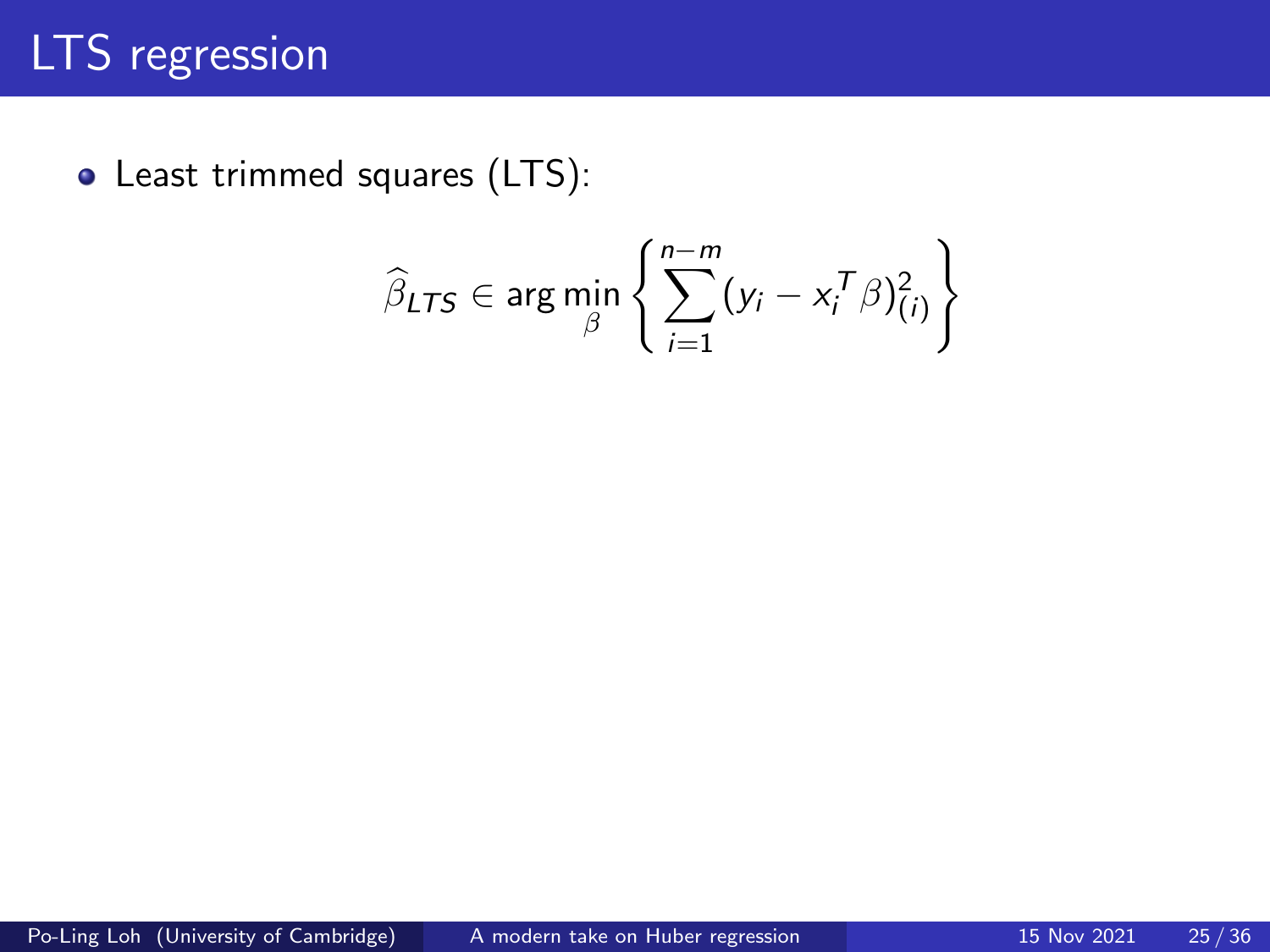• Least trimmed squares (LTS):

$$
\widehat{\beta}_{LTS} \in \arg\min_{\beta} \left\{ \sum_{i=1}^{n-m} (y_i - x_i^T \beta)_{(i)}^2 \right\}
$$

Bhatia et al. (2015) established error bound for LTS with adversarially contaminated responses, when covariates satisfy subset strong convexity/smoothness (SSC/S) condition:

$$
\lambda_m \leq \min_{|S|=m} \lambda_{\min} \left( \sum_{i \in S} x_i x_i^T \right) \leq \max_{|S|=m} \lambda_{\max} \left( \sum_{i \in S} x_i x_i^T \right) \leq \Lambda_m,
$$

with 
$$
\frac{\Lambda_{2m}}{\lambda_n} < \frac{1}{4}
$$
 and  $\Lambda_n = O(\lambda_n)$ 

Condition holds w.h.p. for i.i.d. Gaussian covariates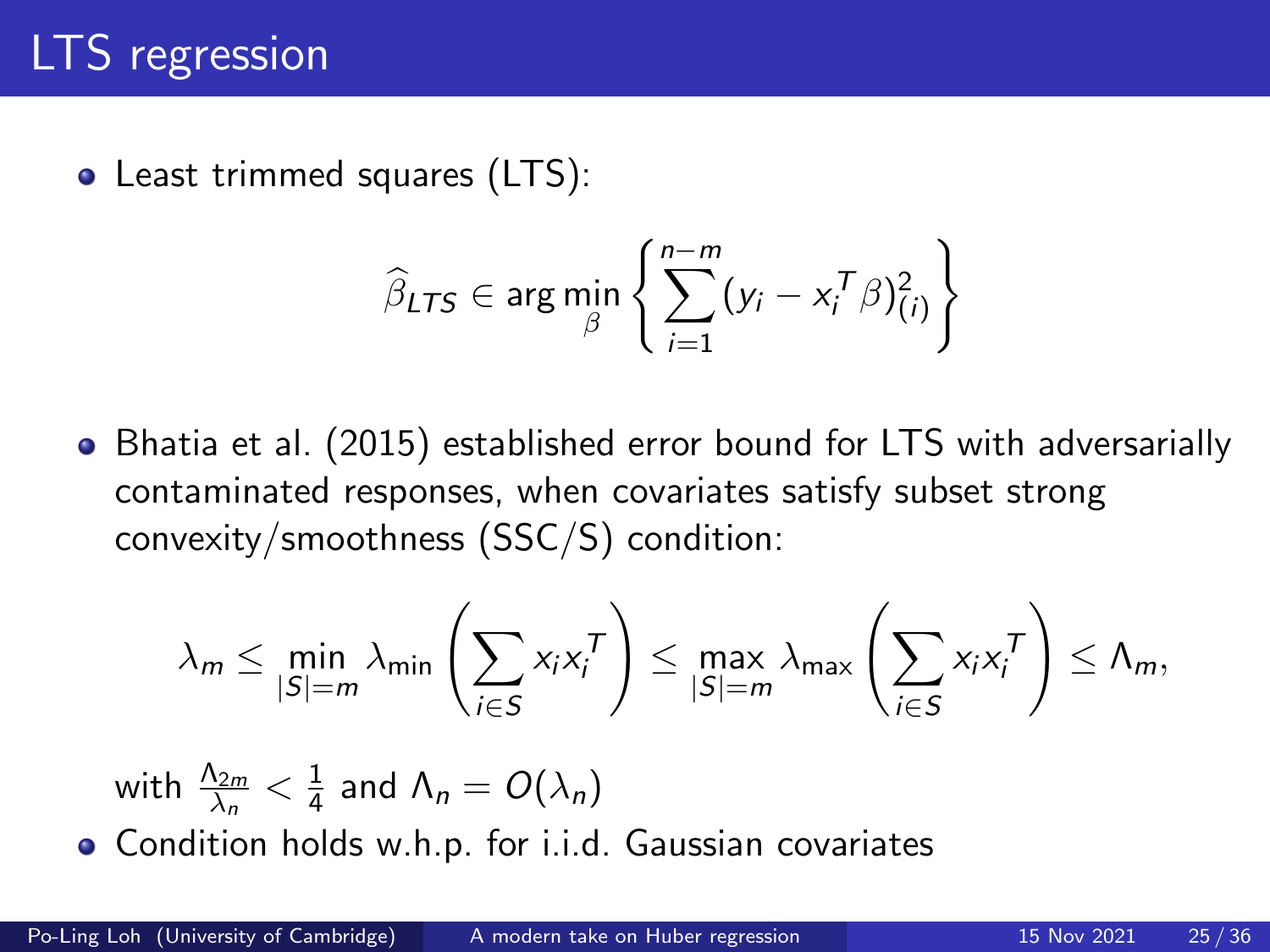## Alternating minimization algorithm

• Recast LTS problem as

$$
\min_{\beta \in \mathbb{R}^p, ||b||_0 \le m} \|X\beta - (y - b)\|_2^2
$$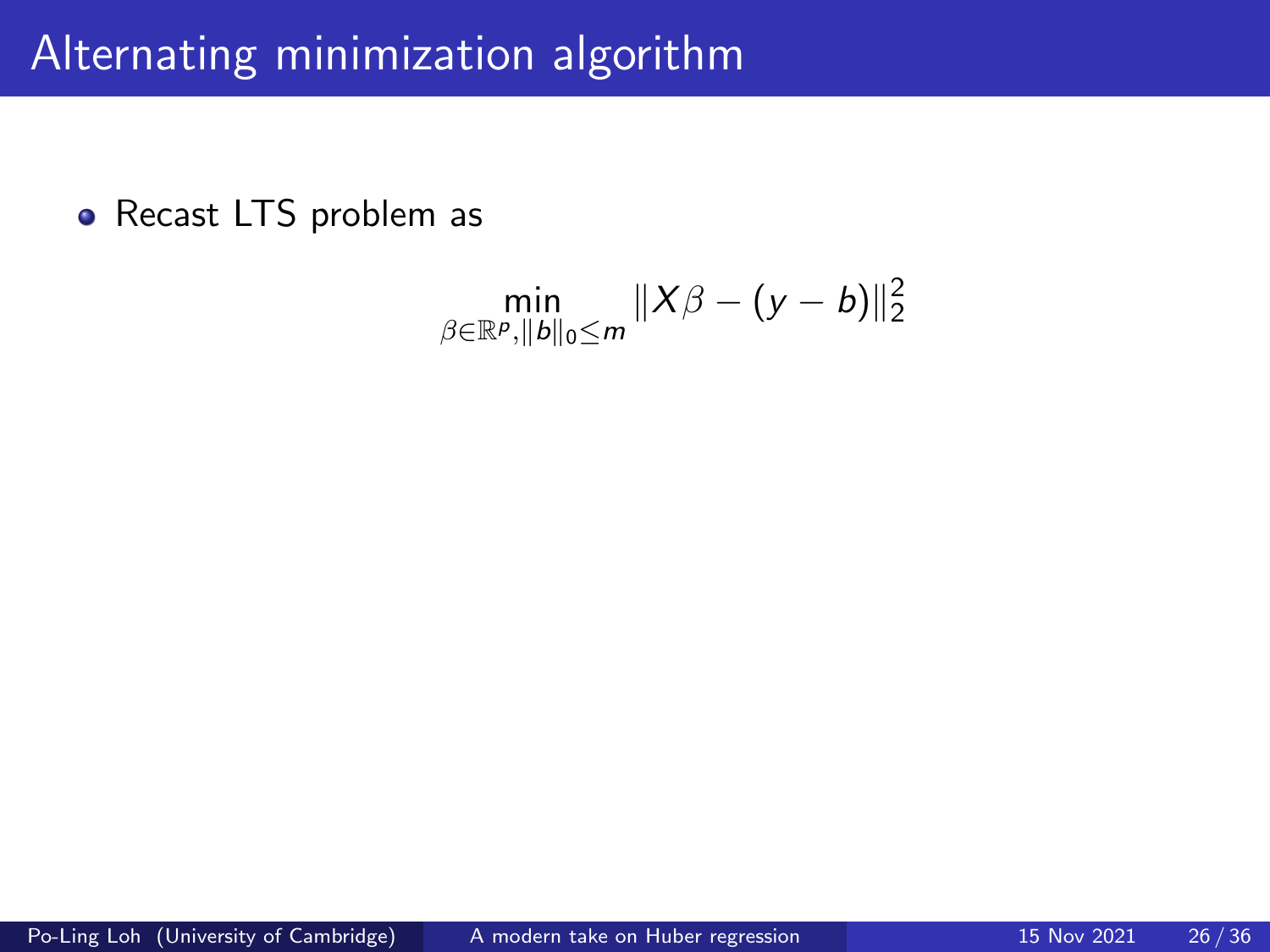### Alternating minimization algorithm

• Recast LTS problem as

$$
\min_{\beta \in \mathbb{R}^p, ||b||_0 \le m} ||X\beta - (y - b)||_2^2
$$

• Alternately minimize over  $\beta$  and  $\boldsymbol{b}$ :

$$
\beta^{j} = (X^{T}X)^{-1}X^{T}(y - b^{j-1}),
$$
  
\n
$$
b^{j} = HT_{m}(y - X\beta^{j})
$$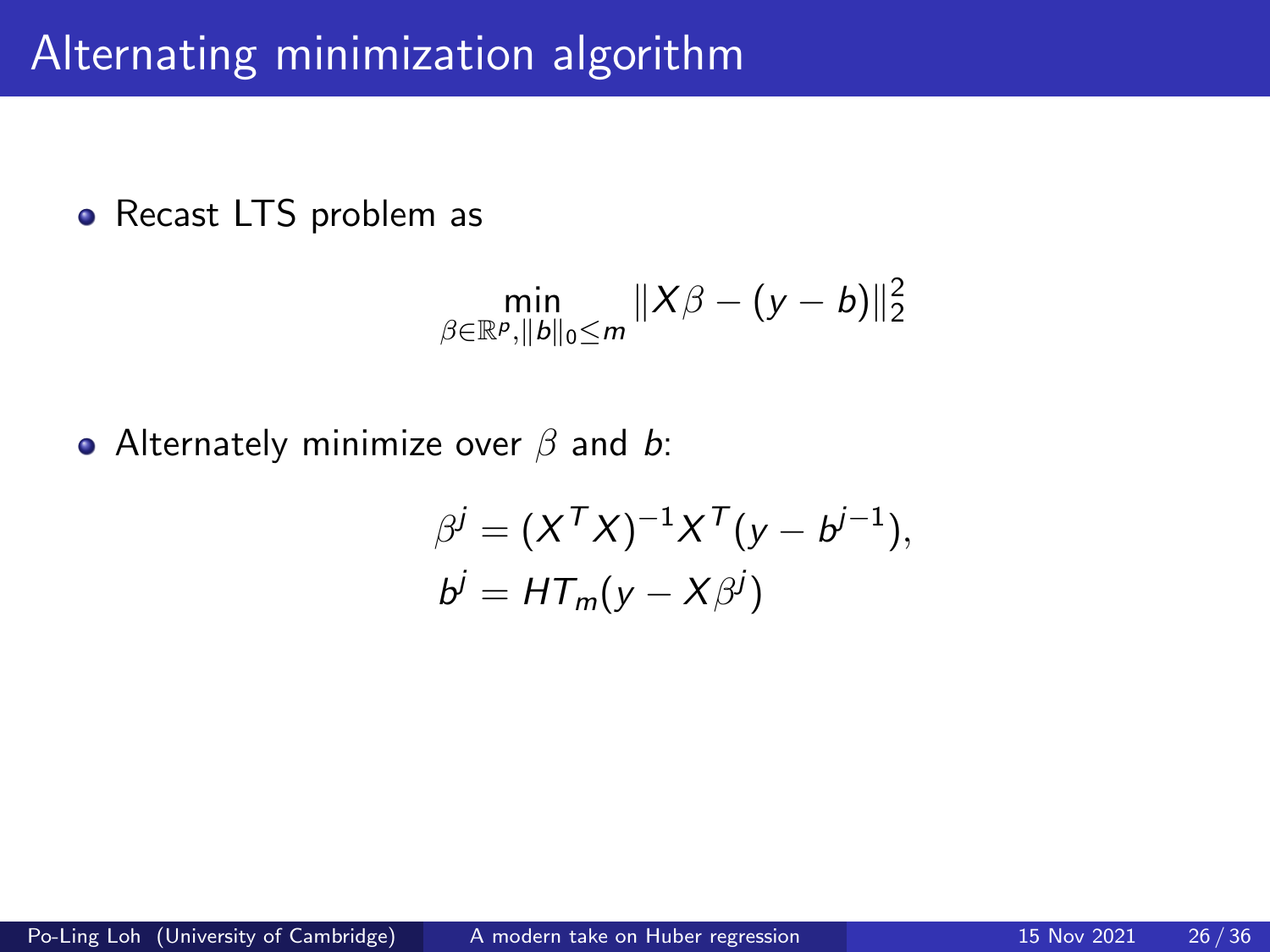## Alternating minimization algorithm

• Recast LTS problem as

$$
\min_{\beta \in \mathbb{R}^p, ||b||_0 \le m} ||X\beta - (y - b)||_2^2
$$

• Alternately minimize over  $\beta$  and b:

$$
\beta^{j} = (X^{T}X)^{-1}X^{T}(y - b^{j-1}),
$$
  
\n
$$
b^{j} = HT_{m}(y - X\beta^{j})
$$

May converge to local optimum, but proved statistical error bound on output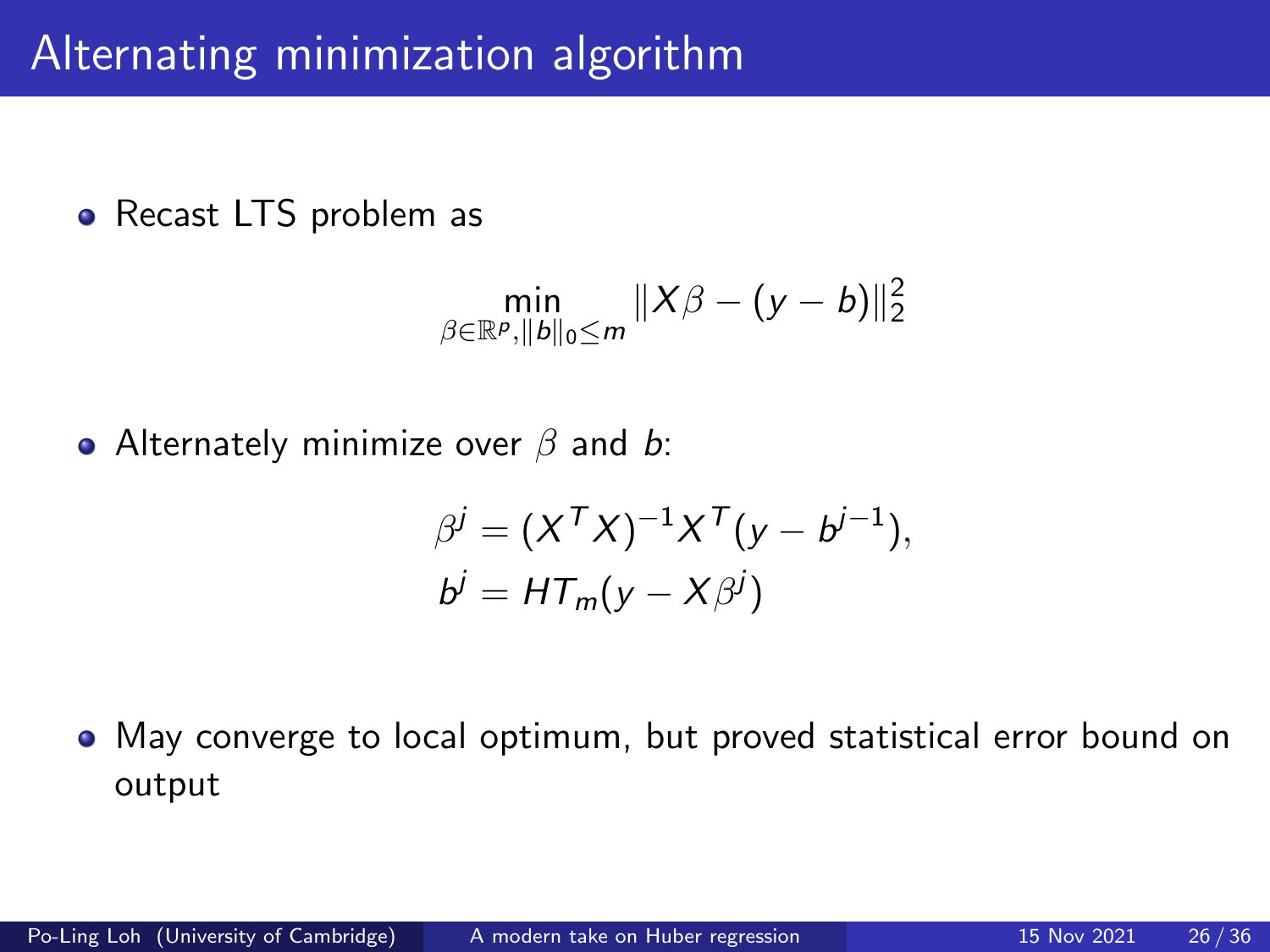Suppose  $\mathbb{E}[z_i^2] = \sigma^2$  and  $\mathbb{E}[z_i^{k'}]$  $\sum_{i=1}^{\lfloor k' \rfloor} 1^{i/k'} \leq C$  for  $k' \geq 2$ , and suppose  $n = \Omega(p \log p + \log(1/\tau))$ . Then the filtered LTS regression algorithm with  $m = \Theta(p \log p + \epsilon n + \log(1/\tau))$  and  $\epsilon' = \Theta(\frac{m}{n})$  satisfies

$$
\|\widehat{\beta} - \beta^*\|_2 \precsim \sigma \left( \frac{p \log p}{n} + \frac{\log(1/\tau)}{n} + \epsilon \right)^{1/2 - 1/k'}
$$

with probability at least  $1 - \tau$ .

• Suboptimal error rate can be improved via postprocessing step (later)

,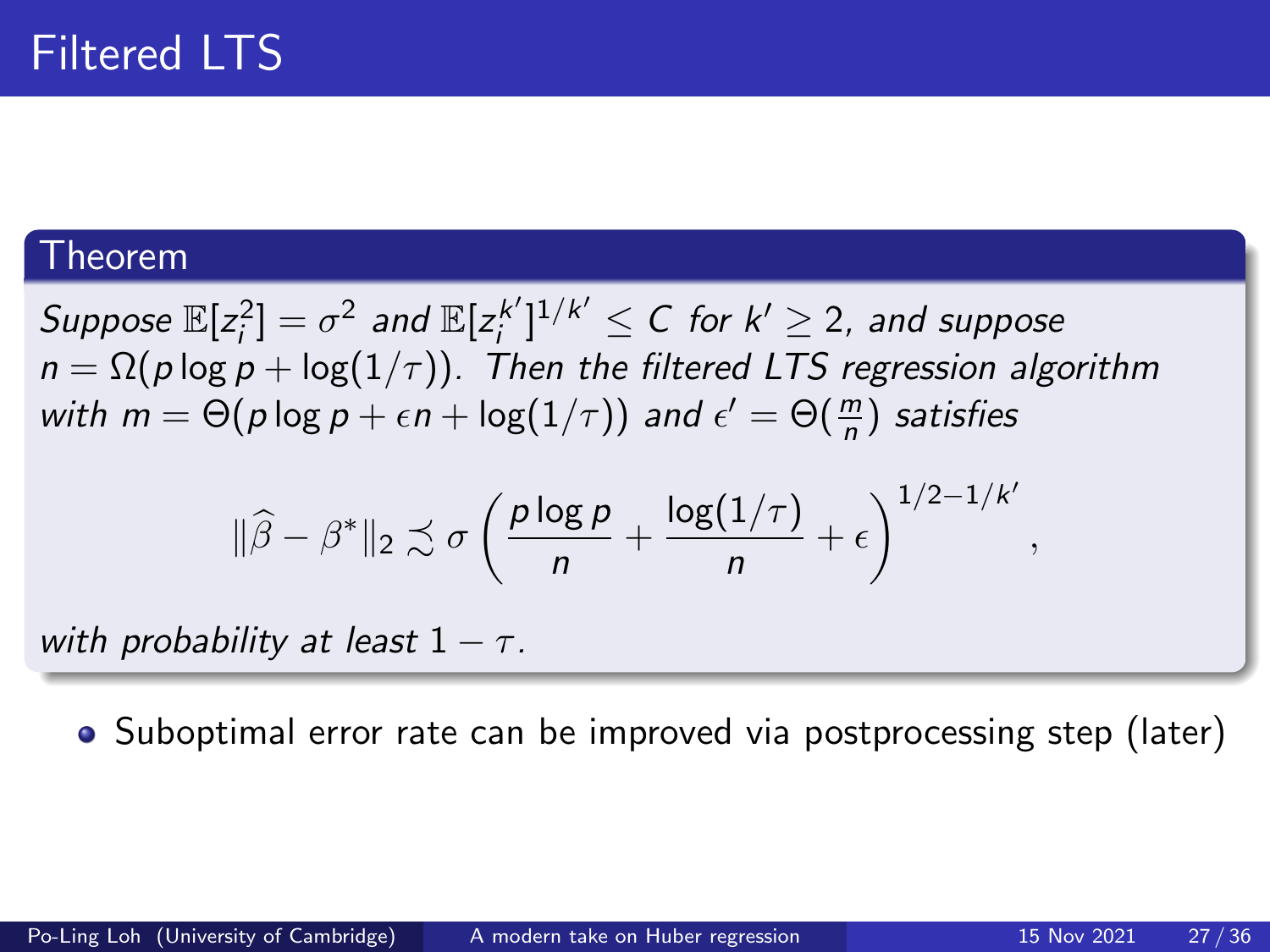# LAD regression

Least absolute deviation (LAD):

$$
\widehat{\beta}_{LAD} \in \arg\min_{\beta} \left\{ \sum_{i=1}^{n} |y_i - x_i^T \beta| \right\}
$$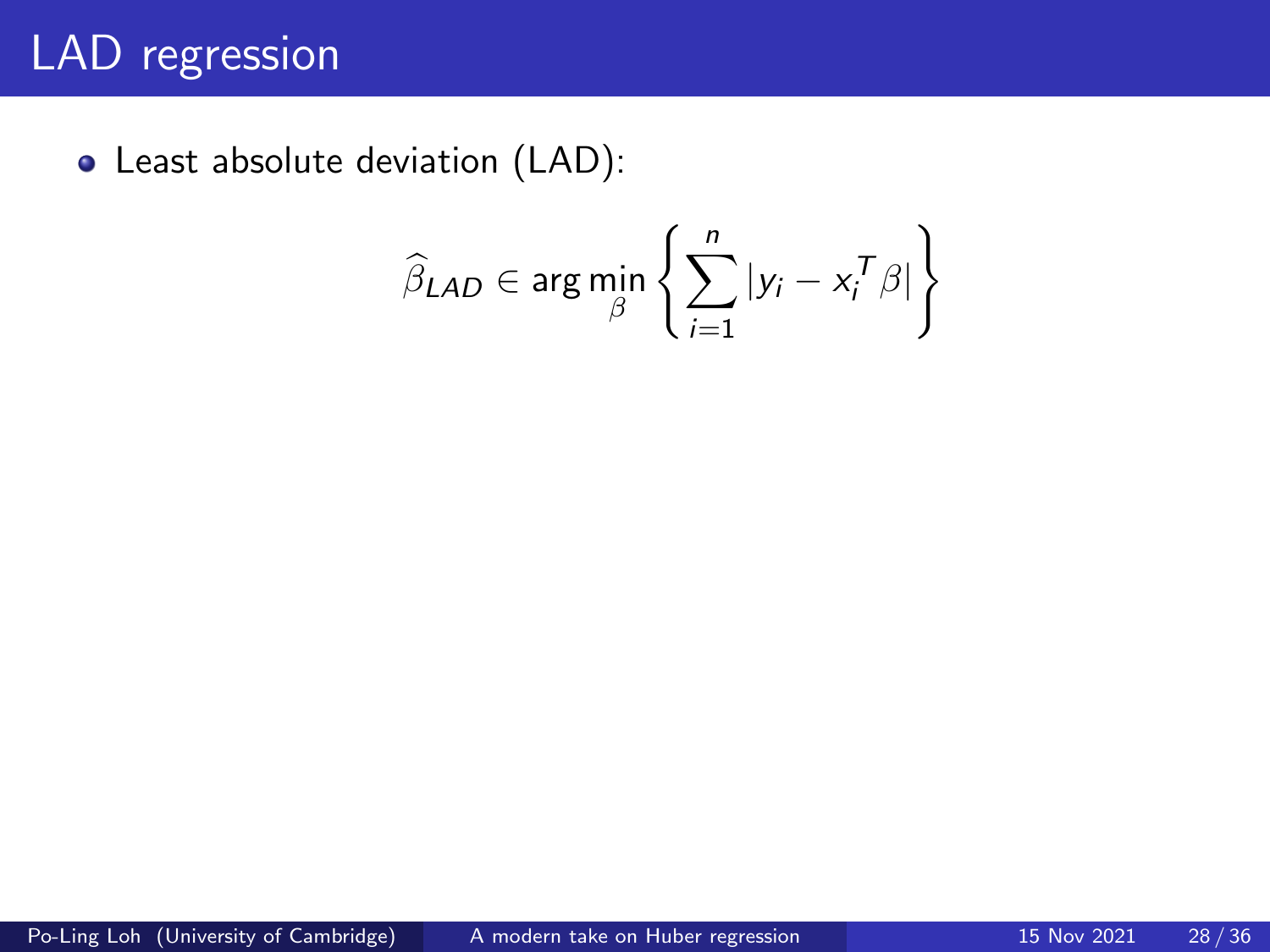## LAD regression

Least absolute deviation (LAD):

$$
\widehat{\beta}_{LAD} \in \arg\min_{\beta} \left\{ \sum_{i=1}^{n} |y_i - x_i^T \beta| \right\}
$$

Karmalkar and Price (2019) established error bound for LAD when covariates satisfy  $\ell_1$ -stability:

$$
\frac{1}{n}\sum_{i\in S}|x_i^T v| \geq M, \text{ and } \frac{1}{n}\sum_{i\notin S}|x_i^T v| \leq m,
$$

for all  $|S| \geq (1 - \epsilon)n$  and unit vectors v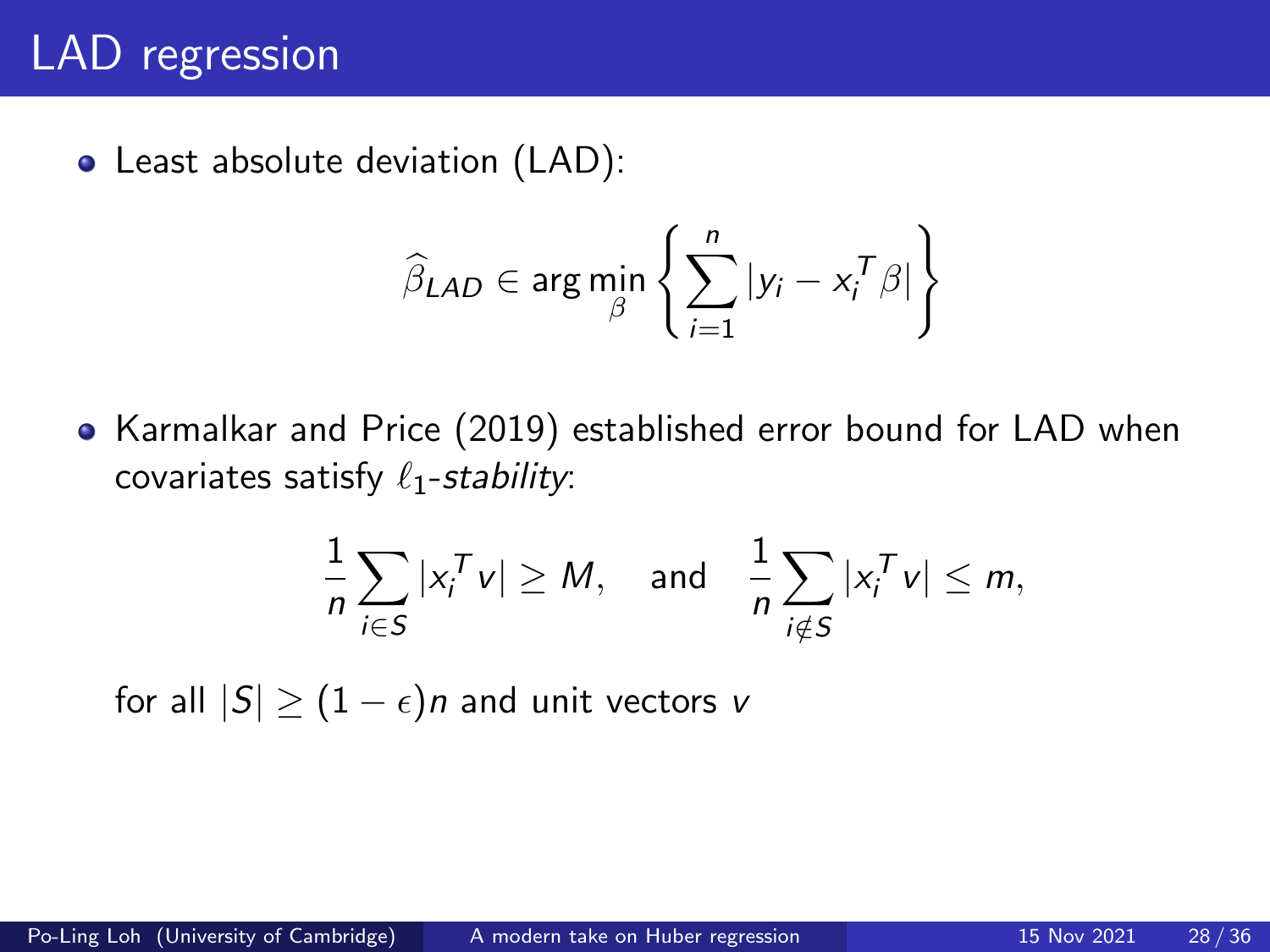# LAD regression

Least absolute deviation (LAD):

$$
\widehat{\beta}_{LAD} \in \arg\min_{\beta} \left\{ \sum_{i=1}^{n} |y_i - x_i^T \beta| \right\}
$$

Karmalkar and Price (2019) established error bound for LAD when covariates satisfy  $\ell_1$ -stability:

$$
\frac{1}{n}\sum_{i\in S}|x_i^T v| \geq M, \text{ and } \frac{1}{n}\sum_{i\notin S}|x_i^T v| \leq m,
$$

for all  $|S| \geq (1 - \epsilon)n$  and unit vectors v

- Responses may be adversarially contaminated, but again, covariates are i.i.d. Gaussian
- Focus of that paper was  $\ell_1$ -penalized LAD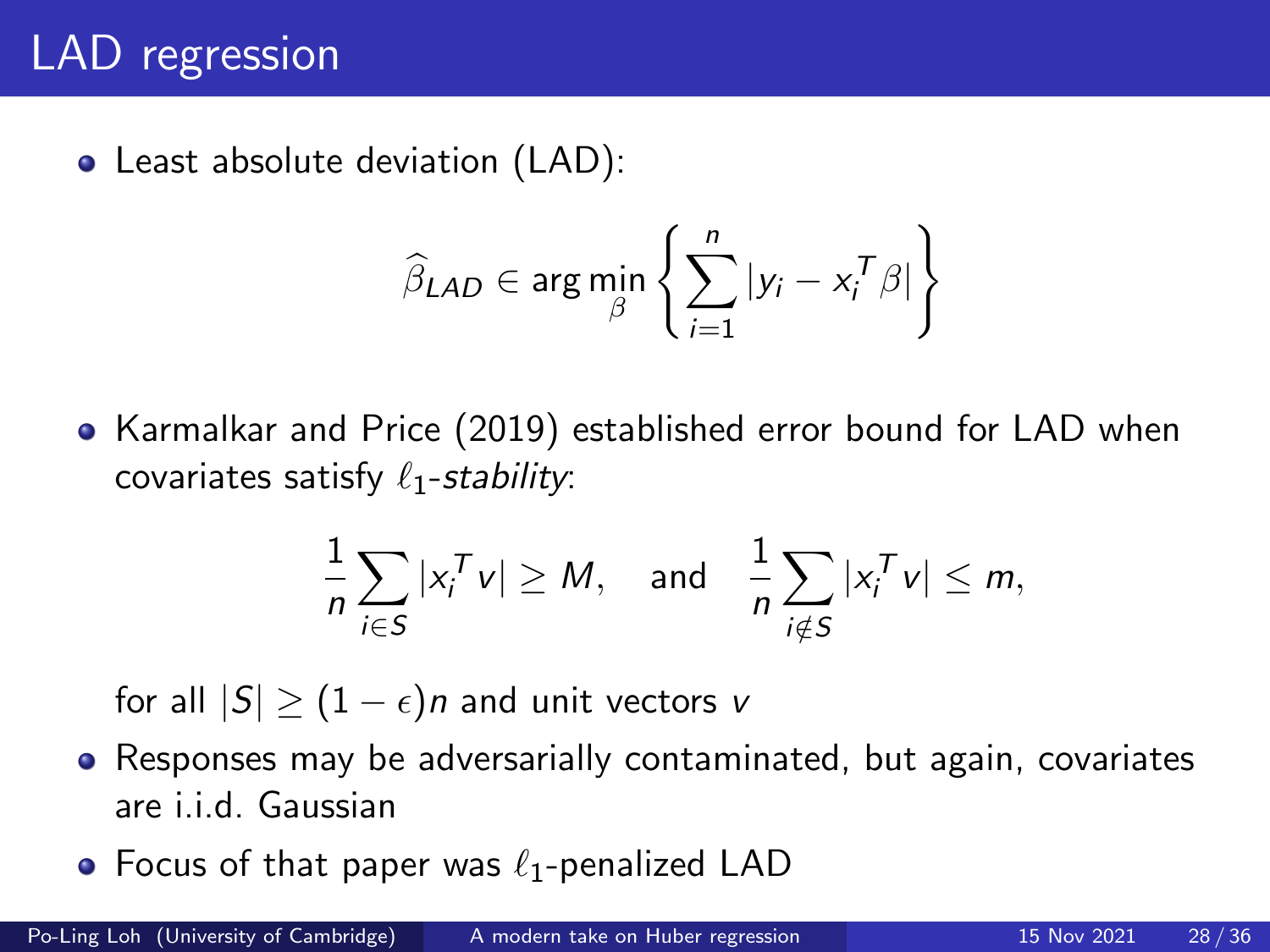Suppose  $\mathbb{E}|z_i| = \kappa$  and  $n = \Omega(p \log p + \log(1/\tau))$ . Then the filtered LAD regression algorithm with  $\epsilon' = \Theta(1)$  satisfies

$$
\|\widehat{\beta}-\beta^*\|_2 \precsim \kappa,
$$

with probability at least  $1 - \tau$ .

• Suboptimal error rate can also be improved via postprocessing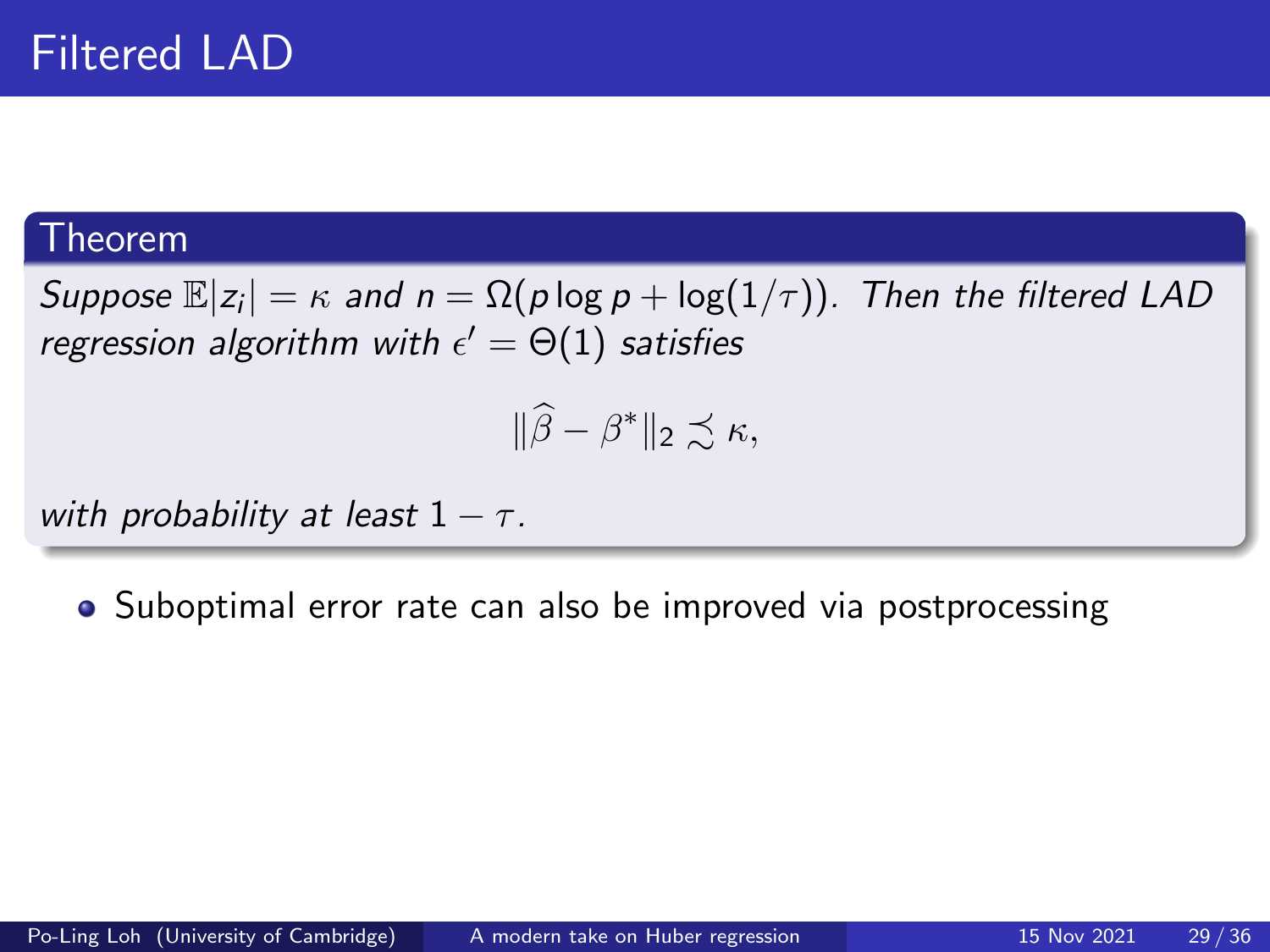Suppose  $\mathbb{E}|z_i| = \kappa$  and  $n = \Omega(p \log p + \log(1/\tau))$ . Then the filtered LAD regression algorithm with  $\epsilon' = \Theta(1)$  satisfies

$$
\|\widehat{\beta}-\beta^*\|_2 \precsim \kappa,
$$

with probability at least  $1 - \tau$ .

- Suboptimal error rate can also be improved via postprocessing
- Benefits of LAD estimator: no tuning parameter, only requires bounded first moment of error distribution (and does not even require  $z_i \perp\!\!\!\perp x_i$  or  $\mathbb{E}(z_i) = 0$ )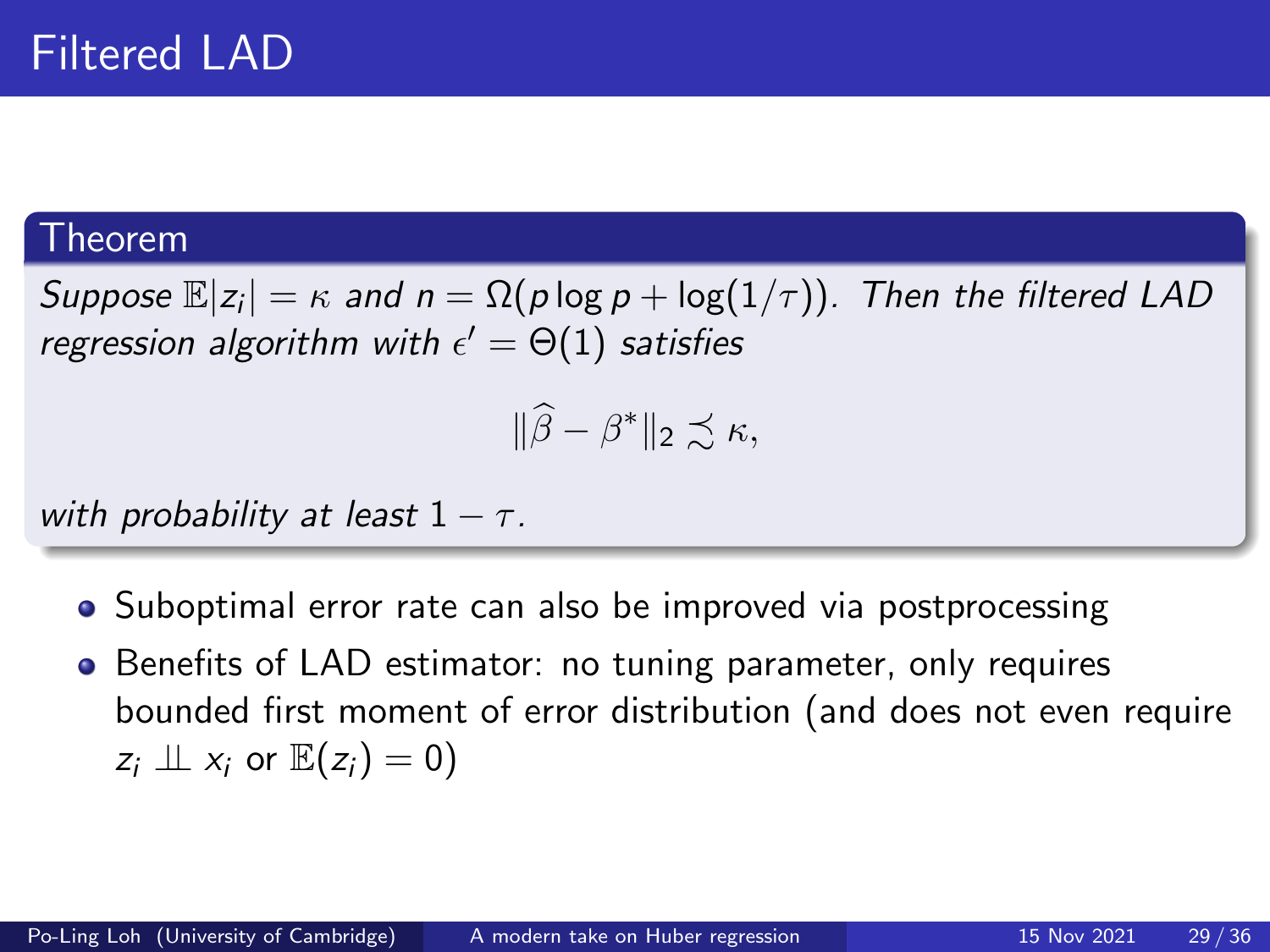Suppose  $\mathbb{E}[z_i^2]=\sigma^2$  and initial estimator  $\widehat{\beta}_1$  satisfies

$$
\|\widehat{\beta}_1-\beta^*\|_2=O(\sigma)
$$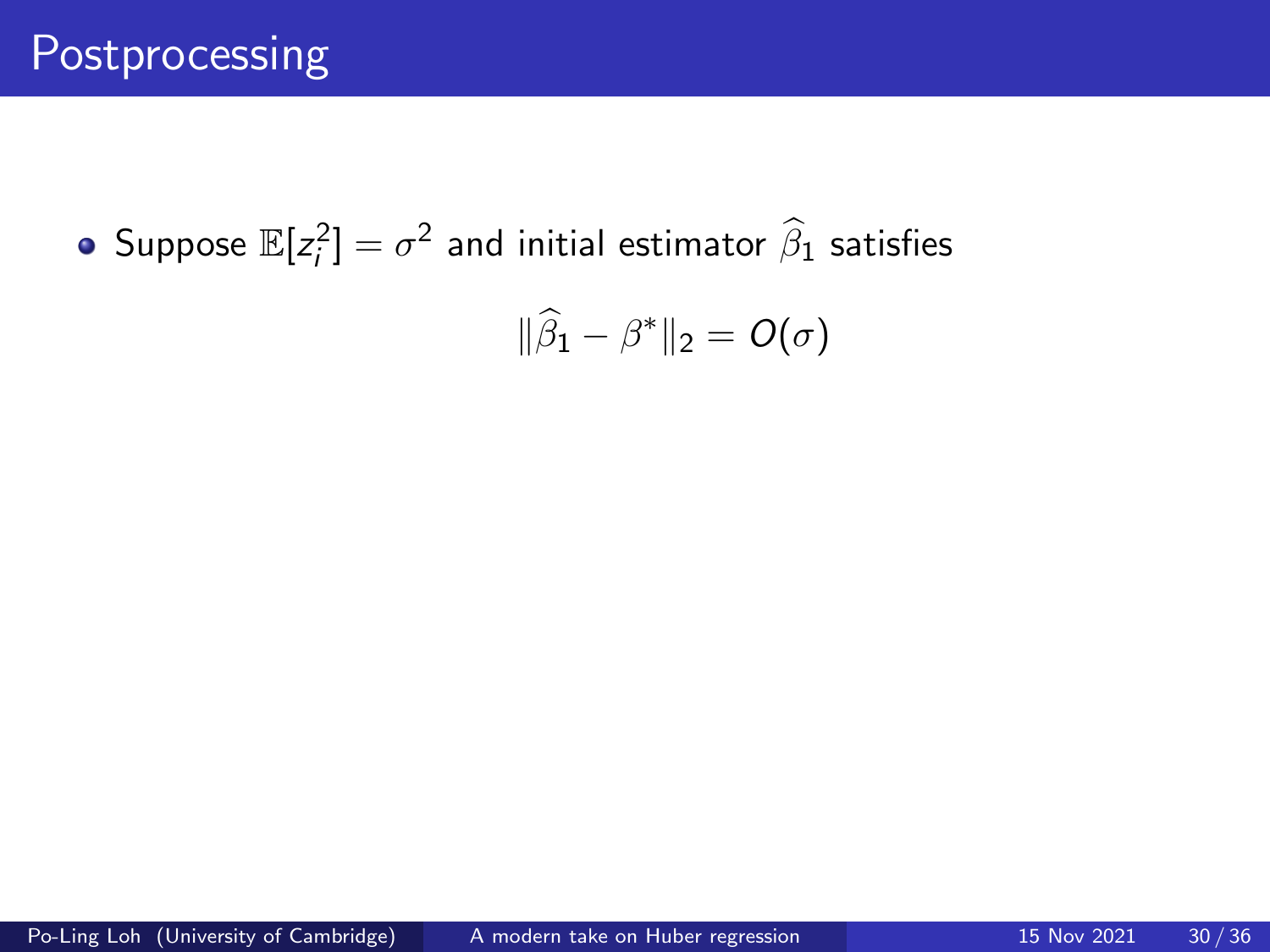Suppose  $\mathbb{E}[z_i^2]=\sigma^2$  and initial estimator  $\widehat{\beta}_1$  satisfies

$$
\|\widehat{\beta}_1-\beta^*\|_2=O(\sigma)
$$

Apply filtering (mean estimation) to vectors  $\left\{\widehat{\beta}_1 + (\mathsf{y}_i - \mathsf{x}_i^{\mathcal{T}}\widehat{\beta}_1)\mathsf{x}_i\right\}_{i=1}^n$  $i=1$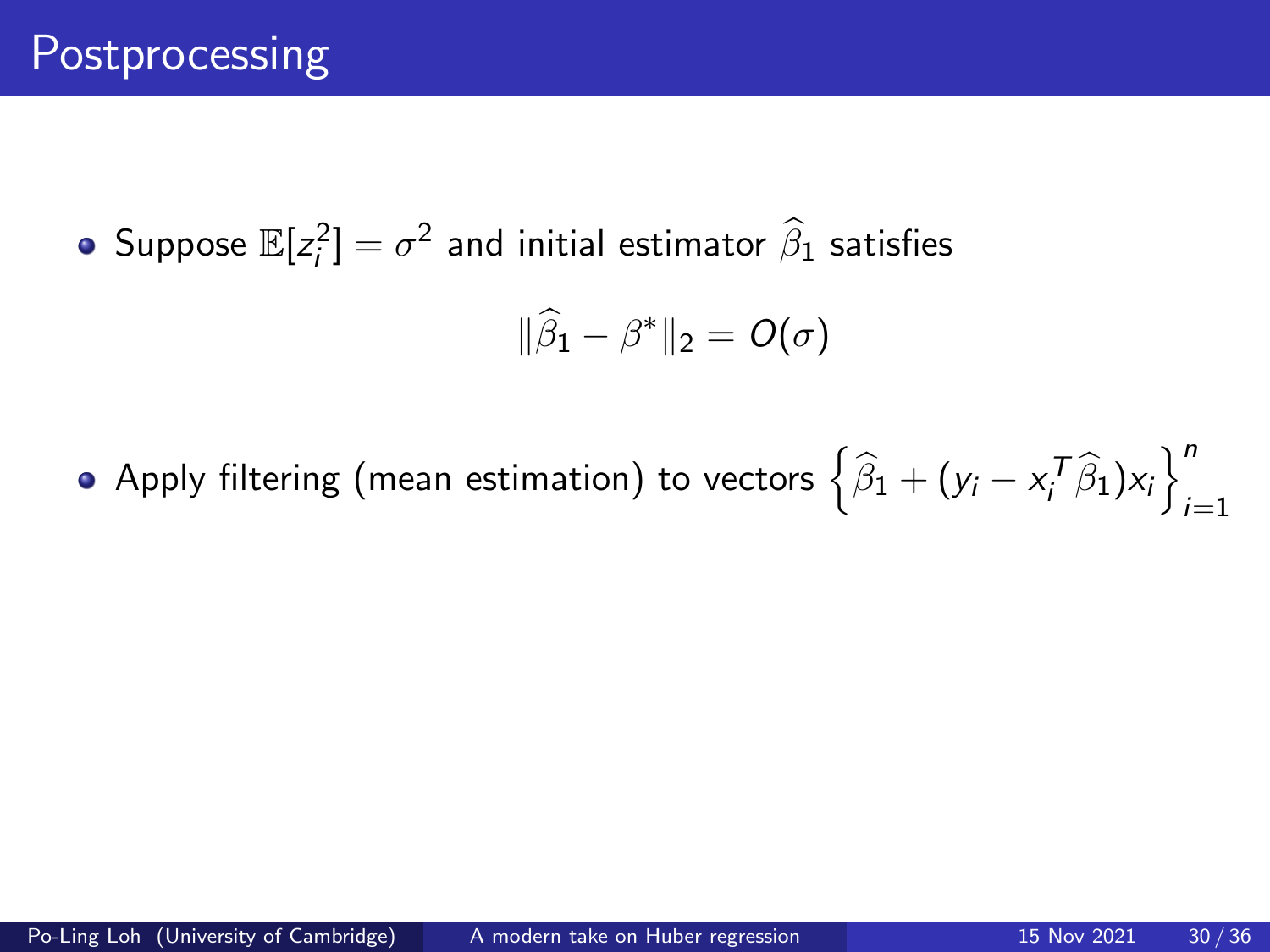Suppose  $\mathbb{E}[z_i^2]=\sigma^2$  and initial estimator  $\widehat{\beta}_1$  satisfies

$$
\|\widehat{\beta}_1-\beta^*\|_2=O(\sigma)
$$

Apply filtering (mean estimation) to vectors  $\left\{\widehat{\beta}_1 + (\mathsf{y}_i - \mathsf{x}_i^{\mathcal{T}}\widehat{\beta}_1)\mathsf{x}_i\right\}_{i=1}^n$  $i=1$  $\bullet$  Output  $\widehat{\beta}$  has near-optimal error rates:

$$
\|\widehat{\beta} - \beta^*\|_2 \precsim \sigma \left( \sqrt{\frac{p \log(pn)}{n}} + \sqrt{\frac{\log(1/\tau)}{n}} + \sqrt{\epsilon} \right)
$$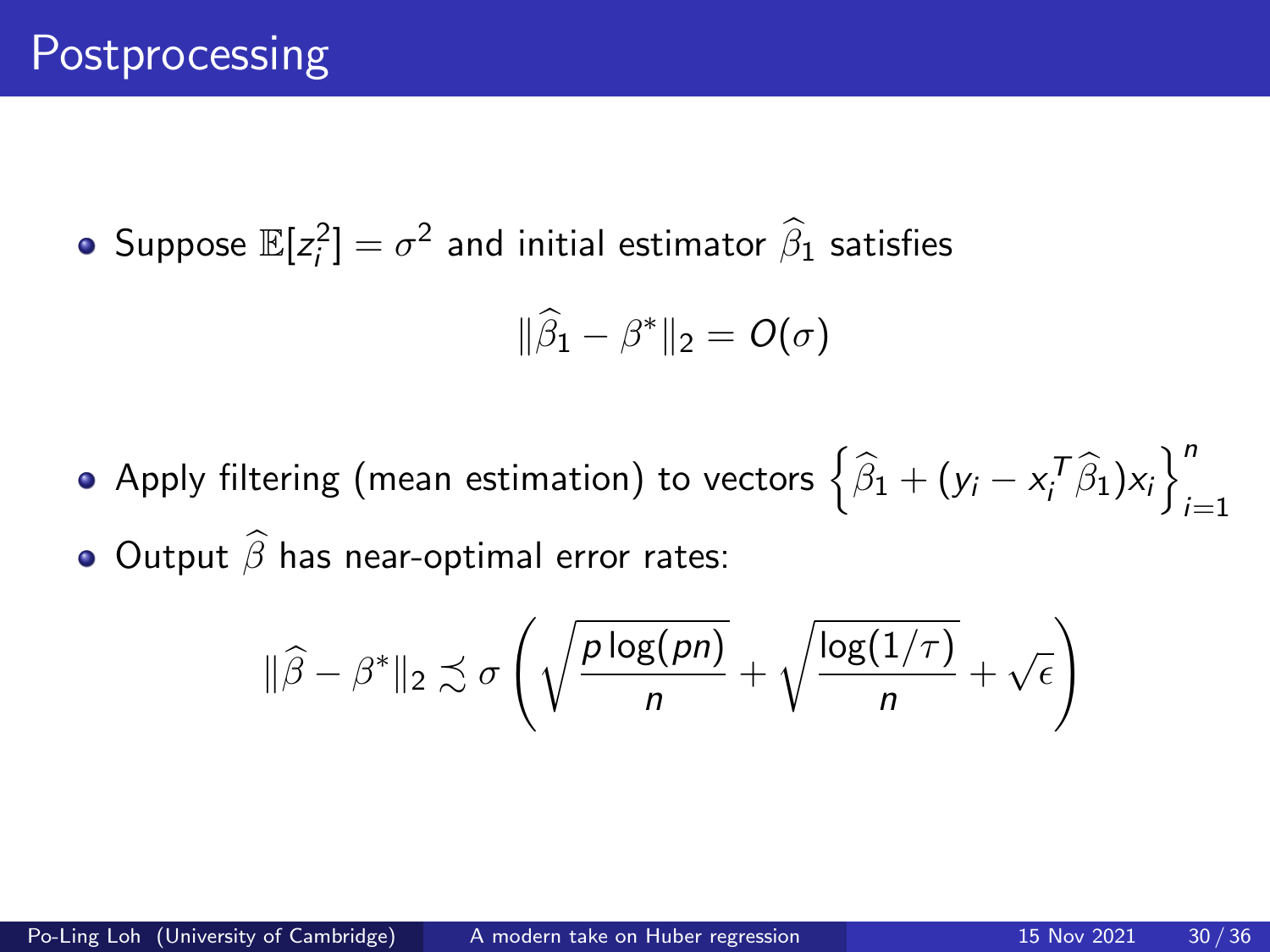## Simulations: Huber  $+$  heavy-tailed data



 $\alpha$ ,'s and  $z_i$ 's sampled from Pareto distribution,  $f(u) \propto \left(\frac{1}{|u|+1}\right)^{1+\alpha}$ 

• 
$$
n = 200
$$
,  $p = 40$ , Huber parameter  $\gamma = 0.5$ 

• Filter removes 10 points

Po-Ling Loh (University of Cambridge) [A modern take on Huber regression](#page-0-0) 15 Nov 2021 31/36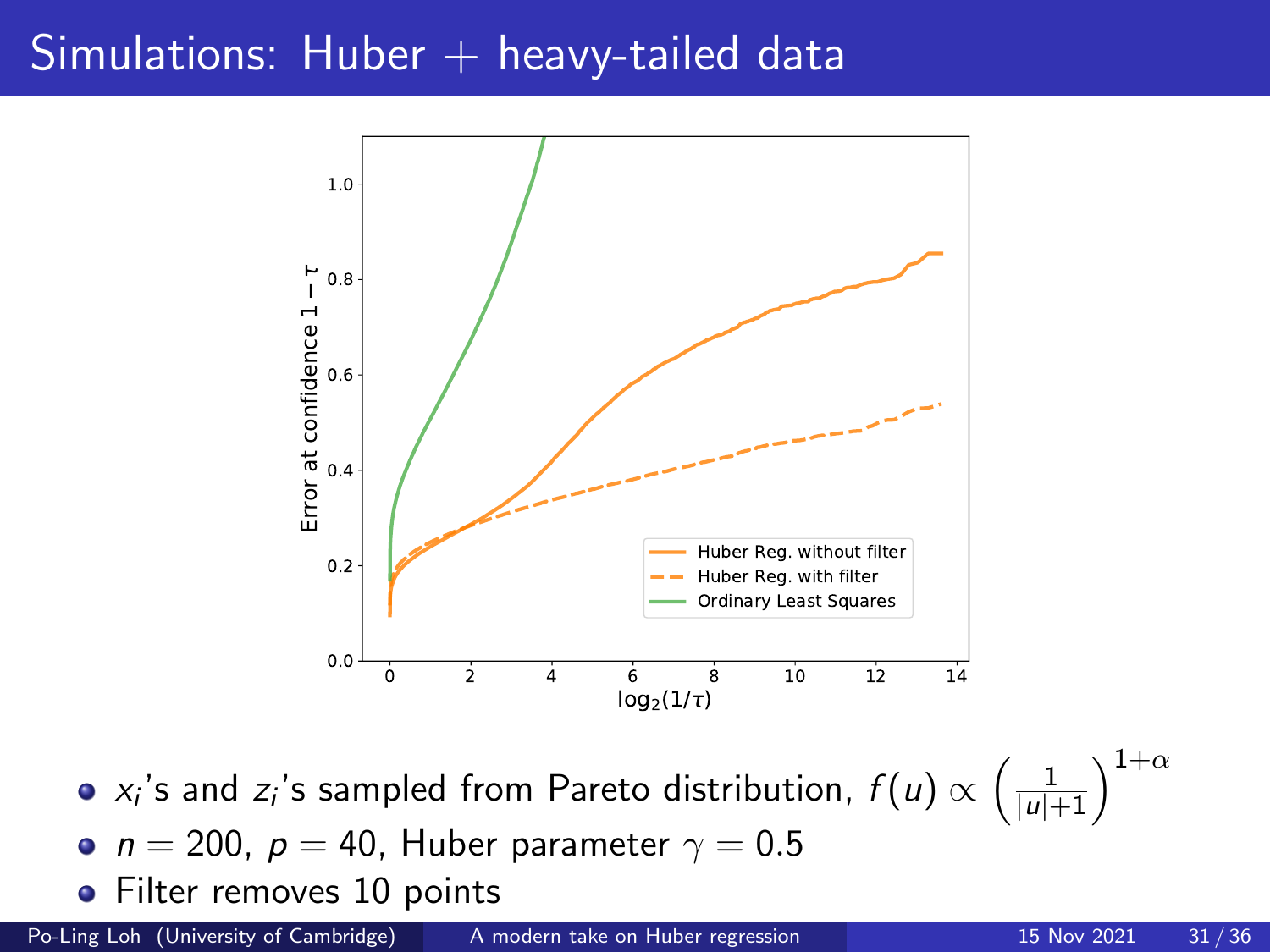## Simulations:  $LTS +$  heavy-tailed data



#### • LTS parameter  $m \in \{10, 20\}$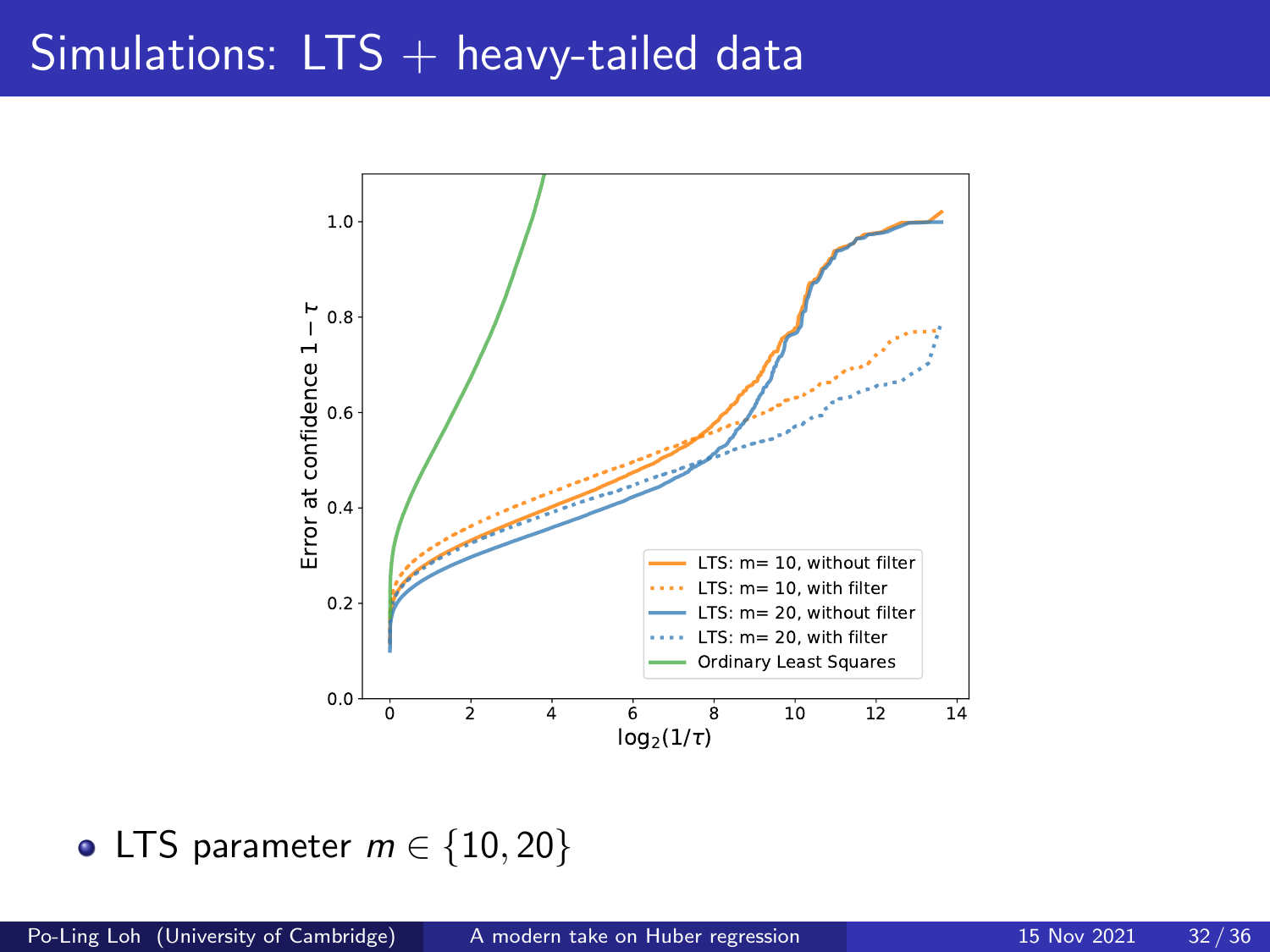## Simulations: Adversarially contaminated, heavy-tailed data



- 20 points set to deterministic (large) outlying values
- Filter removes 30 points
- Huber parameter  $\gamma = 0.5$ , LTS parameter  $m = 30$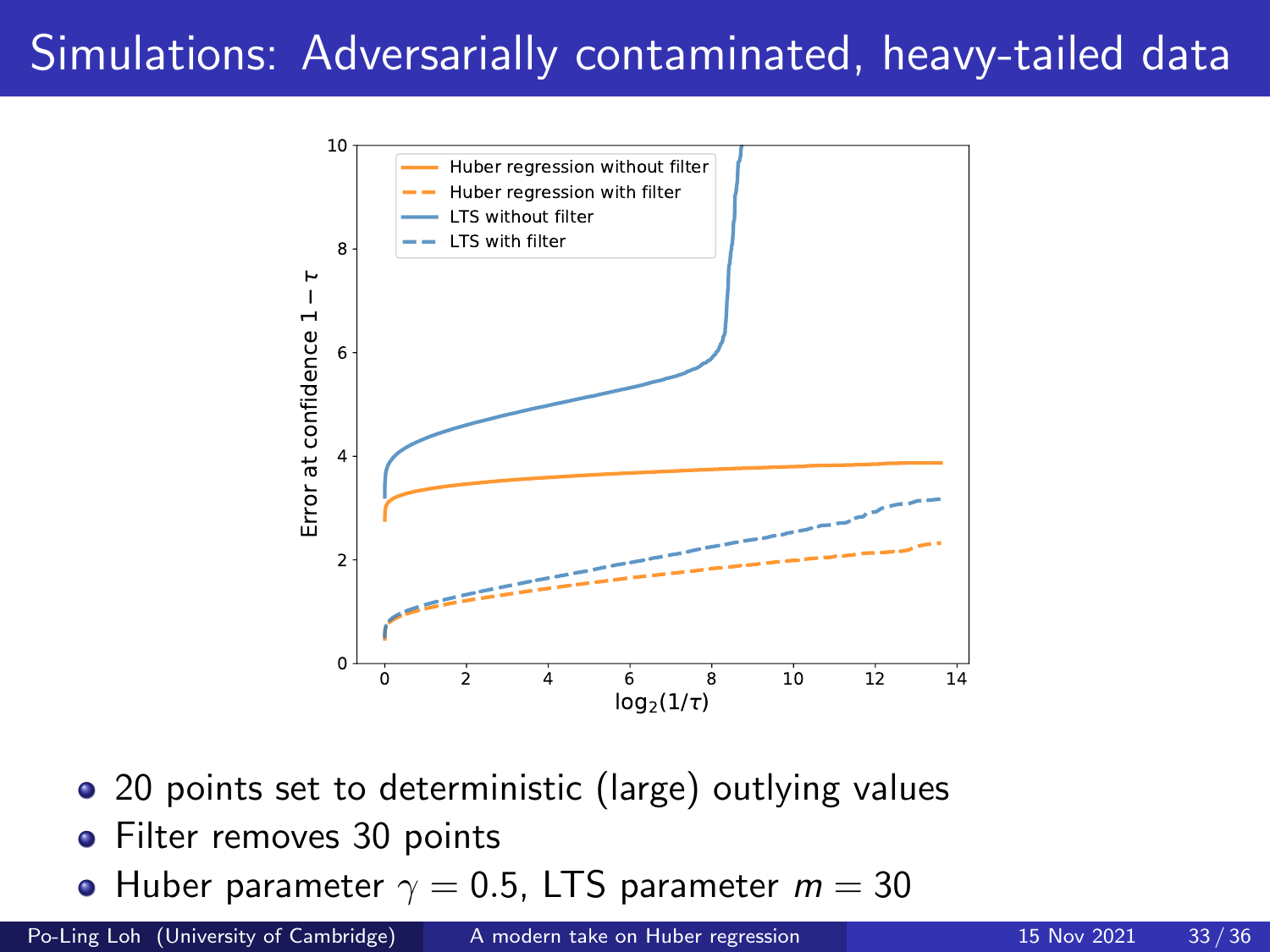- Showed that various classical robust regression estimators (Huber, LTS, LAD) can be made robust to heavy tails and adversarial contamination by simple covariate filtering step
- Filtered Huber regression leads to near-optimal rates in  $\epsilon, p, \tau, n$
- **•** Filtered LTS and LAD can be made near-optimal after **additional** postprocessing step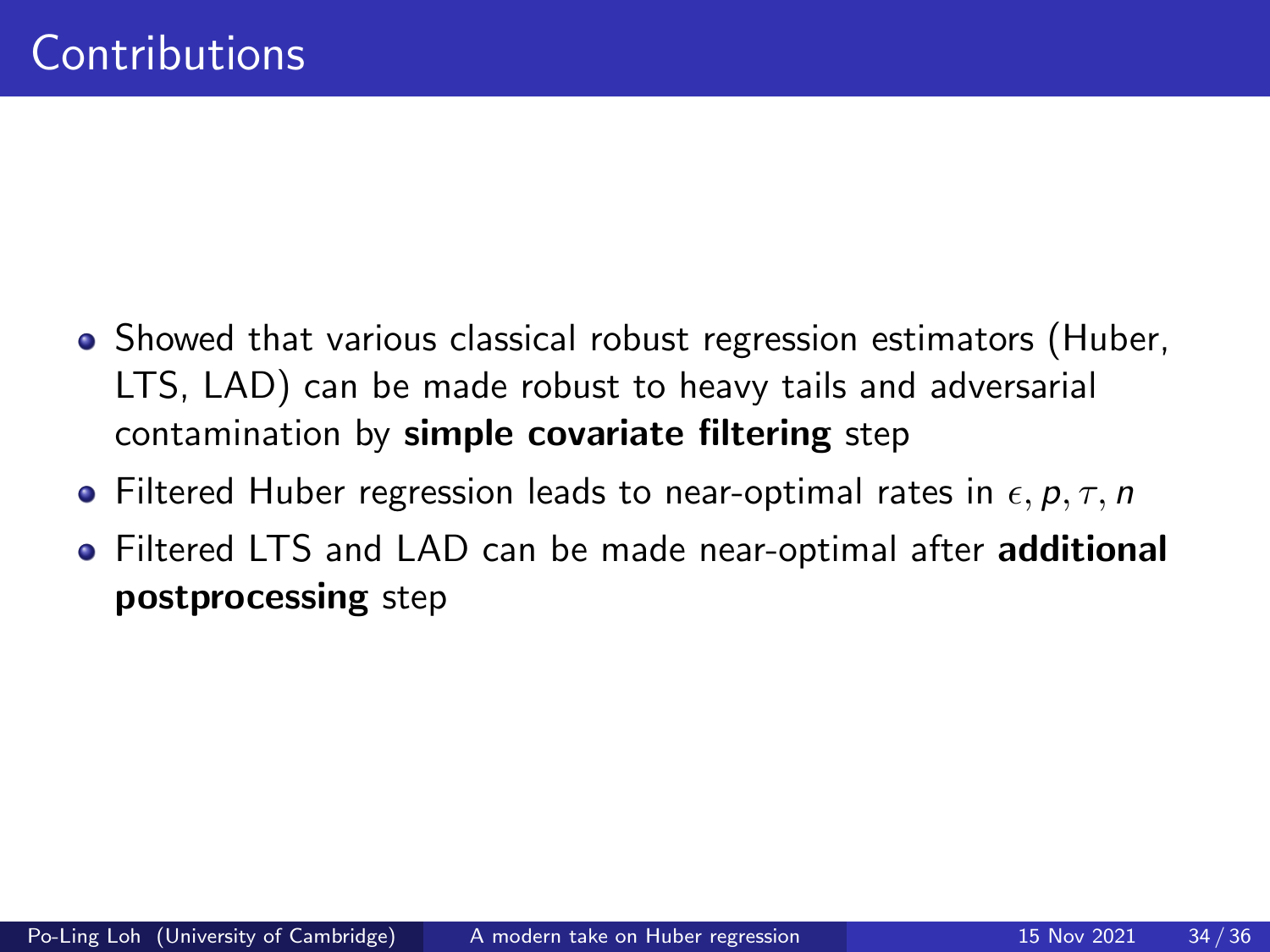- Extension of filtering method to high-dimensional linear regression
- Unknown covariance  $\Sigma_{x}$ , relaxing independence assumption  $x_i \perp z_i$